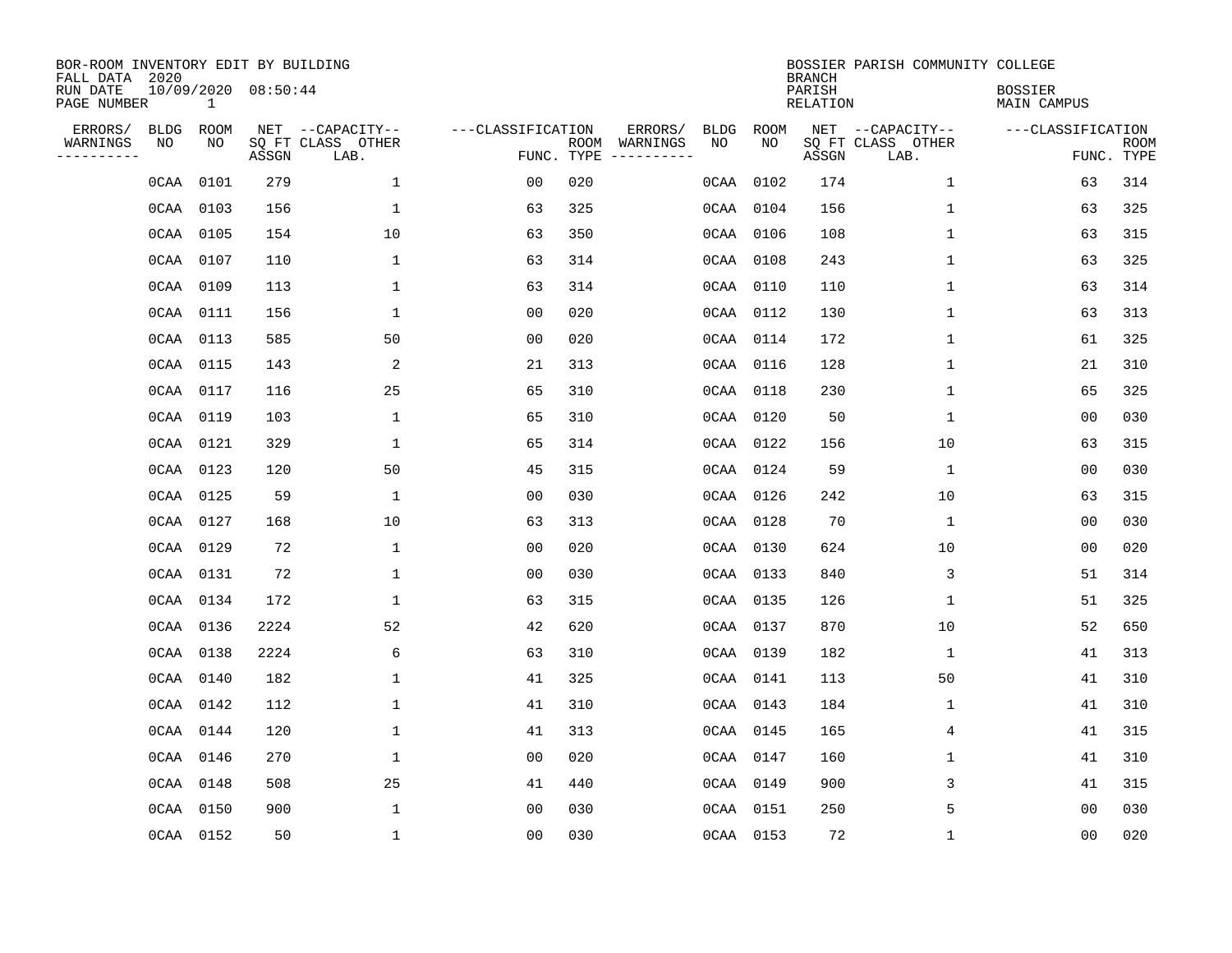| BOR-ROOM INVENTORY EDIT BY BUILDING<br>FALL DATA 2020 |                   |            |                     |                                               |                                 |     |                                                                                                                                        |                   |            | <b>BRANCH</b>      | BOSSIER PARISH COMMUNITY COLLEGE              |                               |                           |
|-------------------------------------------------------|-------------------|------------|---------------------|-----------------------------------------------|---------------------------------|-----|----------------------------------------------------------------------------------------------------------------------------------------|-------------------|------------|--------------------|-----------------------------------------------|-------------------------------|---------------------------|
| RUN DATE<br>PAGE NUMBER                               |                   | 2          | 10/09/2020 08:50:44 |                                               |                                 |     |                                                                                                                                        |                   |            | PARISH<br>RELATION |                                               | <b>BOSSIER</b><br>MAIN CAMPUS |                           |
| ERRORS/<br>WARNINGS<br>---------                      | <b>BLDG</b><br>ΝO | ROOM<br>NO | ASSGN               | NET --CAPACITY--<br>SQ FT CLASS OTHER<br>LAB. | ---CLASSIFICATION<br>FUNC. TYPE |     | ERRORS/<br>ROOM WARNINGS<br>$\begin{tabular}{ccccccccc} - & - & - & - & - & - & - & - \\ & - & - & - & - & - & - & - \\ \end{tabular}$ | <b>BLDG</b><br>NO | ROOM<br>NO | ASSGN              | NET --CAPACITY--<br>SQ FT CLASS OTHER<br>LAB. | ---CLASSIFICATION             | <b>ROOM</b><br>FUNC. TYPE |
|                                                       |                   |            |                     |                                               |                                 |     |                                                                                                                                        |                   |            |                    |                                               |                               | 440                       |
|                                                       |                   | 0CAA 0154  | 960                 | 11                                            | 41                              | 440 |                                                                                                                                        |                   | 0CAA 0155  | 440                | 3                                             | 41                            |                           |
|                                                       |                   | 0CAA 0156  | 560                 | 1                                             | 0 <sub>0</sub>                  | 020 |                                                                                                                                        |                   | 0CAA 0157  | 124                | $\mathbf 1$                                   | 0 <sub>0</sub>                | 010                       |
|                                                       | 0CAA 0158         |            | 39                  | 1                                             | 0 <sub>0</sub>                  | 030 |                                                                                                                                        |                   | 0CAA 0159  | 253                | 5                                             | 0 <sub>0</sub>                | 030                       |
|                                                       |                   | 0CAA 0160  | 50                  | $\mathbf{1}$                                  | 0 <sub>0</sub>                  | 030 |                                                                                                                                        |                   | 0CAA 0161  | 220                | $\mathbf{1}$                                  | 41                            | 731                       |
|                                                       | 0CAA 0162         |            | 96                  | $\mathbf{1}$                                  | 00                              | 030 |                                                                                                                                        |                   | 0CAA 0163  | 470                | $\mathbf{1}$                                  | 00                            | 020                       |
|                                                       |                   | 0CAA 0164  | 990                 | 100                                           | 41                              | 430 |                                                                                                                                        |                   | 0CAA 0165  | 1534               | 20                                            | 41                            | 420                       |
|                                                       | 0CAA 0166         |            | 420                 | 12                                            | 41                              | 410 |                                                                                                                                        |                   | 0CAA 0167  | 117                | $\mathbf 1$                                   | 63                            | 731                       |
|                                                       |                   | 0CAA 0168  | 198                 | 6                                             | 63                              | 315 |                                                                                                                                        |                   | 0CAA 0169  | 475                | $\mathbf 1$                                   | 63                            | 315                       |
|                                                       | 0CAA 0170         |            | 114                 | 1                                             | 63                              | 310 |                                                                                                                                        |                   | 0CAA 0201  | 279                | $\mathbf 1$                                   | 0 <sub>0</sub>                | 020                       |
|                                                       |                   | 0CAA 0202  | 657                 | 10                                            | 0 <sub>0</sub>                  | 020 |                                                                                                                                        |                   | 0CAA 0203  | 154                | $\mathbf 1$                                   | 65                            | 310                       |
|                                                       | 0CAA 0204         |            | 157                 | $\mathbf{1}$                                  | 46                              | 325 |                                                                                                                                        |                   | 0CAA 0205  | 160                | $\mathbf{1}$                                  | 46                            | 313                       |
|                                                       |                   | 0CAA 0206  | 166                 | 1                                             | 61                              | 310 |                                                                                                                                        |                   | 0CAA 0207  | 175                | $\mathbf 1$                                   | 61                            | 315                       |
|                                                       | 0CAA 0208         |            | 47                  | $\mathbf{1}$                                  | 0 <sub>0</sub>                  | 030 |                                                                                                                                        |                   | 0CAA 0209  | 46                 | $\mathbf{1}$                                  | 00                            | 030                       |
|                                                       | 0CAA 0210         |            | 72                  | $\mathbf{1}$                                  | 61                              | 315 |                                                                                                                                        |                   | 0CAA 0211  | 261                | 12                                            | 63                            | 315                       |
|                                                       | 0CAA 0212         |            | 893                 | 1                                             | 00                              | 020 |                                                                                                                                        |                   | 0CAA 0213  | 44                 | 1                                             | 00                            | 030                       |
|                                                       |                   | 0CAA 0214  | 108                 | 1                                             | 46                              | 313 |                                                                                                                                        |                   | 0CAA 0215  | 233                | 1                                             | 46                            | 325                       |
|                                                       |                   | 0CAA 0216  | 45                  | 1                                             | 0 <sub>0</sub>                  | 030 |                                                                                                                                        |                   | 0CAA 0217  | 105                | 1                                             | 46                            | 313                       |
|                                                       | 0CAA 0218         |            | 230                 | $\mathbf{1}$                                  | 46                              | 325 |                                                                                                                                        |                   | 0CAA 0219  | 47                 | 1                                             | 0 <sub>0</sub>                | 030                       |
|                                                       | 0CAA 0220         |            | 109                 | 1                                             | 61                              | 310 |                                                                                                                                        |                   | 0CAA 0221  | 233                | 1                                             | 61                            | 310                       |
|                                                       |                   | 0CAA 0222  | 231                 | 12                                            | 63                              | 680 |                                                                                                                                        |                   | 0CAA 0223  | 998                | 6                                             | 63                            | 315                       |
|                                                       |                   | 0CAA 0224  | 390                 | 1                                             | 0 <sub>0</sub>                  | 020 |                                                                                                                                        |                   | 0CAA 0225  | 325                | $\mathbf 1$                                   | 61                            | 310                       |
|                                                       |                   | 0CAA 0226  | 45                  | 1                                             | 0 <sub>0</sub>                  | 030 |                                                                                                                                        |                   | 0CAA 0228  | 100                | $\mathbf 1$                                   | 61                            | 355                       |
|                                                       |                   | 0CAA 0229  | 100                 | 10                                            | 61                              | 355 |                                                                                                                                        |                   | 0CAA 0230  | 1032               | 35                                            | 61                            | 350                       |
|                                                       | 0CAA 0231         |            | 247                 | $\mathbf{1}$                                  | 61                              | 313 |                                                                                                                                        |                   | 0CAA 0232  | 64                 | $\mathbf 1$                                   | 0 <sub>0</sub>                | 030                       |
|                                                       | 0CAA 0233         |            | 309                 | 1                                             | 61                              | 310 |                                                                                                                                        |                   | 0CAA 0234  | 177                | 1                                             | 61                            | 310                       |
|                                                       |                   | 0CAA 0235  | 312                 | $\mathbf{1}$                                  | 61                              | 315 |                                                                                                                                        |                   | 0CAA 0236  | 70                 | $\mathbf 1$                                   | 61                            | 315                       |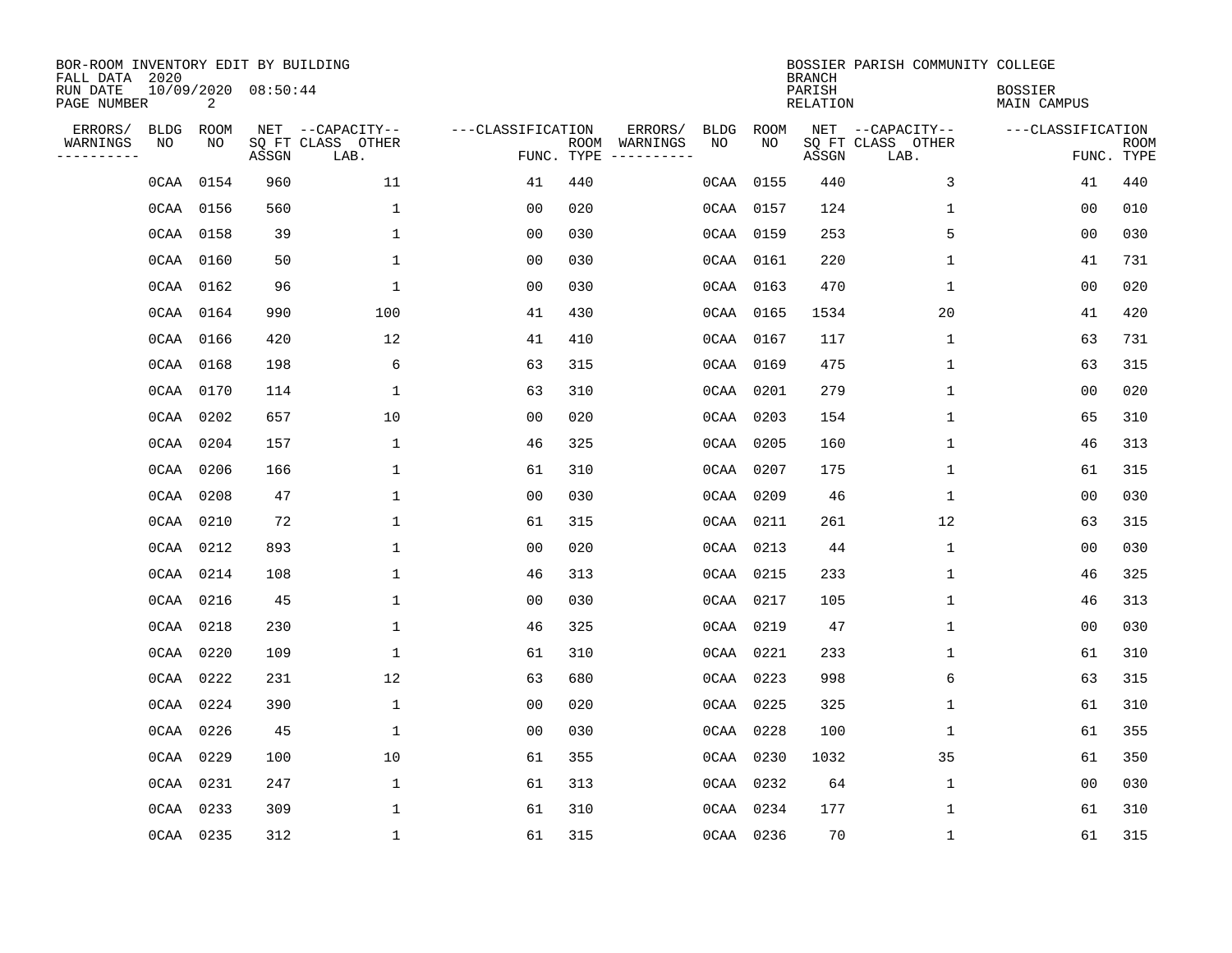| BOR-ROOM INVENTORY EDIT BY BUILDING<br>FALL DATA 2020 |             |             |                     |                           |                   |     |                                                                                                                                                                                                                                                                                                                                                                                                                                                                                                       |             |             | <b>BRANCH</b>                                           | BOSSIER PARISH COMMUNITY COLLEGE                                                                                                                         |                                      |                           |
|-------------------------------------------------------|-------------|-------------|---------------------|---------------------------|-------------------|-----|-------------------------------------------------------------------------------------------------------------------------------------------------------------------------------------------------------------------------------------------------------------------------------------------------------------------------------------------------------------------------------------------------------------------------------------------------------------------------------------------------------|-------------|-------------|---------------------------------------------------------|----------------------------------------------------------------------------------------------------------------------------------------------------------|--------------------------------------|---------------------------|
| RUN DATE<br>PAGE NUMBER                               |             | 3           | 10/09/2020 08:50:44 |                           |                   |     |                                                                                                                                                                                                                                                                                                                                                                                                                                                                                                       |             |             | PARISH<br><b>RELATION</b>                               |                                                                                                                                                          | <b>BOSSIER</b><br><b>MAIN CAMPUS</b> |                           |
| ERRORS/                                               | <b>BLDG</b> | <b>ROOM</b> |                     | NET --CAPACITY--          | ---CLASSIFICATION |     | ERRORS/                                                                                                                                                                                                                                                                                                                                                                                                                                                                                               | <b>BLDG</b> | <b>ROOM</b> |                                                         | NET --CAPACITY--                                                                                                                                         | ---CLASSIFICATION                    |                           |
| WARNINGS<br>. <u>.</u> .                              | NO          | NO          | ASSGN               | SQ FT CLASS OTHER<br>LAB. | FUNC. TYPE        |     | ROOM WARNINGS<br>$\begin{tabular}{cccccc} \multicolumn{2}{c}{} & \multicolumn{2}{c}{} & \multicolumn{2}{c}{} & \multicolumn{2}{c}{} & \multicolumn{2}{c}{} & \multicolumn{2}{c}{} & \multicolumn{2}{c}{} & \multicolumn{2}{c}{} & \multicolumn{2}{c}{} & \multicolumn{2}{c}{} & \multicolumn{2}{c}{} & \multicolumn{2}{c}{} & \multicolumn{2}{c}{} & \multicolumn{2}{c}{} & \multicolumn{2}{c}{} & \multicolumn{2}{c}{} & \multicolumn{2}{c}{} & \multicolumn{2}{c}{} & \multicolumn{2}{c}{} & \mult$ | NO          | NO          | ASSGN                                                   | SQ FT CLASS OTHER<br>LAB.                                                                                                                                |                                      | <b>ROOM</b><br>FUNC. TYPE |
|                                                       | 0CAA        | 0237        | 561                 | $\mathbf{1}$              | 00                | 020 |                                                                                                                                                                                                                                                                                                                                                                                                                                                                                                       | 0CAA        | 0238        | 690                                                     | $\mathbf{1}$                                                                                                                                             | 0 <sub>0</sub>                       | 020                       |
|                                                       | 0CAA        | 0239        | 49                  | $\mathbf 1$               | 0 <sub>0</sub>    | 030 |                                                                                                                                                                                                                                                                                                                                                                                                                                                                                                       | 0CAA        | 0240        | 72                                                      | 1                                                                                                                                                        | 0 <sub>0</sub>                       | 020                       |
|                                                       | 0CAA        | 0241        | 472                 | $\mathbf 1$               | 0 <sub>0</sub>    | 020 |                                                                                                                                                                                                                                                                                                                                                                                                                                                                                                       | 0CAA        | 0242        | 50                                                      | $\mathbf 1$                                                                                                                                              | 0 <sub>0</sub>                       | 020                       |
|                                                       | 0CAA        | 0243        | 690                 | $\mathbf 1$               | 0 <sub>0</sub>    | 020 |                                                                                                                                                                                                                                                                                                                                                                                                                                                                                                       |             | 0CAA 0244   | 1355                                                    | 40                                                                                                                                                       | 45                                   | 240                       |
|                                                       | 0CAA        | 0245        | 79                  | 4                         | 45                | 410 |                                                                                                                                                                                                                                                                                                                                                                                                                                                                                                       |             | 0CAA 0246   | 79                                                      | 4                                                                                                                                                        | 45                                   | 410                       |
|                                                       | 0CAA        | 0247        | 78                  | $\overline{4}$            | 45                | 410 |                                                                                                                                                                                                                                                                                                                                                                                                                                                                                                       |             | 0CAA 0248   | 1652                                                    | 52                                                                                                                                                       | 45                                   | 220                       |
|                                                       | 0CAA        | 0249        | 85                  | 2                         | 45                | 220 |                                                                                                                                                                                                                                                                                                                                                                                                                                                                                                       |             | 0CAA 0250   | 215                                                     | $\overline{4}$                                                                                                                                           | 45                                   | 225                       |
|                                                       | 0CAA        | 0251        | 173                 | $\mathbf 1$               | 45                | 325 |                                                                                                                                                                                                                                                                                                                                                                                                                                                                                                       |             | 0CAA 0252   | 155                                                     | $\mathbf 1$                                                                                                                                              | 45                                   | 313                       |
|                                                       | 0CAA        | 0253        | 143                 | 1                         | 45                | 314 |                                                                                                                                                                                                                                                                                                                                                                                                                                                                                                       |             | 0CAA 0254   | 142                                                     | $\mathbf 1$                                                                                                                                              | 45                                   | 314                       |
|                                                       | 0CAA        | 0255        | 480                 | 14                        | 45                | 410 |                                                                                                                                                                                                                                                                                                                                                                                                                                                                                                       |             | 0CAA 0256   | 1260                                                    | 26                                                                                                                                                       | 41                                   | 420                       |
|                                                       | 0CAA        | 0257        | 490                 | $\mathbf{1}$              | 41                | 420 | 9                                                                                                                                                                                                                                                                                                                                                                                                                                                                                                     | 0CAA        | 0258        | 420                                                     | 8                                                                                                                                                        | 41                                   | 410                       |
|                                                       | 0CAA        | 0259        | 1568                | 56                        | 41                | 220 |                                                                                                                                                                                                                                                                                                                                                                                                                                                                                                       | 0CAA        | 0260        | 112                                                     | 8                                                                                                                                                        | 41                                   | 410                       |
|                                                       | 0CAA        | 0261        | 360                 | 2                         | 41                | 420 | 9                                                                                                                                                                                                                                                                                                                                                                                                                                                                                                     | 0CAA        | 0262        | 358                                                     | 6                                                                                                                                                        | 41                                   | 410                       |
|                                                       | 0CAA        | 0263        | 109                 | 4                         | 41                | 410 |                                                                                                                                                                                                                                                                                                                                                                                                                                                                                                       | 0CAA        | 0264        | 109                                                     | 1                                                                                                                                                        | 61                                   | 313                       |
|                                                       | 0CAA        | 0265        | 110                 | 4                         | 41                | 410 |                                                                                                                                                                                                                                                                                                                                                                                                                                                                                                       | 0CAA        | 0266        | 250                                                     | 1                                                                                                                                                        | 0 <sub>0</sub>                       | 020                       |
|                                                       | 0CAA        | 0267        | 256                 | 1                         | 0 <sub>0</sub>    | 020 |                                                                                                                                                                                                                                                                                                                                                                                                                                                                                                       |             | 0CAA 0268   | 220                                                     |                                                                                                                                                          | 41                                   | 731                       |
|                                                       | 0CAA        | 0269        | 50                  | $\mathbf 1$               | 0 <sub>0</sub>    | 030 |                                                                                                                                                                                                                                                                                                                                                                                                                                                                                                       |             | 0CAA 0270   | 253                                                     | 5                                                                                                                                                        | 0 <sub>0</sub>                       | 030                       |
|                                                       | 0CAA        | 0271        | 72                  | $\mathbf 1$               | 0 <sub>0</sub>    | 020 |                                                                                                                                                                                                                                                                                                                                                                                                                                                                                                       |             | 0CAA 0272   | 124                                                     | 1                                                                                                                                                        | 0 <sub>0</sub>                       | 010                       |
|                                                       | 0CAA        | 0273        | 39                  | $\mathbf 1$               | 0 <sub>0</sub>    | 030 |                                                                                                                                                                                                                                                                                                                                                                                                                                                                                                       |             | 0CAA 0274   | 251                                                     | 5                                                                                                                                                        | 00                                   | 030                       |
|                                                       | 0CAA 0275   |             | 50                  | $\mathbf 1$               | 0 <sub>0</sub>    | 030 |                                                                                                                                                                                                                                                                                                                                                                                                                                                                                                       |             | 0CAA 0276   | 900<br>TOTAL NUMBER CLASSROOMS<br>TOTAL NUMBER LABS 210 | 1<br>TOTAL ASSIGNABLE & UNASSIGNABLE SQFT:<br>TOTAL NET ASSIGN SQ. FT. IN ROOM FILE<br>TOTAL NUMBER COMPUTER CLASSROOMS<br>TOTAL NUMBER SPECIAL LABS 220 | 00<br>46,273<br>33,727<br>3          | 030                       |
|                                                       | 0CAB        | 0101        | 296                 | $\mathbf 1$               | 00                | 020 |                                                                                                                                                                                                                                                                                                                                                                                                                                                                                                       |             | 0CAB 0102   | 1986                                                    | 100                                                                                                                                                      | 0 <sub>0</sub>                       | 020                       |
|                                                       | 0CAB        | 0103        | 496                 | $\mathbf{1}$              | 0 <sub>0</sub>    | 020 |                                                                                                                                                                                                                                                                                                                                                                                                                                                                                                       | 0CAB        | 0104        | 600                                                     | $\mathbf 1$                                                                                                                                              | 0 <sub>0</sub>                       | 020                       |
|                                                       | 0CAB 0105   |             | 105                 | 2                         | 63                | 310 |                                                                                                                                                                                                                                                                                                                                                                                                                                                                                                       |             | 0CAB 0106   | 149                                                     | 2                                                                                                                                                        | 63                                   | 310                       |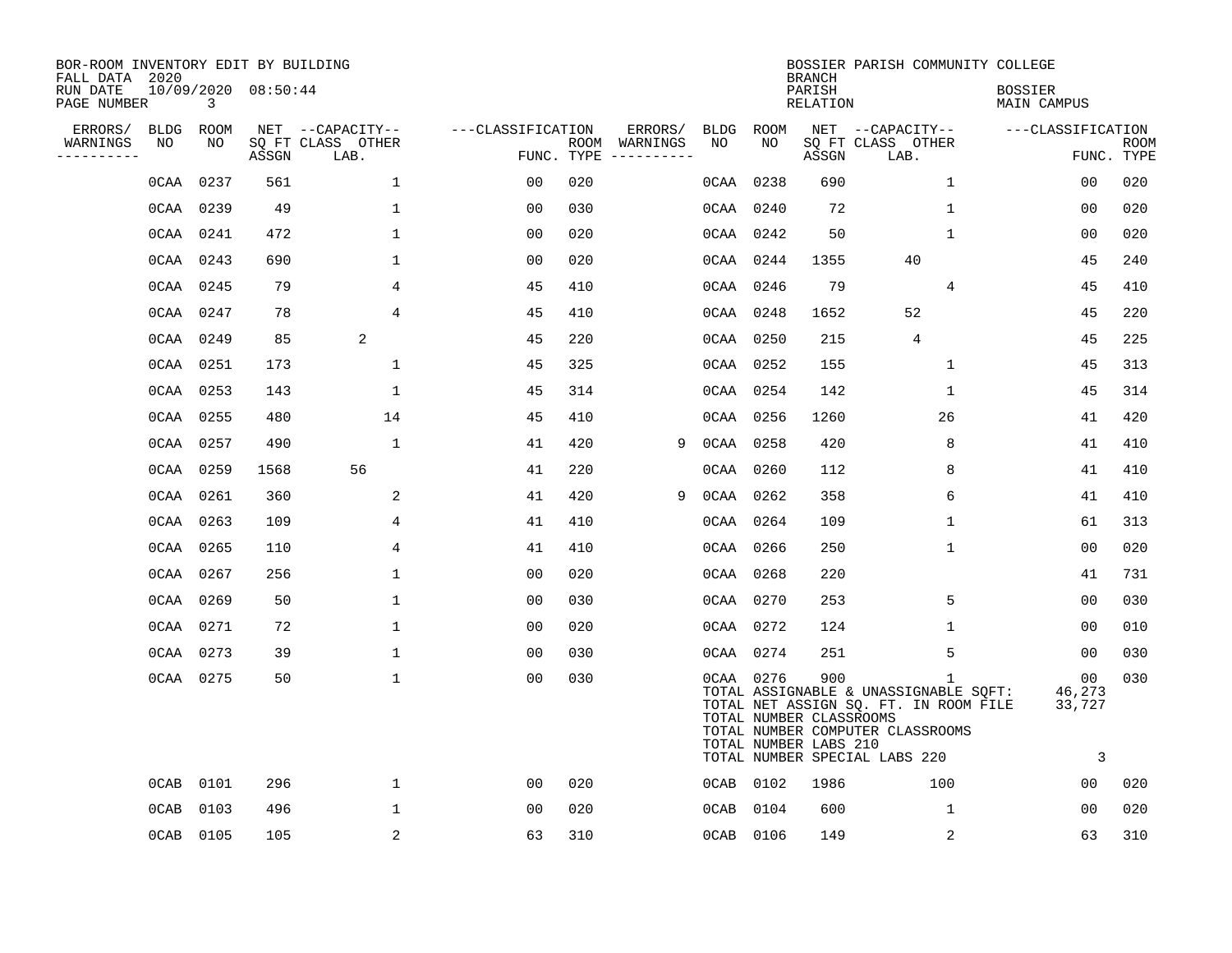| BOR-ROOM INVENTORY EDIT BY BUILDING<br>FALL DATA 2020 |             |      |                     |                           |                   |                    |                        |             |             | <b>BRANCH</b>             |                           |              | BOSSIER PARISH COMMUNITY COLLEGE |                |                           |
|-------------------------------------------------------|-------------|------|---------------------|---------------------------|-------------------|--------------------|------------------------|-------------|-------------|---------------------------|---------------------------|--------------|----------------------------------|----------------|---------------------------|
| RUN DATE<br>PAGE NUMBER                               |             | 4    | 10/09/2020 08:50:44 |                           |                   |                    |                        |             |             | PARISH<br><b>RELATION</b> |                           |              | <b>BOSSIER</b><br>MAIN CAMPUS    |                |                           |
| ERRORS/                                               | <b>BLDG</b> | ROOM |                     | NET --CAPACITY--          | ---CLASSIFICATION |                    | ERRORS/                | <b>BLDG</b> | <b>ROOM</b> |                           | NET --CAPACITY--          |              | ---CLASSIFICATION                |                |                           |
| WARNINGS<br>----------                                | NO          | NO   | ASSGN               | SQ FT CLASS OTHER<br>LAB. |                   | ROOM<br>FUNC. TYPE | WARNINGS<br>---------- | NO          | NO          | ASSGN                     | SQ FT CLASS OTHER<br>LAB. |              |                                  |                | <b>ROOM</b><br>FUNC. TYPE |
|                                                       | 0CAB        | 0107 | 900                 | 90                        | 00                | 020                |                        | 0CAB        | 0108        | 165                       |                           | 2            |                                  | 63             | 310                       |
|                                                       | 0CAB        | 0109 | 181                 | 2                         | 63                | 310                |                        | 0CAB        | 0110        | 560                       | 30                        |              |                                  | 11             | 110                       |
|                                                       | 0CAB        | 0111 | 60                  | $\mathbf 1$               | 0 <sub>0</sub>    | 020                |                        | 0CAB        | 0112        | 613                       | 30                        |              |                                  | 45             | 110                       |
|                                                       | 0CAB        | 0113 | 64                  | 1                         | 0 <sub>0</sub>    | 030                |                        | 0CAB        | 0114        | 160                       | 30                        |              |                                  | 11             | 110                       |
|                                                       | 0CAB        | 0115 | 119                 | 2                         | 63                | 310                |                        | 0CAB        | 0116        | 312                       |                           | $\mathbf 1$  |                                  | 0 <sub>0</sub> | 020                       |
|                                                       | 0CAB        | 0117 | 671                 | 30                        | 11                | 110                |                        | 0CAB        | 0118        | 538                       | 30                        |              |                                  | 11             | 110                       |
|                                                       | 0CAB        | 0119 | 290                 | $\mathbf{1}$              | 0 <sub>0</sub>    | 020                |                        | 0CAB        | 0120        | 52                        |                           | $\mathbf{1}$ |                                  | 45             | 315                       |
|                                                       | 0CAB        | 0121 | 131                 | $\mathbf{1}$              | 63                | 314                |                        | 0CAB        | 0122        | 124                       |                           | $\mathbf{1}$ |                                  | 63             | 314                       |
|                                                       | 0CAB        | 0123 | 206                 | $\mathbf{1}$              | 63                | 325                |                        | 0CAB        | 0124        | 122                       |                           | $\mathbf 1$  |                                  | 45             | 315                       |
|                                                       | 0CAB        | 0125 | 78                  | 1                         | 45                | 315                |                        | 0CAB        | 0126        | 60                        |                           | 1            |                                  | 45             | 315                       |
|                                                       | 0CAB        | 0127 | 268                 | 6                         | 63                | 310                |                        | 0CAB        | 0128        | 155                       |                           | 2            |                                  | 63             | 310                       |
|                                                       | 0CAB        | 0129 | 153                 | 2                         | 63                | 310                |                        | 0CAB        | 0130        | 198                       |                           | 2            |                                  | 63             | 310                       |
|                                                       | 0CAB        | 0131 | 151                 | 2                         | 63                | 310                |                        | 0CAB        | 0132        | 312                       |                           | 1            |                                  | 63             | 315                       |
|                                                       | 0CAB        | 0133 | 36                  | 1                         | 0 <sub>0</sub>    | 030                |                        | 0CAB        | 0134        | 198                       |                           | 5            |                                  | 0 <sub>0</sub> | 030                       |
|                                                       | 0CAB        | 0135 | 48                  | 1                         | 0 <sub>0</sub>    | 030                |                        | 0CAB        | 0136        | 47                        |                           | 1            |                                  | 0 <sub>0</sub> | 030                       |
|                                                       | 0CAB        | 0137 | 68                  | 1                         | 0 <sub>0</sub>    | 010                |                        | 0CAB        | 0138        | 36                        |                           | 1            |                                  | 0 <sub>0</sub> | 030                       |
|                                                       | 0CAB        | 0139 | 198                 | 5                         | 0 <sub>0</sub>    | 030                |                        | 0CAB        | 0140        | 55                        |                           | 1            |                                  | 0 <sub>0</sub> | 030                       |
|                                                       | 0CAB        | 0141 | 600                 | 60                        | 0 <sub>0</sub>    | 020                |                        | 0CAB        | 0142        | 148                       |                           | 2            |                                  | 63             | 310                       |
|                                                       | 0CAB        | 0143 | 154                 | 2                         | 63                | 310                |                        | 0CAB        | 0144        | 153                       |                           | 2            |                                  | 63             | 310                       |
|                                                       | 0CAB        | 0145 | 151                 | 2                         | 63                | 310                |                        | 0CAB        | 0146        | 48                        |                           | 1            |                                  | 45             | 315                       |
|                                                       | 0CAB        | 0147 | 60                  | 1                         | 45                | 315                |                        | 0CAB        | 0148        | 374                       |                           | 6            |                                  | 63             | 315                       |
|                                                       | 0CAB        | 0149 | 165                 | 2                         | 63                | 310                |                        | 0CAB        | 0150        | 530                       | 30                        |              |                                  | 11             | 110                       |
|                                                       | 0CAB        | 0151 | 103                 | $\mathbf{1}$              | 45                | 315                |                        | 0CAB        | 0152        | 130                       |                           | 2            |                                  | 63             | 310                       |
|                                                       | 0CAB        | 0153 | 210                 | 8                         | 15                | 215                |                        | 0CAB        | 0154        | 1368                      |                           | 35           |                                  | 11             | 210                       |
|                                                       | 0CAB        | 0201 | 296                 | $\mathbf{1}$              | 0 <sub>0</sub>    | 020                |                        | 0CAB        | 0202        | 2638                      |                           | 200          |                                  | 0 <sub>0</sub> | 020                       |
|                                                       | 0CAB        | 0203 | 326                 | 3                         | 63                | 314                |                        |             | 0CAB 0204   | 465                       |                           | 1            |                                  | 00             | 030                       |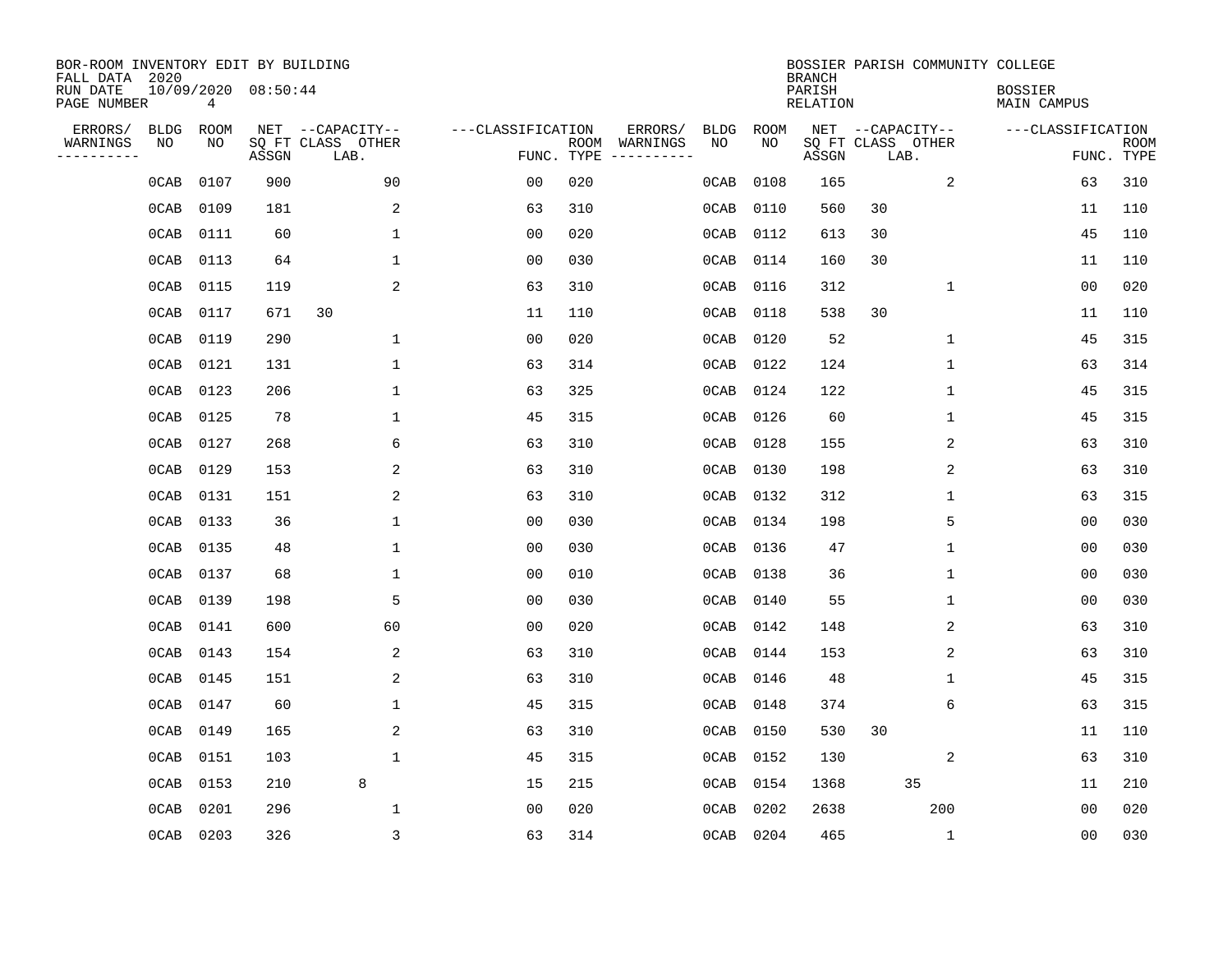| BOR-ROOM INVENTORY EDIT BY BUILDING<br>FALL DATA 2020 |             |      |                            |                  |              |              |                   |                    |          |             |      | <b>BRANCH</b>      |                           |              | BOSSIER PARISH COMMUNITY COLLEGE |                |                           |
|-------------------------------------------------------|-------------|------|----------------------------|------------------|--------------|--------------|-------------------|--------------------|----------|-------------|------|--------------------|---------------------------|--------------|----------------------------------|----------------|---------------------------|
| RUN DATE<br>PAGE NUMBER                               |             | 5    | 10/09/2020 08:50:44        |                  |              |              |                   |                    |          |             |      | PARISH<br>RELATION |                           |              | <b>BOSSIER</b><br>MAIN CAMPUS    |                |                           |
| ERRORS/                                               | <b>BLDG</b> | ROOM |                            | NET --CAPACITY-- |              |              | ---CLASSIFICATION |                    | ERRORS/  | <b>BLDG</b> | ROOM |                    | NET --CAPACITY--          |              | ---CLASSIFICATION                |                |                           |
| WARNINGS<br>--------                                  | NO          | NO   | SQ FT CLASS OTHER<br>ASSGN |                  | LAB.         |              |                   | ROOM<br>FUNC. TYPE | WARNINGS | NO          | NO   | ASSGN              | SQ FT CLASS OTHER<br>LAB. |              |                                  |                | <b>ROOM</b><br>FUNC. TYPE |
|                                                       | 0CAB        | 0205 | 900                        |                  |              | $\mathbf{1}$ | 0 <sub>0</sub>    | 020                |          | 0CAB        | 0206 | 160                |                           | $\mathbf{1}$ |                                  | 45             | 215                       |
|                                                       | 0CAB        | 0207 | 400                        |                  | 10           |              | 12                | 210                |          | 0CAB        | 0208 | 115                |                           | 6            |                                  | 15             | 215                       |
|                                                       | 0CAB        | 0209 | 440                        | 18               |              |              | 11                | 110                |          | 0CAB        | 0210 | 60                 |                           | $\mathbf{1}$ |                                  | 45             | 215                       |
|                                                       | 0CAB        | 0211 | 56                         |                  |              | 1            | 63                | 310                |          | 0CAB        | 0212 | 130                |                           | $\mathbf{1}$ |                                  | 45             | 215                       |
|                                                       | 0CAB        | 0213 | 60                         |                  |              | 1            | 0 <sub>0</sub>    | 020                |          | 0CAB        | 0214 | 64                 |                           | 1            |                                  | 0 <sub>0</sub> | 030                       |
|                                                       | 0CAB        | 0215 | 900                        | 35               |              |              | 11                | 110                |          | 0CAB        | 0216 | 900                | 40                        |              |                                  | 11             | 110                       |
|                                                       | 0CAB        | 0217 | 296                        |                  |              | 1            | 0 <sub>0</sub>    | 020                |          | 0CAB        | 0218 | 940                |                           | 27           |                                  | 11             | 210                       |
|                                                       | 0CAB        | 0219 | 24                         |                  | $\mathbf{1}$ |              | 45                | 215                |          | 0CAB        | 0220 | 775                | 35                        |              |                                  | 11             | 110                       |
|                                                       | 0CAB        | 0221 | 645                        | 28               |              |              | 11                | 110                |          | 0CAB        | 0222 | 36                 |                           | 1            |                                  | 0 <sub>0</sub> | 030                       |
|                                                       | 0CAB        | 0223 | 36                         |                  |              | 1            | 0 <sub>0</sub>    | 030                |          | 0CAB        | 0224 | 198                |                           | 5            |                                  | 0 <sub>0</sub> | 030                       |
|                                                       | 0CAB        | 0225 | 68                         |                  |              | 1            | 0 <sub>0</sub>    | 010                |          | 0CAB        | 0226 | 47                 |                           | 1            |                                  | 0 <sub>0</sub> | 030                       |
|                                                       | 0CAB        | 0227 | 198                        |                  |              | 5            | 0 <sub>0</sub>    | 030                |          | 0CAB        | 0228 | 836                | 35                        |              |                                  | 11             | 110                       |
|                                                       | 0CAB        | 0229 | 313                        |                  | 4            |              | 12                | 215                |          | 0CAB        | 0230 | 262                |                           | 4            |                                  | 12             | 215                       |
|                                                       | 0CAB        | 0231 | 281                        |                  | 1            |              | 45                | 215                |          | 0CAB        | 0232 | 49                 |                           | 1            |                                  | 0 <sub>0</sub> | 030                       |
|                                                       | 0CAB        | 0233 | 1560                       |                  | 20           |              | 12                | 210                |          | 0CAB        | 0234 | 50                 |                           | 1            |                                  | 00             | 030                       |
|                                                       | 0CAB        | 0235 | 180                        |                  | $\mathbf 1$  |              | 45                | 215                |          | 0CAB        | 0236 | 744                | 20                        |              |                                  | 11             | 110                       |
|                                                       | 0CAB        | 0301 | 296                        |                  |              | $\mathbf{1}$ | 0 <sub>0</sub>    | 020                |          | 0CAB        | 0302 | 2600               |                           | 1            |                                  | 0 <sub>0</sub> | 020                       |
|                                                       | 0CAB        | 0303 | 465                        |                  |              | $\mathbf{1}$ | 0 <sub>0</sub>    | 030                |          | 0CAB        | 0304 | 240                |                           | $\mathbf{1}$ |                                  | 45             | 215                       |
|                                                       | 0CAB        | 0305 | 768                        |                  | 10           |              | 12                | 210                |          | 0CAB        | 0306 | 295                |                           | 3            |                                  | 63             | 310                       |
|                                                       | 0CAB        | 0307 | 529                        | 20               |              |              | 11                | 110                |          | 0CAB        | 0308 | 60                 |                           | 1            |                                  | 0 <sub>0</sub> | 020                       |
|                                                       | 0CAB        | 0309 | 762                        |                  | 24           |              | 12                | 210                |          | 0CAB        | 0310 | 64                 |                           | 1            |                                  | 0 <sub>0</sub> | 030                       |
|                                                       | 0CAB        | 0311 | 900                        |                  | 24           |              | 12                | 210                |          | 0CAB        | 0312 | 900                |                           | 24           |                                  | 12             | 210                       |
|                                                       | 0CAB        | 0313 | 296                        |                  |              | $\mathbf{1}$ | 0 <sub>0</sub>    | 020                |          | 0CAB        | 0314 | 986                |                           | 18           |                                  | 12             | 210                       |
|                                                       | 0CAB        | 0315 | 840                        | 22               |              |              | 11                | 140                |          | 0CAB        | 0316 | 326                |                           | $\mathbf{1}$ |                                  | 15             | 215                       |
|                                                       | 0CAB        | 0317 | 240                        |                  | $\mathbf{1}$ |              | 45                | 215                |          | 0CAB        | 0318 | 36                 |                           | 1            |                                  | 00             | 030                       |
|                                                       | OCAB 0319   |      | 198                        |                  |              | 5            | 0 <sub>0</sub>    | 030                |          | 0CAB 0320   |      | 68                 |                           | 1            |                                  | 00             | 010                       |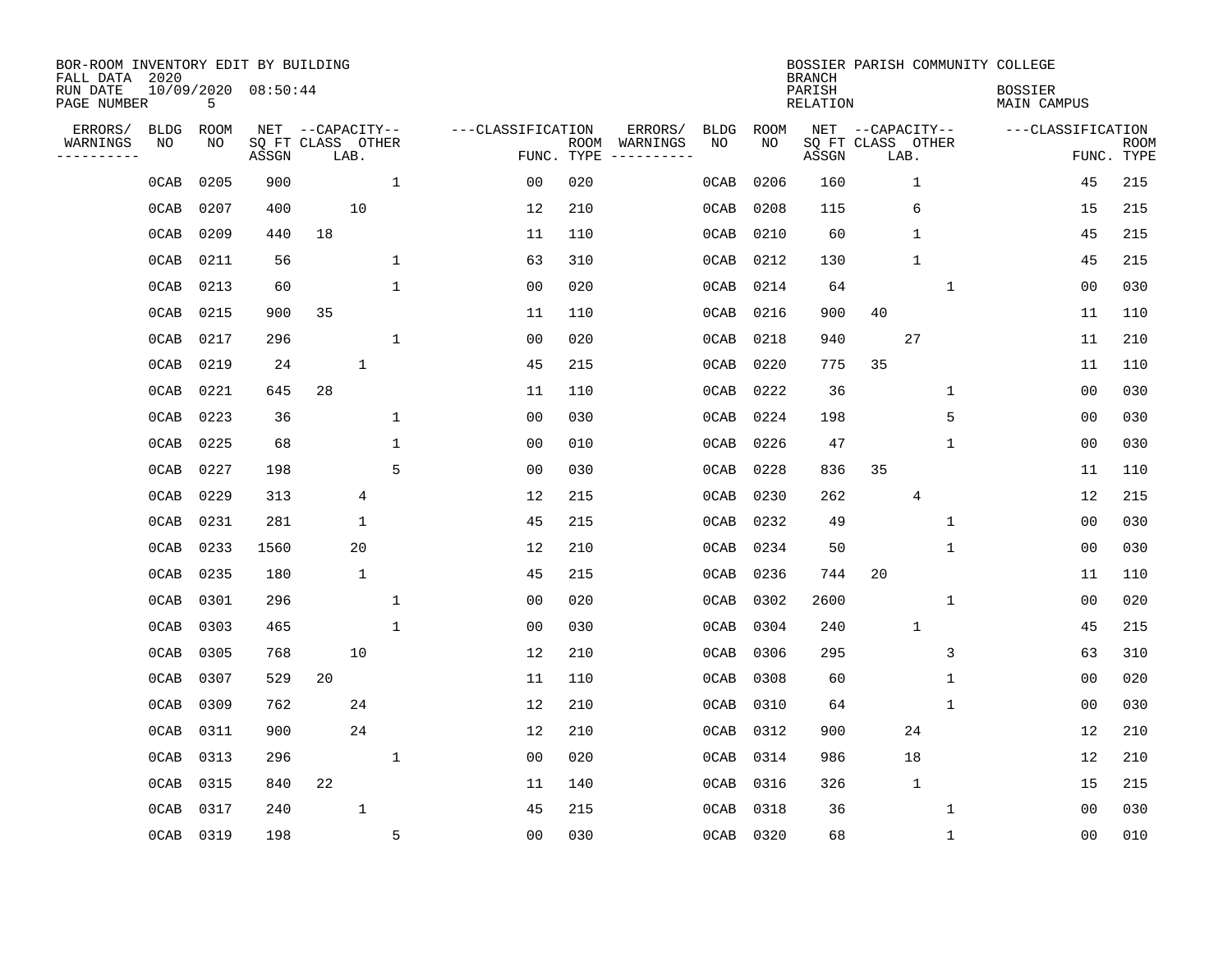| BOR-ROOM INVENTORY EDIT BY BUILDING<br>FALL DATA 2020 |             |             |                     |                           |                   |                    |          |             |             | <b>BRANCH</b>                                    | BOSSIER PARISH COMMUNITY COLLEGE                                                                                                                    |                                      |                           |
|-------------------------------------------------------|-------------|-------------|---------------------|---------------------------|-------------------|--------------------|----------|-------------|-------------|--------------------------------------------------|-----------------------------------------------------------------------------------------------------------------------------------------------------|--------------------------------------|---------------------------|
| RUN DATE<br>PAGE NUMBER                               |             | 6           | 10/09/2020 08:50:44 |                           |                   |                    |          |             |             | PARISH<br><b>RELATION</b>                        |                                                                                                                                                     | <b>BOSSIER</b><br><b>MAIN CAMPUS</b> |                           |
| ERRORS/                                               | <b>BLDG</b> | <b>ROOM</b> |                     | NET --CAPACITY--          | ---CLASSIFICATION |                    | ERRORS/  | <b>BLDG</b> | <b>ROOM</b> |                                                  | NET --CAPACITY--                                                                                                                                    | ---CLASSIFICATION                    |                           |
| WARNINGS<br>---------                                 | NO          | NO          | ASSGN               | SQ FT CLASS OTHER<br>LAB. |                   | ROOM<br>FUNC. TYPE | WARNINGS | NO          | NO          | ASSGN                                            | SQ FT CLASS OTHER<br>LAB.                                                                                                                           |                                      | <b>ROOM</b><br>FUNC. TYPE |
|                                                       | 0CAB        | 0321        | 47                  | $\mathbf 1$               | 0 <sub>0</sub>    | 030                |          | 0CAB        | 0322        | 36                                               | $\mathbf{1}$                                                                                                                                        | 0 <sub>0</sub>                       | 030                       |
|                                                       | 0CAB        | 0323        | 198                 | 5                         | 0 <sub>0</sub>    | 030                |          | 0CAB        | 0324        | 1144                                             | 10                                                                                                                                                  | 12                                   | 210                       |
| 9                                                     | 0CAB        | 0325        | 600                 | 10                        | 11                | 110                |          | 0CAB        | 0326        | 350                                              | $\mathbf{1}$                                                                                                                                        | 15                                   | 215                       |
|                                                       | 0CAB        | 0328        | 990                 | 24                        | 12                | 210                |          | 0CAB        | 0329        | 580                                              | 28                                                                                                                                                  | 11                                   | 110                       |
|                                                       | 0CAB        | 0330        | 634                 | 18                        | 0 <sub>0</sub>    | 020                |          | 0CAB        | 0331        | 76                                               | $\mathbf{1}$                                                                                                                                        | 45                                   | 215                       |
|                                                       | 0CAB        | 0332        | 48                  | $\mathbf{1}$              | 45                | 215                |          |             | 0CAB 0401   | 100                                              | $\mathbf 1$                                                                                                                                         | 00                                   | 030                       |
|                                                       | 0CAB        | 0402        | 1140                | $\mathbf{1}$              | 0 <sub>0</sub>    | 030                |          |             |             | TOTAL NUMBER CLASSROOMS<br>TOTAL NUMBER LABS 210 | TOTAL ASSIGNABLE & UNASSIGNABLE SOFT:<br>TOTAL NET ASSIGN SQ. FT. IN ROOM FILE<br>TOTAL NUMBER COMPUTER CLASSROOMS<br>TOTAL NUMBER SPECIAL LABS 220 | 47,415<br>29,486<br>16<br>1<br>11    |                           |
|                                                       | 0CAC        | 0101        | 1304                | 12                        | 52                | 650                |          |             | 0CAC 0102   | 134                                              | 2                                                                                                                                                   | 91                                   | 660                       |
|                                                       | 0CAC        | 0103        | 141                 | 2                         | 91                | 615                |          | 0CAC        | 0104        | 720                                              | $\mathbf 1$                                                                                                                                         | 0 <sub>0</sub>                       | 030                       |
|                                                       | 0CAC        | 0105        | 53                  | 1                         | 0 <sub>0</sub>    | 030                |          | 0CAC        | 0106        | 218                                              | 5                                                                                                                                                   | 0 <sub>0</sub>                       | 030                       |
|                                                       | 0CAC        | 0107        | 54                  | 1                         | 45                | 315                |          | 0CAC        | 0108        | 43                                               | 1                                                                                                                                                   | 00                                   | 030                       |
|                                                       | 0CAC        | 0109        | 196                 | 5                         | 0 <sub>0</sub>    | 030                | 9        | 0CAC        | 0110        | 1000                                             | 320                                                                                                                                                 | 91                                   | 610                       |
|                                                       | 0CAC        | 0111        | 352                 | 30                        | 0 <sub>0</sub>    | 020                |          | 0CAC        | 0112        | 352                                              | 30                                                                                                                                                  | 0 <sub>0</sub>                       | 020                       |
|                                                       | 0CAC        | 0113        | 3436                | 30                        | 52                | 210                |          | 0CAC        | 0114        | 159                                              | 16                                                                                                                                                  | 45                                   | 210                       |
| 9                                                     | 0CAC        | 0115        | 137                 | 16                        | 45                | 210                |          | 0CAC        | 0116        | 228                                              | 1                                                                                                                                                   | 0 <sub>0</sub>                       | 030                       |
|                                                       | 0CAC        | 0117        | 347                 | 15                        | 45                | 210                |          | 0CAC        | 0118        | 257                                              | 9                                                                                                                                                   | 45                                   | 210                       |
|                                                       | 0CAC        | 0119        | 43                  | $\mathbf 1$               | 0 <sub>0</sub>    | 030                |          | 0CAC        | 0120        | 57                                               | $\mathbf 1$                                                                                                                                         | 0 <sub>0</sub>                       | 030                       |
|                                                       | 0CAC        | 0121        | 133                 | $\mathbf{1}$              | 48                | 210                |          | 0CAC        | 0122        | 291                                              | 30                                                                                                                                                  | 45                                   | 210                       |
|                                                       | 0CAC        | 0123        | 807                 | 50                        | 11                | 210                |          | 0CAC        | 0124        | 50                                               | 5                                                                                                                                                   | 0 <sub>0</sub>                       | 020                       |
|                                                       | 0CAC        | 0125        | 190                 | 15                        | 0 <sub>0</sub>    | 020                |          | 0CAC        | 0126        | 119                                              | 2                                                                                                                                                   | 63                                   | 210                       |
|                                                       | 0CAC        | 0127        | 150                 | 10                        | 63                | 210                |          | 0CAC        | 0128        | 140                                              | $\mathbf 1$                                                                                                                                         | 0 <sub>0</sub>                       | 030                       |
|                                                       | 0CAC        | 0129        | 312                 | $\mathbf{1}$              | 0 <sub>0</sub>    | 020                |          | 0CAC        | 0130        | 297                                              | 30                                                                                                                                                  | 11                                   | 210                       |
|                                                       |             | 0CAC 0131   | 160                 | 10                        | 45                | 615                |          |             | 0CAC 0132   | 240                                              | 20                                                                                                                                                  | 00                                   | 020                       |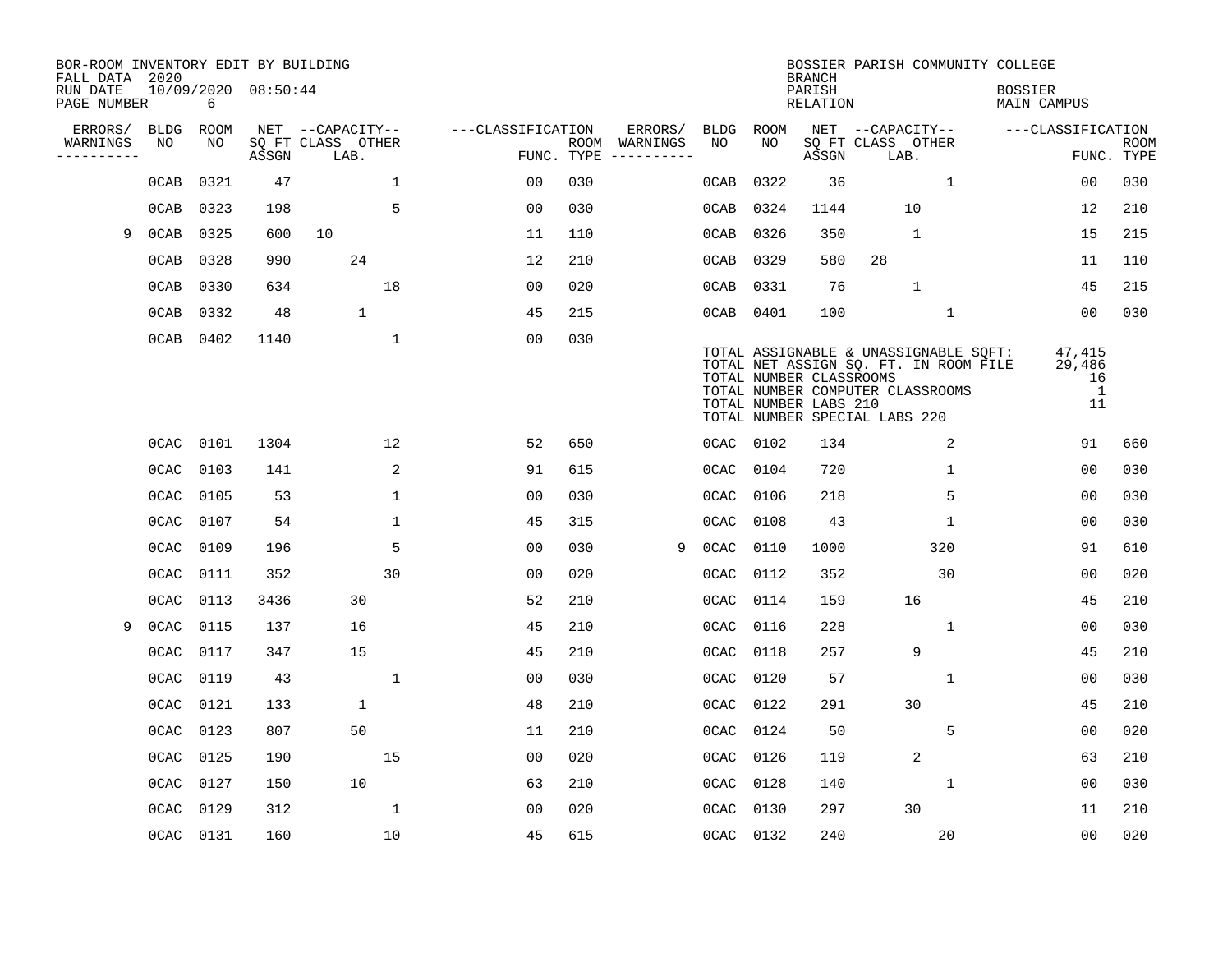| BOR-ROOM INVENTORY EDIT BY BUILDING<br>FALL DATA 2020 |             |             |                     |                           |                   |            |               |             |             | <b>BRANCH</b>                                          | BOSSIER PARISH COMMUNITY COLLEGE                                                                                                                         |                                      |                           |
|-------------------------------------------------------|-------------|-------------|---------------------|---------------------------|-------------------|------------|---------------|-------------|-------------|--------------------------------------------------------|----------------------------------------------------------------------------------------------------------------------------------------------------------|--------------------------------------|---------------------------|
| RUN DATE<br>PAGE NUMBER                               |             | 7           | 10/09/2020 08:50:44 |                           |                   |            |               |             |             | PARISH<br><b>RELATION</b>                              |                                                                                                                                                          | <b>BOSSIER</b><br><b>MAIN CAMPUS</b> |                           |
| ERRORS/                                               | <b>BLDG</b> | <b>ROOM</b> |                     | NET --CAPACITY--          | ---CLASSIFICATION |            | ERRORS/       | <b>BLDG</b> | <b>ROOM</b> |                                                        | NET --CAPACITY--                                                                                                                                         | ---CLASSIFICATION                    |                           |
| WARNINGS<br>----------                                | NO          | NO          | ASSGN               | SQ FT CLASS OTHER<br>LAB. |                   | FUNC. TYPE | ROOM WARNINGS | NO          | NO          | ASSGN                                                  | SQ FT CLASS OTHER<br>LAB.                                                                                                                                |                                      | <b>ROOM</b><br>FUNC. TYPE |
|                                                       | 0CAC        | 0133        | 30                  | $\mathbf{1}$              | 00                | 020        |               | 0CAC        | 0134        | 59                                                     | 1                                                                                                                                                        | 00                                   | 030                       |
|                                                       | 0CAC        | 0135        | 120                 | $\mathbf{1}$              | 63                | 315        |               | 0CAC        | 0136        | 114                                                    | 2                                                                                                                                                        | 63                                   | 314                       |
|                                                       | 0CAC        | 0137        | 71                  | $\mathbf{1}$              | 0 <sub>0</sub>    | 030        |               | 0CAC        | 0138        | 39                                                     | $\mathbf 1$                                                                                                                                              | 63                                   | 310                       |
|                                                       | 0CAC        | 0139        | 158                 | 1                         | 63                | 210        |               | 0CAC        | 0140        | 586                                                    | 30                                                                                                                                                       | 11                                   | 110                       |
|                                                       | 0CAC        | 0141        | 960                 | 20                        | 11                | 210        |               | 0CAC        | 0142        | 60                                                     | $\mathbf{1}$                                                                                                                                             | 0 <sub>0</sub>                       | 010                       |
|                                                       | 0CAC        | 0143        | 45                  | $\mathbf{1}$              | 45                | 615        |               |             | 0CAC 0144   | 45<br>TOTAL NUMBER CLASSROOMS<br>TOTAL NUMBER LABS 210 | 1<br>TOTAL ASSIGNABLE & UNASSIGNABLE SQFT:<br>TOTAL NET ASSIGN SQ. FT. IN ROOM FILE<br>TOTAL NUMBER COMPUTER CLASSROOMS<br>TOTAL NUMBER SPECIAL LABS 220 | 45<br>14,407<br>10,993<br>1<br>13    | 615                       |
|                                                       | 0CAD        | 0101        | 296                 | $\mathbf{1}$              | 0 <sub>0</sub>    | 020        |               | 0CAD        | 0102        | 2314                                                   | $\mathbf 1$                                                                                                                                              | 0 <sub>0</sub>                       | 020                       |
|                                                       | 0CAD        | 0103        | 253                 | $\mathbf 1$               | 0 <sub>0</sub>    | 020        |               | 0CAD        | 0104        | 467                                                    | $\mathbf 1$                                                                                                                                              | 0 <sub>0</sub>                       | 020                       |
|                                                       | 0CAD        | 0105        | 135                 | $\mathbf{1}$              | 63                | 314        |               | 0CAD        | 0106        | 220                                                    | $\mathbf 1$                                                                                                                                              | 63                                   | 325                       |
|                                                       | 0CAD        | 0107        | 149                 | 1                         | 63                | 314        |               | 0CAD        | 0108        | 150                                                    | 1                                                                                                                                                        | 63                                   | 314                       |
|                                                       | 0CAD        | 0109        | 127                 | $\mathbf{1}$              | 63                | 325        |               | 0CAD        | 0110        | 268                                                    | 4                                                                                                                                                        | 45                                   | 650                       |
|                                                       | 0CAD        | 0111        | 95                  | 1                         | 45                | 731        |               | 0CAD        | 0112        | 87                                                     | 2                                                                                                                                                        | 63                                   | 731                       |
|                                                       | 0CAD        | 0113        | 87                  | 1                         | 45                | 355        |               | 0CAD        | 0114        | 64                                                     | $\mathbf 1$                                                                                                                                              | 0 <sub>0</sub>                       | 030                       |
|                                                       | 0CAD        | 0115        | 42                  | $\mathbf{1}$              | 00                | 030        |               | 0CAD        | 0116        | 620                                                    | 35                                                                                                                                                       | 11                                   | 110                       |
|                                                       | 0CAD        | 0117        | 60                  | $\mathbf{1}$              | 0 <sub>0</sub>    | 020        |               | 0CAD        | 0118        | 710                                                    | 35                                                                                                                                                       | 14                                   | 240                       |
|                                                       | 0CAD        | 0119        | 170                 | $\mathbf{1}$              | 45                | 731        |               | 0CAD        | 0120        | 900                                                    | $\mathbf 1$                                                                                                                                              | 0 <sub>0</sub>                       | 020                       |
|                                                       | 0CAD        | 0121        | 200                 | 8                         | 45                | 655        |               | 0CAD        | 0122        | 100                                                    | 1                                                                                                                                                        | 45                                   | 731                       |
|                                                       | 0CAD        | 0123        | 600                 | $\mathbf 1$               | 0 <sub>0</sub>    | 030        |               | 0CAD        | 0124        | 296                                                    | 1                                                                                                                                                        | 0 <sub>0</sub>                       | 020                       |
|                                                       | 0CAD        | 0125        | 210                 | $\mathbf{1}$              | 63                | 310        |               | 0CAD        | 0126        | 197                                                    | 2                                                                                                                                                        | 63                                   | 310                       |
|                                                       | 0CAD        | 0127        | 810                 | 22                        | 11                | 140        |               | 0CAD        | 0128        | 70                                                     | $\mathbf 1$                                                                                                                                              | 14                                   | 731                       |
|                                                       | 0CAD        | 0129        | 210                 | $\mathbf{1}$              | 14                | 731        |               | 0CAD        | 0130        | 110                                                    | $\mathbf 1$                                                                                                                                              | 45                                   | 315                       |
|                                                       | 0CAD        | 0131        | 128                 | $\mathbf{1}$              | 45                | 315        |               | 0CAD        | 0132        | 149                                                    | 2                                                                                                                                                        | 63                                   | 313                       |
|                                                       | 0CAD        | 0133        | 146                 | $\mathbf{1}$              | 63                | 313        |               | 0CAD        | 0134        | 210                                                    | $\mathbf{1}$                                                                                                                                             | 45                                   | 315                       |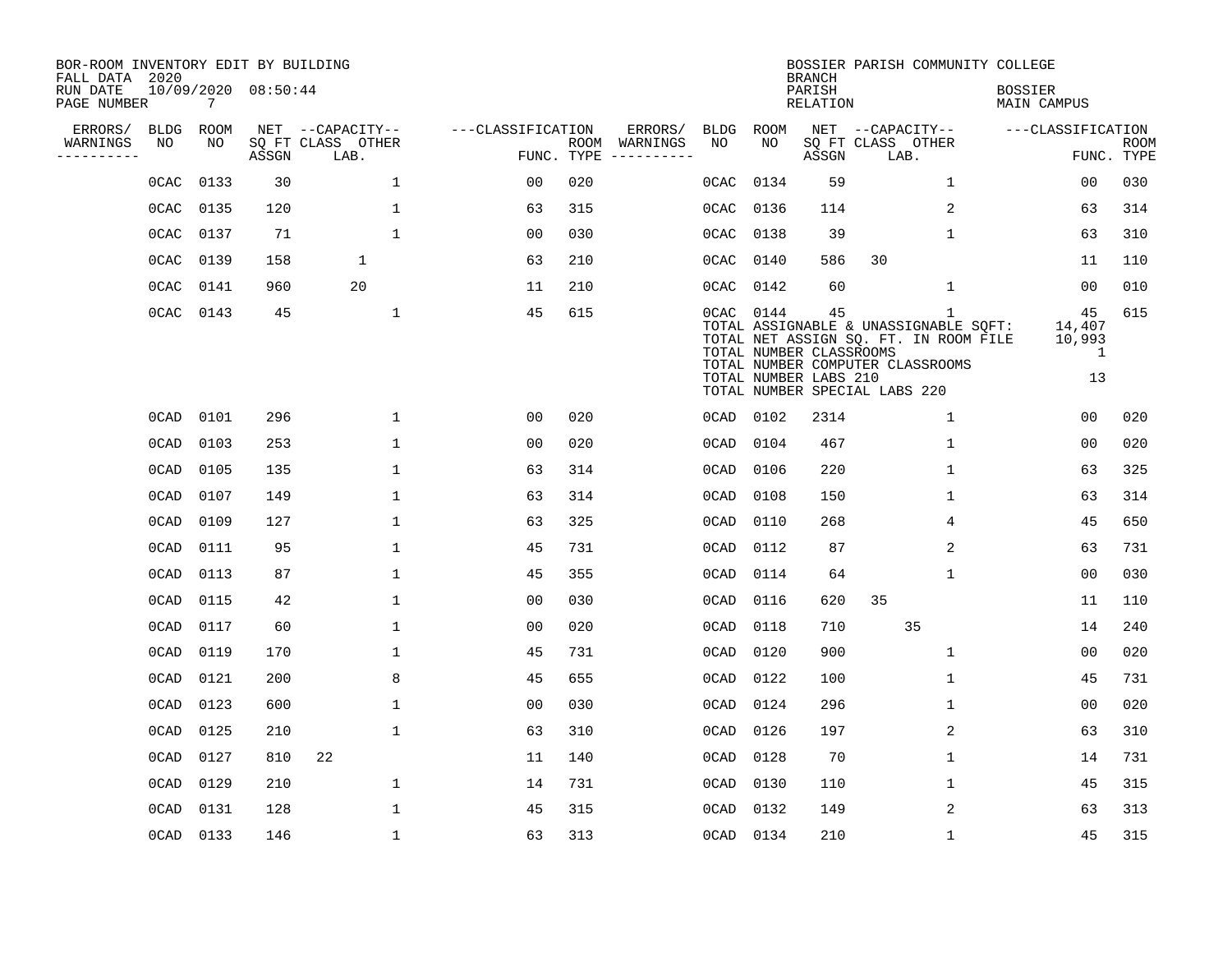| BOR-ROOM INVENTORY EDIT BY BUILDING<br>FALL DATA 2020 |                   |                          |       |                                       |              |                   |            |                     |                   |            | <b>BRANCH</b>      | BOSSIER PARISH COMMUNITY COLLEGE      |                               |             |
|-------------------------------------------------------|-------------------|--------------------------|-------|---------------------------------------|--------------|-------------------|------------|---------------------|-------------------|------------|--------------------|---------------------------------------|-------------------------------|-------------|
| RUN DATE<br>PAGE NUMBER                               |                   | 10/09/2020 08:50:44<br>8 |       |                                       |              |                   |            |                     |                   |            | PARISH<br>RELATION |                                       | <b>BOSSIER</b><br>MAIN CAMPUS |             |
| ERRORS/<br>WARNINGS                                   | <b>BLDG</b><br>NO | ROOM<br>NO               |       | NET --CAPACITY--<br>SQ FT CLASS OTHER |              | ---CLASSIFICATION | ROOM       | ERRORS/<br>WARNINGS | <b>BLDG</b><br>NO | ROOM<br>NO |                    | NET --CAPACITY--<br>SQ FT CLASS OTHER | ---CLASSIFICATION             | <b>ROOM</b> |
| ---------                                             |                   |                          | ASSGN | LAB.                                  |              |                   | FUNC. TYPE |                     |                   |            | ASSGN              | LAB.                                  |                               | FUNC. TYPE  |
|                                                       | 0CAD              | 0135                     | 110   |                                       | $\mathbf{1}$ | 63                | 313        |                     | 0CAD              | 0136       | 36                 | $\mathbf 1$                           | 00                            | 030         |
|                                                       | 0CAD              | 0137                     | 198   |                                       | 5            | 0 <sub>0</sub>    | 030        |                     | 0CAD              | 0138       | 55                 | 1                                     | 0 <sub>0</sub>                | 030         |
|                                                       | 0CAD              | 0139                     | 68    |                                       | $\mathbf{1}$ | 0 <sub>0</sub>    | 010        |                     | 0CAD              | 0140       | 47                 | $\mathbf{1}$                          | 00                            | 030         |
|                                                       | 0CAD              | 0141                     | 36    |                                       | $\mathbf{1}$ | 0 <sub>0</sub>    | 030        |                     | 0CAD              | 0142       | 198                | 5                                     | 0 <sub>0</sub>                | 030         |
|                                                       | 0CAD              | 0143                     | 55    |                                       | 1            | 00                | 030        |                     | 0CAD              | 0144       | 200                | 1                                     | 45                            | 731         |
|                                                       | 0CAD              | 0145                     | 461   |                                       | 12           | 52                | 650        |                     | 0CAD              | 0146       | 96                 | 1                                     | 63                            | 313         |
|                                                       | 0CAD              | 0147                     | 98    |                                       | 1            | 45                | 315        |                     | 0CAD              | 0148       | 72                 | 1                                     | 45                            | 315         |
|                                                       | 0CAD              | 0149                     | 121   |                                       | 2            | 14                | 731        |                     | 0CAD              | 0150       | 133                | 1                                     | 14                            | 325         |
|                                                       | 0CAD              | 0151                     | 209   |                                       | $\mathbf 1$  | 14                | 310        |                     | 0CAD              | 0152       | 150                | 2                                     | 14                            | 314         |
|                                                       | 0CAD              | 0153                     | 145   |                                       | 1            | 14                | 314        |                     | 0CAD              | 0154       | 150                | $\mathbf 1$                           | 14                            | 325         |
|                                                       | 0CAD              | 0155                     | 148   |                                       | 1            | 14                | 325        |                     | 0CAD              | 0156       | 150                | 1                                     | 14                            | 314         |
|                                                       | 0CAD              | 0157                     | 149   |                                       | 1            | 14                | 314        |                     | 0CAD              | 0158       | 149                | 1                                     | 14                            | 310         |
|                                                       | 0CAD              | 0159                     | 149   |                                       | 1            | 14                | 310        |                     | 0CAD              | 0160       | 142                | 2                                     | 14                            | 310         |
|                                                       | 0CAD              | 0161                     | 180   |                                       | $\mathbf{1}$ | 14                | 325        |                     | 0CAD              | 0162       | 120                | 1                                     | 14                            | 310         |
|                                                       | 0CAD              | 0163                     | 902   |                                       | $\mathbf{1}$ | 00                | 020        |                     | 0CAD              | 0201       | 296                | 1                                     | 00                            | 020         |
|                                                       | 0CAD              | 0202                     | 2625  |                                       | $\mathbf{1}$ | 0 <sub>0</sub>    | 020        |                     | 0CAD              | 0203       | 271                | 2                                     | 63                            | 310         |
|                                                       | 0CAD              | 0204                     | 440   | 35                                    |              | 31                | 240        |                     | 0CAD              | 0205       | 50                 | 1                                     | 45                            | 315         |
|                                                       | 0CAD              | 0206                     | 1058  | 35                                    |              | 31                | 240        |                     | 0CAD              | 0207       | 806                | 35                                    | 31                            | 110         |
|                                                       | 0CAD              | 0208                     | 64    |                                       | 1            | 0 <sub>0</sub>    | 030        |                     | 0CAD              | 0209       | 60                 | 1                                     | 0 <sub>0</sub>                | 020         |
|                                                       | 0CAD              | 0210                     | 710   | 35                                    |              | 11                | 110        |                     | 0CAD              | 0211       | 900                | $\mathbf 1$                           | 0 <sub>0</sub>                | 020         |
|                                                       | 0CAD              | 0212                     | 320   |                                       | 2            | 63                | 310        |                     | 0CAD              | 0213       | 60                 | 1                                     | 0 <sub>0</sub>                | 020         |
|                                                       | 0CAD              | 0214                     | 296   |                                       | $\mathbf 1$  | 0 <sub>0</sub>    | 020        |                     | 0CAD              | 0215A      | 1221               | 100                                   | 11                            | 110         |
|                                                       | 0CAD              | 0215B                    | 1221  | 45                                    |              | 11                | 110        |                     | 0CAD              | 0216       | 113                | 1                                     | 63                            | 310         |
|                                                       | 0CAD              | 0217                     | 72    |                                       | $\mathbf 1$  | 63                | 313        |                     | 0CAD              | 0218       | 180                | $\mathbf 1$                           | 63                            | 325         |
|                                                       | 0CAD              | 0219                     | 720   | 35                                    |              | 63                | 110        |                     | 0CAD              | 0220       | 36                 | 1                                     | 00                            | 030         |
|                                                       | 0CAD              | 0221                     | 198   |                                       | 1            | 0 <sub>0</sub>    | 030        |                     |                   | 0CAD 0222  | 68                 | 1                                     | 00                            | 010         |
|                                                       |                   |                          |       |                                       |              |                   |            |                     |                   |            |                    |                                       |                               |             |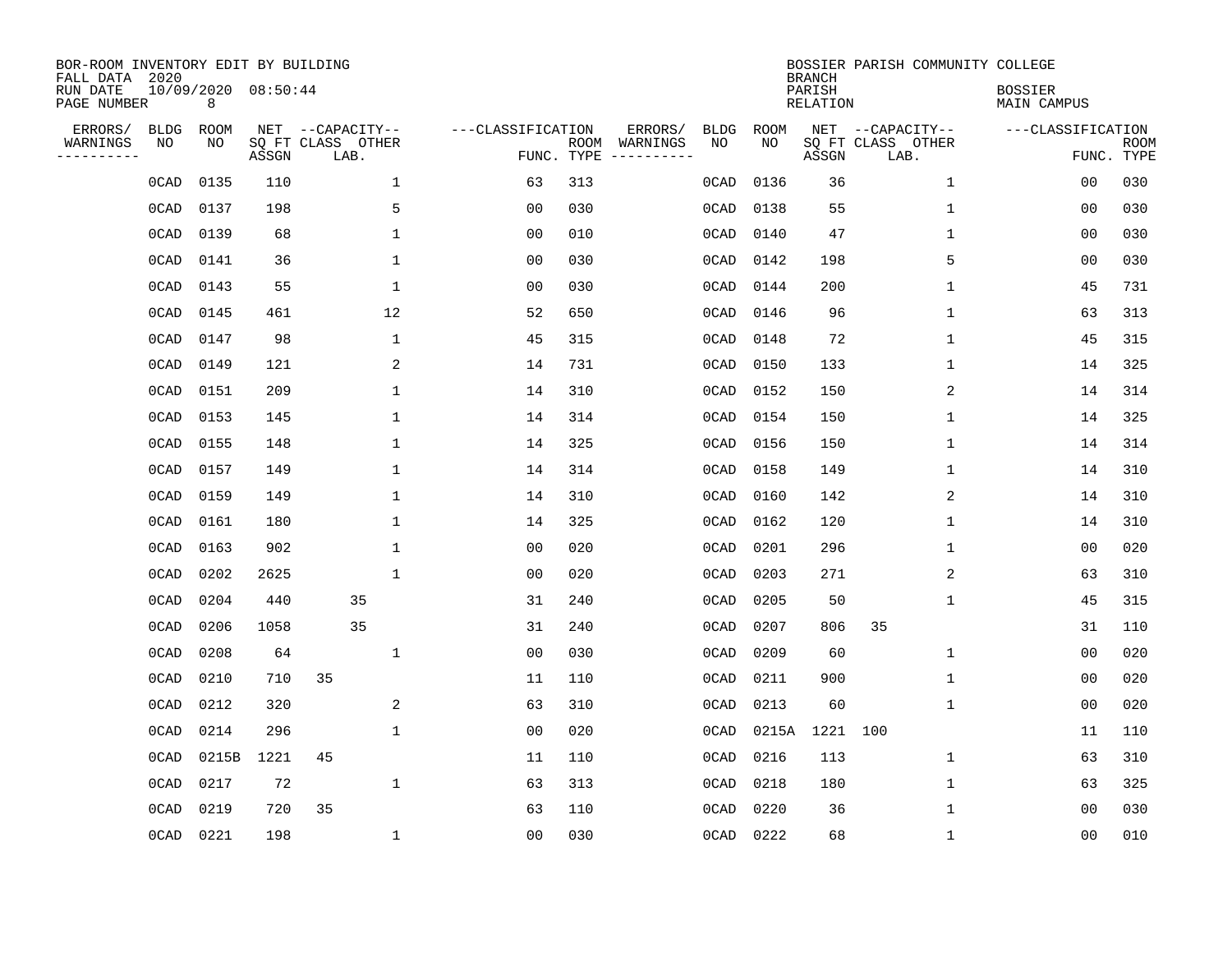| BOR-ROOM INVENTORY EDIT BY BUILDING<br>FALL DATA 2020 |             |      |                     |                           |              |                   |                    |                         |             |             | <b>BRANCH</b>             |                           |              | BOSSIER PARISH COMMUNITY COLLEGE     |                |                           |
|-------------------------------------------------------|-------------|------|---------------------|---------------------------|--------------|-------------------|--------------------|-------------------------|-------------|-------------|---------------------------|---------------------------|--------------|--------------------------------------|----------------|---------------------------|
| RUN DATE<br>PAGE NUMBER                               |             | 9    | 10/09/2020 08:50:44 |                           |              |                   |                    |                         |             |             | PARISH<br><b>RELATION</b> |                           |              | <b>BOSSIER</b><br><b>MAIN CAMPUS</b> |                |                           |
| ERRORS/                                               | <b>BLDG</b> | ROOM |                     | NET --CAPACITY--          |              | ---CLASSIFICATION |                    | ERRORS/                 | <b>BLDG</b> | <b>ROOM</b> |                           | NET --CAPACITY--          |              | ---CLASSIFICATION                    |                |                           |
| WARNINGS<br>---------                                 | NO          | NO   | ASSGN               | SQ FT CLASS OTHER<br>LAB. |              |                   | ROOM<br>FUNC. TYPE | WARNINGS<br>----------- | NO          | NO          | ASSGN                     | SQ FT CLASS OTHER<br>LAB. |              |                                      |                | <b>ROOM</b><br>FUNC. TYPE |
|                                                       | 0CAD        | 0223 | 47                  |                           | 1            | 0 <sub>0</sub>    | 030                |                         | 0CAD        | 0224        | 36                        |                           | $\mathbf{1}$ |                                      | 00             | 030                       |
|                                                       | 0CAD        | 0225 | 198                 |                           | 1            | 0 <sub>0</sub>    | 030                |                         | 0CAD        | 0226        | 777                       | 35                        |              |                                      | 31             | 110                       |
|                                                       | 0CAD        | 0227 | 850                 | 35                        |              | 31                | 110                |                         | 0CAD        | 0228        | 775                       |                           | 35           |                                      | 31             | 210                       |
|                                                       | 0CAD        | 0229 | 696                 | 35                        |              | 31                | 110                |                         | 0CAD        | 0301        | 296                       |                           | $\mathbf 1$  |                                      | 0 <sub>0</sub> | 020                       |
|                                                       | 0CAD        | 0302 | 2625                |                           | $\mathbf{1}$ | 0 <sub>0</sub>    | 020                |                         | 0CAD        | 0303        | 916                       | 35                        |              |                                      | 11             | 110                       |
|                                                       | 0CAD        | 0304 | 410                 | 35                        |              | 11                | 210                |                         | 0CAD        | 0305        | 156                       |                           | $\mathbf{1}$ |                                      | 45             | 215                       |
|                                                       | 0CAD        | 0306 | 156                 | $\mathbf{1}$              |              | 45                | 215                |                         | 0CAD        | 0307        | 139                       |                           | 10           |                                      | 0 <sub>0</sub> | 030                       |
|                                                       | 0CAD        | 0308 | 64                  |                           | $\mathbf{1}$ | 0 <sub>0</sub>    | 030                |                         | 0CAD        | 0309        | 840                       |                           | 24           |                                      | 11             | 240                       |
|                                                       | 0CAD        | 0310 | 60                  |                           | $\mathbf{1}$ | 0 <sub>0</sub>    | 020                |                         | 0CAD        | 0311        | 1630                      |                           | 30           |                                      | 11             | 210                       |
|                                                       | 0CAD        | 0312 | 320                 | 30                        |              | 63                | 210                |                         | 0CAD        | 0313        | 465                       |                           | $\mathbf{1}$ |                                      | 00             | 030                       |
|                                                       | 0CAD        | 0314 | 296                 |                           | $\mathbf{1}$ | 0 <sub>0</sub>    | 020                |                         | 0CAD        | 0315        | 163                       |                           | 30           |                                      | 63             | 310                       |
|                                                       | 0CAD        | 0316 | 404                 |                           | $\mathbf{1}$ | 63                | 313                |                         | 0CAD        | 0317        | 214                       |                           | 30           |                                      | 63             | 325                       |
|                                                       | 0CAD        | 0318 | 153                 |                           | 1            | 63                | 310                |                         | 0CAD        | 0319        | 150                       |                           | 10           |                                      | 63             | 314                       |
|                                                       | 0CAD        | 0320 | 150                 |                           | 10           | 63                | 535                |                         | 0CAD        | 0321        | 357                       |                           | $\mathbf{1}$ |                                      | 45             | 210                       |
|                                                       | 0CAD        | 0322 | 220                 |                           | 1            | 45                | 731                |                         | 0CAD        | 0323        | 440                       | 10                        |              |                                      | 11             | 110                       |
|                                                       | 0CAD        | 0324 | 252                 |                           | 1            | 45                | 731                |                         | 0CAD        | 0325        | 1392                      |                           | 35           |                                      | 63             | 210                       |
|                                                       | 0CAD        | 0326 | 36                  |                           | 1            | 0 <sub>0</sub>    | 030                |                         | 0CAD        | 0327        | 36                        |                           | 1            |                                      | 0 <sub>0</sub> | 030                       |
|                                                       | 0CAD        | 0328 | 198                 |                           | 5            | 0 <sub>0</sub>    | 030                |                         | 0CAD        | 0329        | 160                       |                           | 5            |                                      | 12             | 535                       |
|                                                       | 0CAD        | 0330 | 160                 |                           | 30           | 12                | 535                |                         | 0CAD        | 0331        | 47                        |                           | 1            |                                      | 0 <sub>0</sub> | 030                       |
|                                                       | 0CAD        | 0333 | 36                  |                           | $\mathbf{1}$ | 0 <sub>0</sub>    | 030                |                         | 0CAD        | 0334        | 198                       |                           | 5            |                                      | 0 <sub>0</sub> | 030                       |
|                                                       | 0CAD        | 0335 | 42                  | 1                         |              | 15                | 260                |                         | 0CAD        | 0336        | 42                        |                           | 1            |                                      | 15             | 260                       |
|                                                       | 0CAD        | 0337 | 94                  | 2                         |              | 43                | 280                |                         | 0CAD        | 0338        | 99                        |                           | 3            |                                      | 43             | 210                       |
|                                                       | 0CAD        | 0339 | 99                  | 3                         |              | 43                | 280                |                         | 0CAD        | 0340        | 106                       |                           | 3            |                                      | 43             | 530                       |
|                                                       | 0CAD        | 0341 | 710                 |                           | $\mathbf{1}$ | 0 <sub>0</sub>    | 020                |                         | 0CAD        | 0342        | 103                       |                           | 1            |                                      | 63             | 310                       |
|                                                       | 0CAD        | 0343 | 101                 |                           | $\mathbf{1}$ | 43                | 530                |                         | 0CAD        | 0344        | 107                       |                           | 4            |                                      | 43             | 280                       |
|                                                       | 0CAD        | 0345 | 77                  |                           | $\mathbf{1}$ | 63                | 310                |                         |             | 0CAD 0346   | 75                        |                           | 1            |                                      | 63             | 310                       |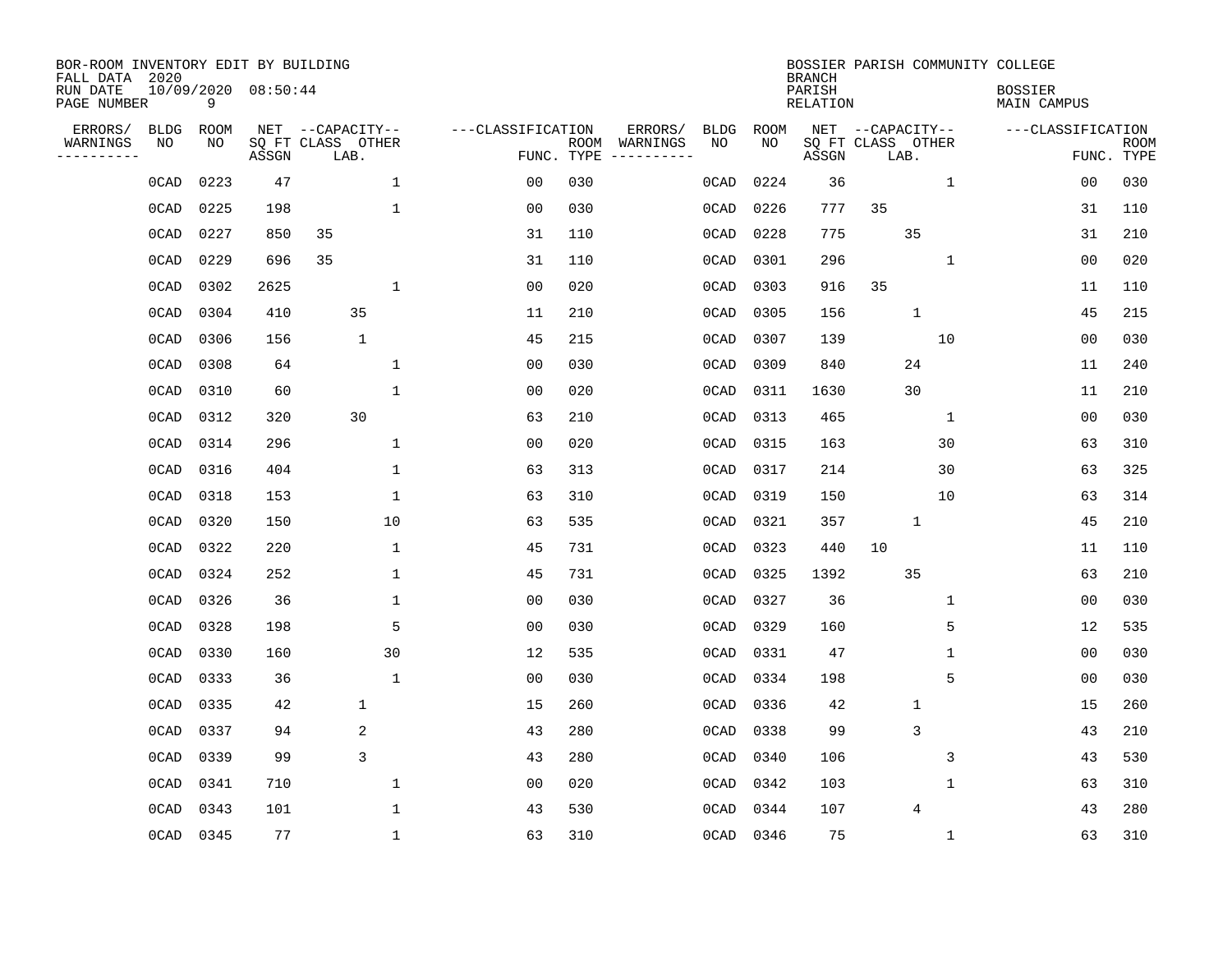| BOR-ROOM INVENTORY EDIT BY BUILDING<br>FALL DATA 2020 |         |           |                     |                           |                   |     |                                      |         |           | <b>BRANCH</b>                                    | BOSSIER PARISH COMMUNITY COLLEGE                                                                                                                    |                                                           |                           |
|-------------------------------------------------------|---------|-----------|---------------------|---------------------------|-------------------|-----|--------------------------------------|---------|-----------|--------------------------------------------------|-----------------------------------------------------------------------------------------------------------------------------------------------------|-----------------------------------------------------------|---------------------------|
| RUN DATE<br>PAGE NUMBER                               |         | 10        | 10/09/2020 08:50:44 |                           |                   |     |                                      |         |           | PARISH<br>RELATION                               |                                                                                                                                                     | <b>BOSSIER</b><br>MAIN CAMPUS                             |                           |
| ERRORS/                                               | BLDG    | ROOM      |                     | NET --CAPACITY--          | ---CLASSIFICATION |     | ERRORS/                              | BLDG    | ROOM      |                                                  | NET --CAPACITY--                                                                                                                                    | ---CLASSIFICATION                                         |                           |
| WARNINGS<br>- - - - - - - - - -                       | NO      | NO        | ASSGN               | SQ FT CLASS OTHER<br>LAB. |                   |     | ROOM WARNINGS<br>FUNC. TYPE $------$ | NO.     | NO        | ASSGN                                            | SQ FT CLASS OTHER<br>LAB.                                                                                                                           |                                                           | <b>ROOM</b><br>FUNC. TYPE |
|                                                       | 0CAD    | 0347      | 275                 | 18                        | 11                | 110 |                                      | 0CAD    | 0348      | 728                                              | 35                                                                                                                                                  | 11                                                        | 110                       |
|                                                       | 0CAD    | 0401      | 97                  | $\mathbf{1}$              | 0 <sub>0</sub>    | 030 |                                      |         | 0CAD 0402 | 1140                                             | $\mathbf{1}$                                                                                                                                        | 00                                                        | 030                       |
|                                                       |         | 0CAD 3322 | 68                  | $\mathbf{1}$              | 0 <sub>0</sub>    | 010 |                                      |         |           | TOTAL NUMBER CLASSROOMS<br>TOTAL NUMBER LABS 210 | TOTAL ASSIGNABLE & UNASSIGNABLE SQFT:<br>TOTAL NET ASSIGN SQ. FT. IN ROOM FILE<br>TOTAL NUMBER COMPUTER CLASSROOMS<br>TOTAL NUMBER SPECIAL LABS 220 | 47,643<br>29,361<br>13<br>$\mathbf{1}$<br>$7\overline{ }$ |                           |
|                                                       | 0CAE    | 0101      | 296                 | $\mathbf{1}$              | 0 <sub>0</sub>    | 020 |                                      |         | OCAE 0102 | 1986                                             | $\mathbf{1}$                                                                                                                                        | 00                                                        | 020                       |
|                                                       | 0CAE    | 0103      | 496                 | $\mathbf{1}$              | 0 <sub>0</sub>    | 020 |                                      | $0$ CAE | 0104      | 311                                              | $\mathbf 1$                                                                                                                                         | 00                                                        | 020                       |
|                                                       | 0CAE    | 0105      | 112                 | $\mathbf{1}$              | 45                | 315 |                                      | 0CAE    | 0106      | 56                                               | $\mathbf{1}$                                                                                                                                        | 45                                                        | 315                       |
|                                                       | 0 CAE   | 0107      | 124                 | 2                         | 46                | 310 |                                      | 0CAE    | 0108      | 134                                              | 2                                                                                                                                                   | 46                                                        | 310                       |
|                                                       | $0$ CAE | 0109      | 180                 | $\mathbf 1$               | 46                | 325 |                                      | $0$ CAE | 0110      | 151                                              | 2                                                                                                                                                   | 46                                                        | 310                       |
|                                                       | 0CAE    | 0111      | 155                 | 2                         | 46                | 310 |                                      | $0$ CAE | 0112      | 154                                              | 2                                                                                                                                                   | 46                                                        | 310                       |
|                                                       | $0$ CAE | 0113      | 153                 | 2                         | 46                | 310 |                                      | $0$ CAE | 0114      | 154                                              | 2                                                                                                                                                   | 46                                                        | 310                       |
|                                                       | 0CAE    | 0115      | 148                 | 2                         | 46                | 310 |                                      | $0$ CAE | 0116      | 153                                              | 2                                                                                                                                                   | 46                                                        | 310                       |
|                                                       |         | OCAE 0117 | 158                 | 1                         | 46                | 310 |                                      | $0$ CAE | 0118      | 158                                              | 2                                                                                                                                                   | 46                                                        | 310                       |
|                                                       | 0 CAE   | 0119      | 150                 | 2                         | 46                | 310 |                                      | $0$ CAE | 0120      | 118                                              | 2                                                                                                                                                   | 46                                                        | 310                       |
|                                                       | 0CAE    | 0121      | 1390                | 35                        | 11                | 110 |                                      | $0$ CAE | 0123      | 296                                              | 1                                                                                                                                                   | 0 <sub>0</sub>                                            | 020                       |
|                                                       | 0CAE    | 0124      | 224                 | 2                         | 46                | 310 |                                      | $0$ CAE | 0125      | 174                                              | 1                                                                                                                                                   | 46                                                        | 325                       |
|                                                       | $0$ CAE | 0126      | 157                 | 2                         | 46                | 310 |                                      | $0$ CAE | 0127      | 157                                              | 2                                                                                                                                                   | 46                                                        | 310                       |
|                                                       | 0CAE    | 0128      | 112                 | $\mathbf{1}$              | 45                | 440 |                                      | $0$ CAE | 0129      | 340                                              | 1                                                                                                                                                   | 63                                                        | 313                       |
|                                                       | 0CAE    | 0130      | 55                  | $\mathbf 1$               | 0 <sub>0</sub>    | 030 |                                      | $0$ CAE | 0131      | 198                                              | 5                                                                                                                                                   | 0 <sub>0</sub>                                            | 030                       |
|                                                       | 0CAE    | 0132      | 36                  | $\mathbf 1$               | 0 <sub>0</sub>    | 030 |                                      | $0$ CAE | 0133      | 47                                               | $\mathbf 1$                                                                                                                                         | 0 <sub>0</sub>                                            | 030                       |
|                                                       | 0CAE    | 0134      | 68                  | $\mathbf 1$               | 0 <sub>0</sub>    | 010 |                                      | $0$ CAE | 0135      | 55                                               | 1                                                                                                                                                   | 0 <sub>0</sub>                                            | 030                       |
|                                                       | 0 CAE   | 0136      | 198                 | 5                         | 0 <sub>0</sub>    | 030 |                                      | $0$ CAE | 0137      | 36                                               | 1                                                                                                                                                   | 0 <sub>0</sub>                                            | 030                       |
|                                                       | 0CAE    | 0138      | 320                 | 8                         | 63                | 315 |                                      | $0$ CAE | 0139      | 104                                              | $\mathbf{1}$                                                                                                                                        | 45                                                        | 315                       |
|                                                       |         | 0CAE 0140 | 361                 | $\mathbf{1}$              | 63                | 313 |                                      |         | 0CAE 0141 | 600                                              | $\mathbf{1}$                                                                                                                                        | 0 <sub>0</sub>                                            | 030                       |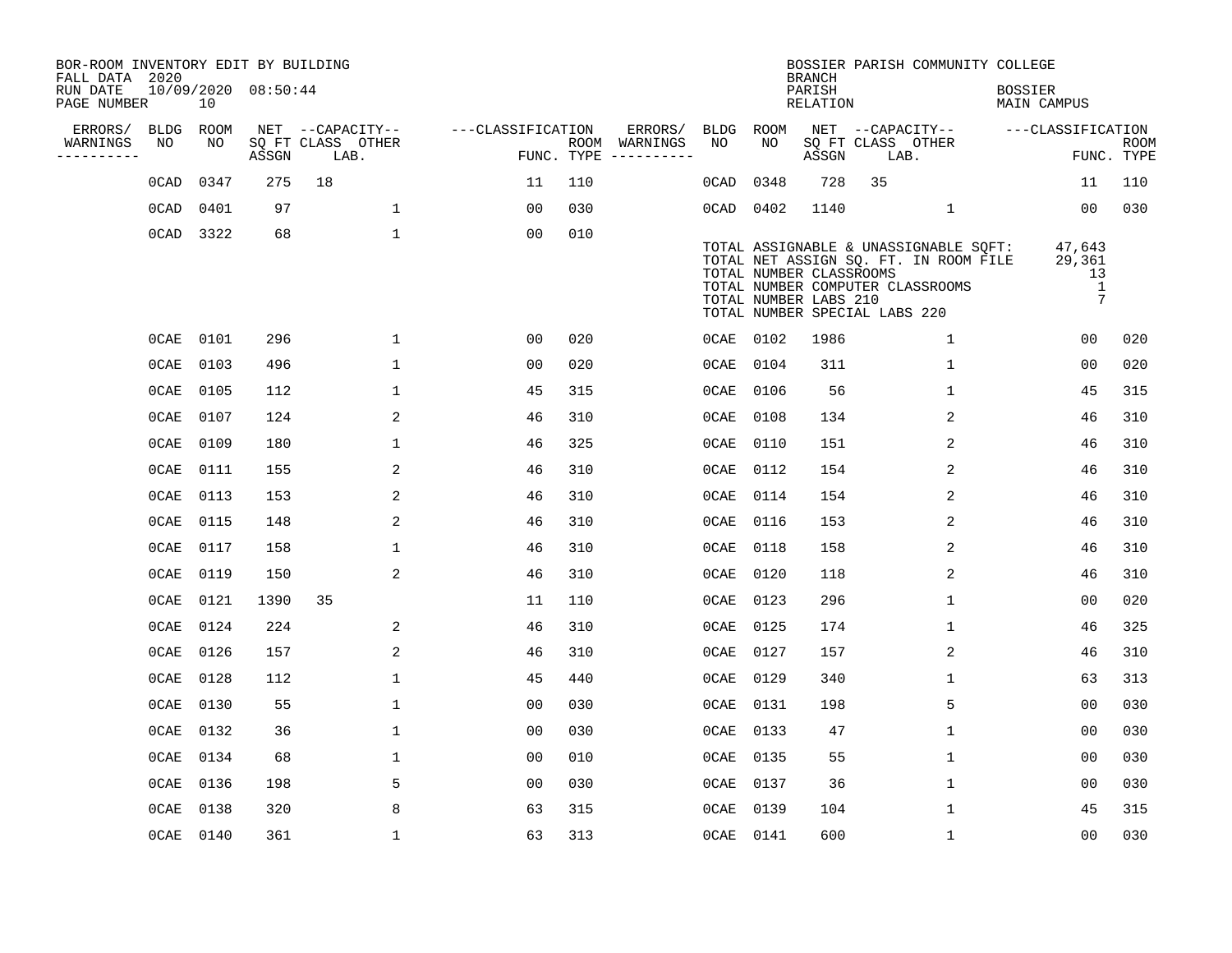| BOR-ROOM INVENTORY EDIT BY BUILDING<br>FALL DATA 2020<br>RUN DATE<br>PAGE NUMBER |             | 11        | 10/09/2020 08:50:44 |              |                           |                   |      |          |             |           | <b>BRANCH</b><br>PARISH<br><b>RELATION</b> |              |                           | BOSSIER PARISH COMMUNITY COLLEGE<br><b>BOSSIER</b><br>MAIN CAMPUS |                |                           |
|----------------------------------------------------------------------------------|-------------|-----------|---------------------|--------------|---------------------------|-------------------|------|----------|-------------|-----------|--------------------------------------------|--------------|---------------------------|-------------------------------------------------------------------|----------------|---------------------------|
| ERRORS/                                                                          | <b>BLDG</b> | ROOM      |                     |              | NET --CAPACITY--          | ---CLASSIFICATION |      | ERRORS/  | <b>BLDG</b> | ROOM      |                                            |              | NET --CAPACITY--          | ---CLASSIFICATION                                                 |                |                           |
| WARNINGS<br>---------                                                            | ΝO          | ΝO        | ASSGN               |              | SQ FT CLASS OTHER<br>LAB. | FUNC. TYPE        | ROOM | WARNINGS | NO          | NO.       | ASSGN                                      |              | SQ FT CLASS OTHER<br>LAB. |                                                                   |                | <b>ROOM</b><br>FUNC. TYPE |
|                                                                                  | $0$ CAE     | 0142      | 142                 |              | $\mathbf 1$               | 63                | 310  |          | 0CAE        | 0143      | 160                                        |              | $\mathbf{1}$              |                                                                   | 45             | 731                       |
|                                                                                  | 0CAE        | 0144      | 900                 |              | $\mathbf{1}$              | 0 <sub>0</sub>    | 020  |          | 0CAE        | 0145      | 925                                        |              | 35                        |                                                                   | 11             | 210                       |
|                                                                                  | $0$ CAE     | 0146      | 60                  |              | $\mathbf{1}$              | 00                | 020  |          | 0CAE        | 0147      | 620                                        |              | 12                        |                                                                   | 11             | 350                       |
|                                                                                  | $0$ CAE     | 0148      | 64                  |              | $\mathbf{1}$              | 0 <sub>0</sub>    | 030  |          | $0$ CAE     | 0149      | 160                                        |              | $\mathbf 1$               |                                                                   | 15             | 355                       |
|                                                                                  | 0CAE        | 0150      | 121                 |              | 2                         | 63                | 310  |          | 0CAE        | 0151      | 1076                                       | 35           |                           |                                                                   | 11             | 110                       |
|                                                                                  | $0$ CAE     | 0152      | 88                  | $\mathbf{1}$ |                           | 45                | 115  |          | $0$ CAE     | 0201      | 296                                        |              | $\mathbf 1$               |                                                                   | 0 <sub>0</sub> | 020                       |
|                                                                                  | 0CAE        | 0202      | 2605                |              | $\mathbf 1$               | 0 <sub>0</sub>    | 020  |          | 0CAE        | 0203      | 742                                        | 35           |                           |                                                                   | 11             | 110                       |
|                                                                                  | 0CAE        | 0204      | 798                 | 30           |                           | 11                | 110  |          | 0CAE        | 0205      | 517                                        | 35           |                           |                                                                   | 11             | 110                       |
|                                                                                  | 0CAE        | 0206      | 840                 | 35           |                           | 11                | 110  |          | 0CAE        | 0207      | 198                                        |              | 5                         |                                                                   | 0 <sub>0</sub> | 030                       |
|                                                                                  | 0CAE        | 0208      | 36                  |              | $\mathbf 1$               | 0 <sub>0</sub>    | 030  |          | 0CAE        | 0209      | 47                                         |              | $\mathbf 1$               |                                                                   | 0 <sub>0</sub> | 030                       |
|                                                                                  | 0CAE        | 0210      | 68                  |              | $\mathbf 1$               | 0 <sub>0</sub>    | 010  |          | $0$ CAE     | 0211      | 198                                        |              | 5                         |                                                                   | 0 <sub>0</sub> | 030                       |
|                                                                                  | 0CAE        | 0212      | 36                  |              | $\mathbf{1}$              | 0 <sub>0</sub>    | 030  |          | 0CAE        | 0213      | 738                                        | 35           |                           |                                                                   | 11             | 110                       |
|                                                                                  | 0CAE        | 0214      | 1188                |              | 35                        | 15                | 240  |          | 0CAE        | 0215      | 800                                        | 35           |                           |                                                                   | 11             | 110                       |
|                                                                                  | 0CAE        | 0216      | 1038                |              | 35                        | 11                | 210  |          | 0CAE        | 0217      | 296                                        |              | 1                         |                                                                   | 0 <sub>0</sub> | 020                       |
|                                                                                  | 0CAE        | 0218      | 465                 |              | 1                         | 0 <sub>0</sub>    | 030  |          | 0CAE        | 0219      | 320                                        |              | 2                         |                                                                   | 63             | 314                       |
|                                                                                  | $0$ CAE     | 0220      | 900                 |              | 1                         | 00                | 020  |          | 0CAE        | 0221      | 800                                        | 35           |                           |                                                                   | 11             | 110                       |
|                                                                                  | 0CAE        | 0222      | 60                  |              | $\mathbf 1$               | 0 <sub>0</sub>    | 020  |          | $0$ CAE     | 0223      | 64                                         |              | 1                         |                                                                   | 0 <sub>0</sub> | 030                       |
|                                                                                  | 0CAE        | 0224      | 640                 | 35           |                           | 11                | 110  |          | $0$ CAE     | 0225      | 942                                        | 35           |                           |                                                                   | 11             | 110                       |
|                                                                                  | 0CAE        | 0226      | 910                 | 35           |                           | 11                | 110  |          | $0$ CAE     | 0301      | 296                                        |              | 1                         |                                                                   | 0 <sub>0</sub> | 020                       |
|                                                                                  | 0CAE        | 0302      | 2651                |              | $\mathbf 1$               | 0 <sub>0</sub>    | 020  |          | 0CAE        | 0303      | 732                                        | 30           |                           |                                                                   | 11             | 110                       |
|                                                                                  | 0CAE        | 0304      | 771                 | 35           |                           | 11                | 110  |          | 0CAE        | 0305      | 527                                        | 35           |                           |                                                                   | 11             | 110                       |
|                                                                                  | 0CAE        | 0306      | 877                 | 35           |                           | 11                | 110  |          | 0CAE        | 0307      | 198                                        |              | 5                         |                                                                   | 00             | 030                       |
|                                                                                  | 0CAE        | 0308      | 36                  |              | $\mathbf 1$               | 0 <sub>0</sub>    | 030  |          | $0$ CAE     | 0309      | 47                                         |              | 1                         |                                                                   | 0 <sub>0</sub> | 030                       |
|                                                                                  | 0CAE        | 0310      | 68                  |              | $\mathbf{1}$              | 0 <sub>0</sub>    | 010  |          | 0CAE        | 0311      | 198                                        |              | 5                         |                                                                   | 0 <sub>0</sub> | 030                       |
|                                                                                  | 0CAE        | 0312      | 36                  |              | $\mathbf{1}$              | 00                | 030  |          | $0$ CAE     | 0313      | 1415                                       |              | 35                        |                                                                   | 11             | 210                       |
|                                                                                  |             | OCAE 0314 | 925                 | 35           |                           | 11                | 110  |          |             | OCAE 0315 | 230                                        | $\mathbf{1}$ |                           |                                                                   | 45             | 115                       |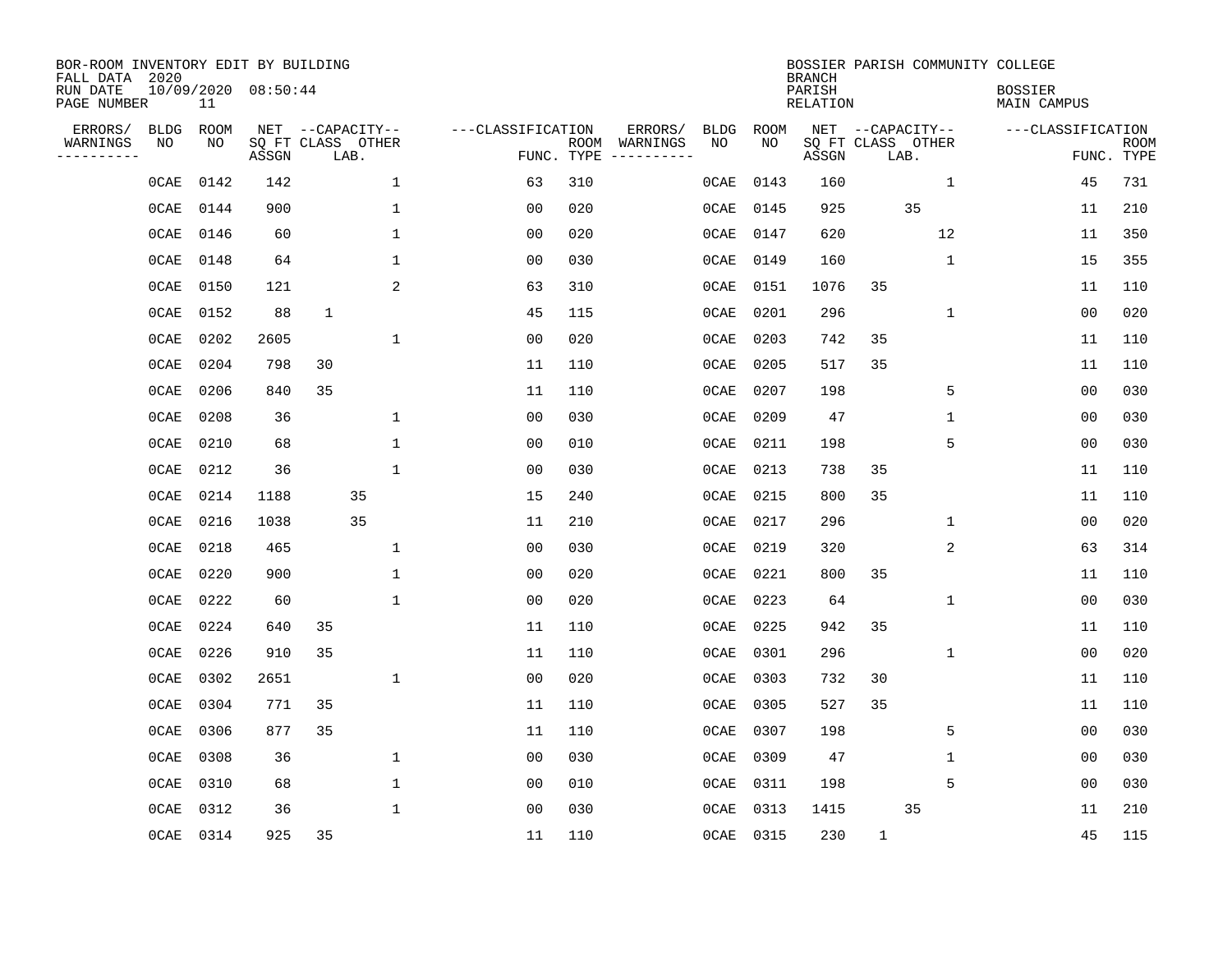| BOR-ROOM INVENTORY EDIT BY BUILDING<br>FALL DATA 2020 |         |      |                     |                           |                   |                    |          |             |                                                                                                | <b>BRANCH</b>             |    | BOSSIER PARISH COMMUNITY COLLEGE                                                                                        |                                      |                                        |                           |
|-------------------------------------------------------|---------|------|---------------------|---------------------------|-------------------|--------------------|----------|-------------|------------------------------------------------------------------------------------------------|---------------------------|----|-------------------------------------------------------------------------------------------------------------------------|--------------------------------------|----------------------------------------|---------------------------|
| RUN DATE<br>PAGE NUMBER                               |         | 12   | 10/09/2020 08:50:44 |                           |                   |                    |          |             |                                                                                                | PARISH<br><b>RELATION</b> |    |                                                                                                                         | <b>BOSSIER</b><br><b>MAIN CAMPUS</b> |                                        |                           |
| ERRORS/                                               | BLDG    | ROOM |                     | NET --CAPACITY--          | ---CLASSIFICATION |                    | ERRORS/  | <b>BLDG</b> | <b>ROOM</b>                                                                                    |                           |    | NET --CAPACITY--                                                                                                        | ---CLASSIFICATION                    |                                        |                           |
| WARNINGS<br>----------                                | NO      | NO   | ASSGN               | SQ FT CLASS OTHER<br>LAB. |                   | ROOM<br>FUNC. TYPE | WARNINGS | NO          | NO                                                                                             | ASSGN                     |    | SQ FT CLASS OTHER<br>LAB.                                                                                               |                                      |                                        | <b>ROOM</b><br>FUNC. TYPE |
|                                                       | 0CAE    | 0316 | 225                 | $\mathbf{1}$              | 15                | 115                |          | 0CAE        | 0317                                                                                           | 998                       | 35 |                                                                                                                         |                                      | 11                                     | 110                       |
|                                                       | 0CAE    | 0318 | 296                 | 1                         | 00                | 020                |          | 0CAE        | 0319                                                                                           | 465                       |    | 1                                                                                                                       |                                      | 0 <sub>0</sub>                         | 030                       |
|                                                       | 0CAE    | 0320 | 320                 | 3                         | 63                | 314                |          | 0CAE        | 0321                                                                                           | 930                       | 35 |                                                                                                                         |                                      | 11                                     | 110                       |
|                                                       | 0CAE    | 0322 | 654                 | 35                        | 11                | 110                |          | 0CAE        | 0323                                                                                           | 60                        |    | $\mathbf{1}$                                                                                                            |                                      | 0 <sub>0</sub>                         | 020                       |
|                                                       | $0$ CAE | 0324 | 64                  | $\mathbf{1}$              | 0 <sub>0</sub>    | 030                |          | 0CAE        | 0325                                                                                           | 780                       | 35 |                                                                                                                         |                                      | 11                                     | 110                       |
|                                                       | $0$ CAE | 0326 | 905                 | 35                        | 11                | 210                |          | 0CAE        | 0327                                                                                           | 895                       | 24 |                                                                                                                         |                                      | 11                                     | 110                       |
|                                                       | $0$ CAE | 0401 | 89                  | $\mathbf{1}$              | 0 <sub>0</sub>    | 030                |          |             | 0CAE 0402<br>TOTAL NUMBER CLASSROOMS<br>TOTAL NUMBER LABS 210<br>TOTAL NUMBER SPECIAL LABS 220 | 1140                      |    | 1<br>TOTAL ASSIGNABLE & UNASSIGNABLE SQFT:<br>TOTAL NET ASSIGN SQ. FT. IN ROOM FILE<br>TOTAL NUMBER COMPUTER CLASSROOMS | 46,961<br>30,346                     | 0 <sub>0</sub><br>22<br>$\overline{4}$ | 030                       |
|                                                       | $0$ CAF | 0101 | 384                 | 1                         | 0 <sub>0</sub>    | 020                |          | $0$ CAF     | 0102                                                                                           | 100                       |    | $\mathbf 1$                                                                                                             |                                      | 0 <sub>0</sub>                         | 020                       |
|                                                       | 0CAF    | 0103 | 97                  | $\mathbf{1}$              | 0 <sub>0</sub>    | 030                |          | 0CAF        | 0104                                                                                           | 239                       |    | 2                                                                                                                       |                                      | 63                                     | 325                       |
|                                                       | $0$ CAF | 0105 | 100                 | 1                         | 00                | 020                |          | 0CAF        | 0106                                                                                           | 187                       |    | 1                                                                                                                       |                                      | 63                                     | 314                       |
|                                                       | 0CAF    | 0107 | 863                 | 1                         | 00                | 020                |          | 0CAF        | 0108                                                                                           | 149                       |    | 3                                                                                                                       |                                      | 91                                     | 660                       |
|                                                       | $0$ CAF | 0109 | 1075                | 1                         | 91                | 660                |          | 0CAF        | 0110                                                                                           | 108                       |    | 2                                                                                                                       |                                      | 91                                     | 310                       |
|                                                       | 0CAF    | 0111 | 187                 | 3                         | 91                | 660                |          | 0CAF        | 0112                                                                                           | 498                       |    | 3                                                                                                                       |                                      | 91                                     | 660                       |
|                                                       | $0$ CAF | 0113 | 97                  | $\mathbf{1}$              | 91                | 660                |          | 0CAF        | 0114                                                                                           | 400                       |    | $\mathbf 1$                                                                                                             |                                      | 91                                     | 665                       |
|                                                       | $0$ CAF | 0115 | 256                 | 5                         | 0 <sub>0</sub>    | 030                |          | 0CAF        | 0116                                                                                           | 72                        |    | $\mathbf 1$                                                                                                             |                                      | 0 <sub>0</sub>                         | 010                       |
|                                                       | $0$ CAF | 0117 | 48                  | $\mathbf{1}$              | 0 <sub>0</sub>    | 030                |          | 0CAF        | 0118                                                                                           | 256                       |    | 5                                                                                                                       |                                      | 0 <sub>0</sub>                         | 030                       |
|                                                       | $0$ CAF | 0119 | 469                 | 8                         | 45                | 731                |          | 0CAF        | 0120                                                                                           | 136                       |    | 1                                                                                                                       |                                      | 63                                     | 731                       |
|                                                       | $0$ CAF | 0121 | 720                 | 1                         | 0 <sub>0</sub>    | 030                |          | 0CAF        | 0122                                                                                           | 178                       |    | $\mathbf{1}$                                                                                                            |                                      | 46                                     | 314                       |
|                                                       | $0$ CAF | 0123 | 204                 | 1                         | 63                | 310                |          | 0CAF        | 0124                                                                                           | 112                       |    | 2                                                                                                                       |                                      | 63                                     | 310                       |
|                                                       | 0CAF    | 0125 | 222                 | 2                         | 63                | 310                |          | 0CAF        | 0126                                                                                           | 128                       |    | 1                                                                                                                       |                                      | 63                                     | 310                       |
|                                                       | 0CAF    | 0127 | 127                 | $\mathbf{1}$              | 63                | 310                |          | 0CAF        | 0128                                                                                           | 184                       |    | $\mathbf{1}$                                                                                                            |                                      | 63                                     | 314                       |
|                                                       | 0CAF    | 0129 | 162                 | 2                         | 63                | 310                |          | 0CAF        | 0130                                                                                           | 112                       |    | 2                                                                                                                       |                                      | 63                                     | 310                       |
|                                                       | $0$ CAF | 0131 | 112                 | $\mathbf{1}$              | 63                | 313                |          | $0$ CAF     | 0132                                                                                           | 176                       |    | $\mathbf{1}$                                                                                                            |                                      | 63                                     | 313                       |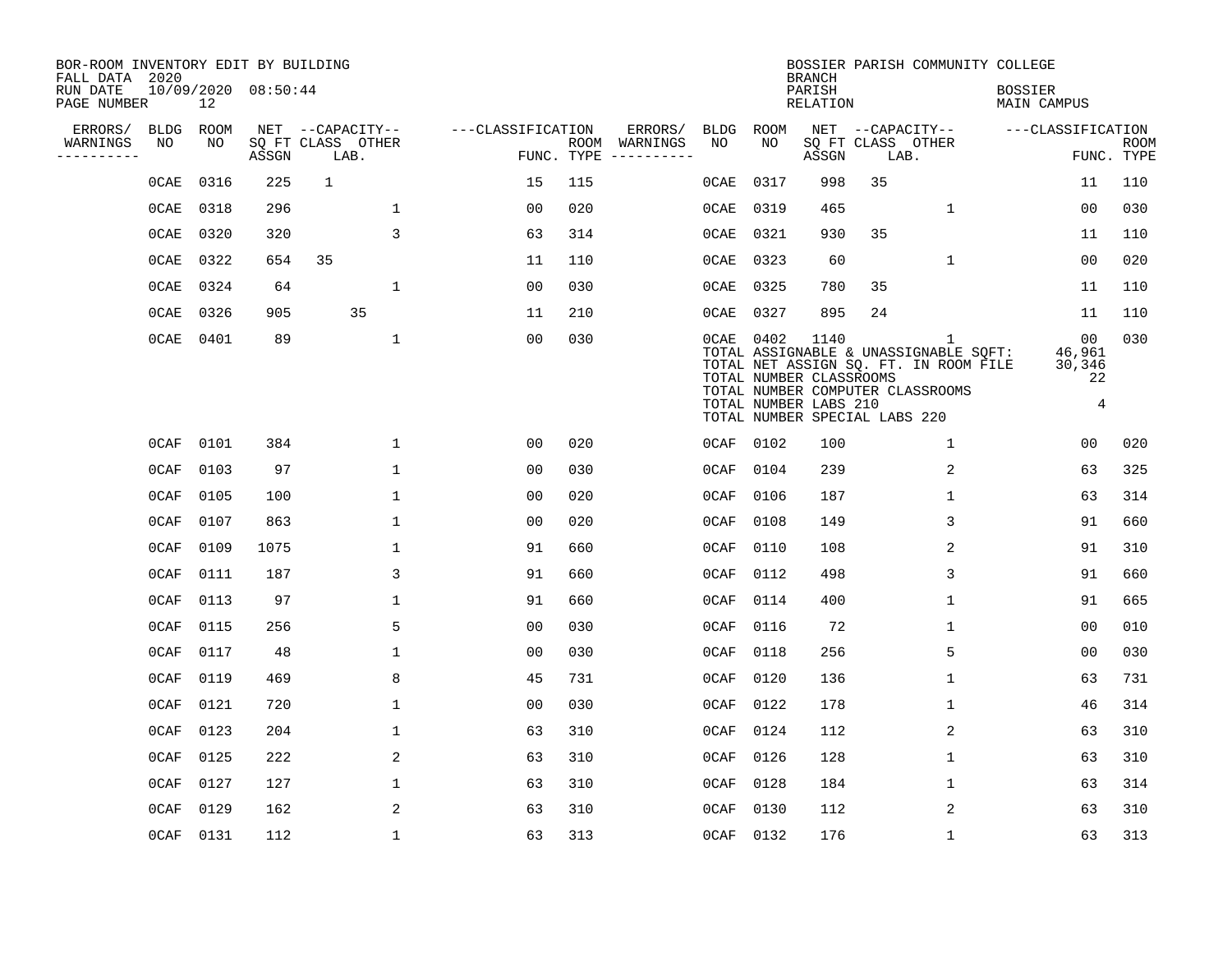| BOR-ROOM INVENTORY EDIT BY BUILDING<br>FALL DATA 2020 |             |      |                                 |                           |                   |                    |          |             |             | <b>BRANCH</b>             | BOSSIER PARISH COMMUNITY COLLEGE |                                      |                           |
|-------------------------------------------------------|-------------|------|---------------------------------|---------------------------|-------------------|--------------------|----------|-------------|-------------|---------------------------|----------------------------------|--------------------------------------|---------------------------|
| RUN DATE<br>PAGE NUMBER                               |             | 13   | 10/09/2020 08:50:44             |                           |                   |                    |          |             |             | PARISH<br><b>RELATION</b> |                                  | <b>BOSSIER</b><br><b>MAIN CAMPUS</b> |                           |
| ERRORS/                                               | <b>BLDG</b> | ROOM |                                 | NET --CAPACITY--          | ---CLASSIFICATION |                    | ERRORS/  | <b>BLDG</b> | <b>ROOM</b> |                           | NET --CAPACITY--                 | ---CLASSIFICATION                    |                           |
| WARNINGS<br>----------                                | NO          | NO   | $\operatorname{\mathsf{ASSGN}}$ | SQ FT CLASS OTHER<br>LAB. |                   | ROOM<br>FUNC. TYPE | WARNINGS | NO          | NO          | ASSGN                     | SQ FT CLASS OTHER<br>LAB.        |                                      | <b>ROOM</b><br>FUNC. TYPE |
|                                                       | 0CAF        | 0133 | 118                             | 1                         | 63                | 314                |          | 0CAF        | 0134        | 124                       | 2                                | 63                                   | 313                       |
|                                                       | $0$ CAF     | 0135 | 112                             | 1                         | 63                | 314                |          | 0CAF        | 0136        | 110                       | 1                                | 63                                   | 314                       |
|                                                       | $0$ CAF     | 0137 | 124                             | 2                         | 63                | 313                |          | 0CAF        | 0138        | 112                       | 1                                | 63                                   | 313                       |
|                                                       | 0CAF        | 0139 | 50                              | 1                         | 45                | 315                |          | 0CAF        | 0140        | 168                       | 1                                | 63                                   | 313                       |
|                                                       | 0CAF        | 0141 | 154                             | 1                         | 63                | 325                |          | 0CAF        | 0142        | 100                       | $\mathbf 1$                      | 63                                   | 314                       |
|                                                       | 0CAF        | 0143 | 99                              | 1                         | 63                | 314                |          | 0CAF        | 0144        | 99                        | $\mathbf{1}$                     | 63                                   | 313                       |
|                                                       | 0CAF        | 0145 | 97                              | 1                         | 63                | 313                |          | 0CAF        | 0146        | 1656                      | $\mathbf{1}$                     | 0 <sub>0</sub>                       | 020                       |
|                                                       | 0CAF        | 0147 | 580                             | 6                         | 52                | 650                |          | 0CAF        | 0148        | 1232                      | 24                               | 52                                   | 650                       |
|                                                       | 0CAF        | 0149 | 1344                            | 1                         | 0 <sub>0</sub>    | 020                |          | 0CAF        | 0150        | 600                       | 8                                | 52                                   | 650                       |
|                                                       | 0CAF        | 0151 | 1200                            | 24                        | 52                | 650                |          | 0CAF        | 0152        | 359                       | 1                                | 0 <sub>0</sub>                       | 020                       |
|                                                       | 0CAF        | 0153 | 88                              | 1                         | 0 <sub>0</sub>    | 020                |          | 0CAF        | 0154        | 139                       | $\mathbf{1}$                     | 0 <sub>0</sub>                       | 030                       |
|                                                       | 0CAF        | 0155 | 88                              | 1                         | 0 <sub>0</sub>    | 020                |          | 0CAF        | 0156        | 216                       | 1                                | 0 <sub>0</sub>                       | 010                       |
|                                                       | 0CAF        | 0157 | 689                             | 1                         | 92                | 755                |          | $0$ CAF     | 0158        | 800                       | 1                                | 0 <sub>0</sub>                       | 010                       |
|                                                       | 0CAF        | 0159 | 270                             | 1                         | 92                | 315                |          | 0CAF        | 0160        | 87                        | 1                                | 0 <sub>0</sub>                       | 030                       |
|                                                       | 0CAF        | 0161 | 104                             | $\mathbf 1$               | 0 <sub>0</sub>    | 020                |          | 0CAF        | 0162        | 236                       | 1                                | 0 <sub>0</sub>                       | 020                       |
|                                                       | 0CAF        | 0201 | 369                             | $\mathbf 1$               | 0 <sub>0</sub>    | 020                |          | 0CAF        | 0202        | 347                       | 1                                | 45                                   | 685                       |
|                                                       | 0CAF        | 0203 | 2400                            | 150                       | 61                | 680                |          | 9<br>0CAF   | 0204        | 392                       | 50                               | 12                                   | 210                       |
| 9                                                     | 0CAF        | 0205 | 420                             | 50                        | 12                | 210                |          | 0CAF        | 0206        | 960                       | 8                                | 12                                   | 210                       |
|                                                       | 0CAF        | 0207 | 160                             | 1                         | 12                | 210                |          | 0CAF        | 0208        | 180                       | $\mathbf{1}$                     | 12                                   | 215                       |
|                                                       | 0CAF        | 0209 | 48                              | 1                         | 0 <sub>0</sub>    | 030                |          | 0CAF        | 0210        | 256                       | 5                                | 0 <sub>0</sub>                       | 030                       |
|                                                       | 0CAF        | 0211 | 72                              | 1                         | 0 <sub>0</sub>    | 010                |          | $0$ CAF     | 0212        | 256                       | 5                                | 0 <sub>0</sub>                       | 030                       |
|                                                       | 0CAF        | 0213 | 124                             | $\mathbf{1}$              | 0 <sub>0</sub>    | 030                |          | 0CAF        | 0214        | 720                       | 1                                | 0 <sub>0</sub>                       | 030                       |
|                                                       | 0CAF        | 0215 | 216                             | 3                         | 51                | 325                |          | 0CAF        | 0216        | 108                       | 3                                | 51                                   | 310                       |
|                                                       | 0CAF        | 0217 | 110                             | 3                         | 51                | 310                |          | 0CAF        | 0218        | 550                       | 15                               | 45                                   | 350                       |
|                                                       | 0CAF        | 0219 | 168                             | 1                         | 45                | 315                |          | 0CAF        | 0220        | 312                       | 7                                | 51                                   | 313                       |
|                                                       | $0$ CAF     | 0221 | 96                              | 1                         | 45                | 315                |          | 0CAF        | 0222        | 124                       | 4                                | 45                                   | 310                       |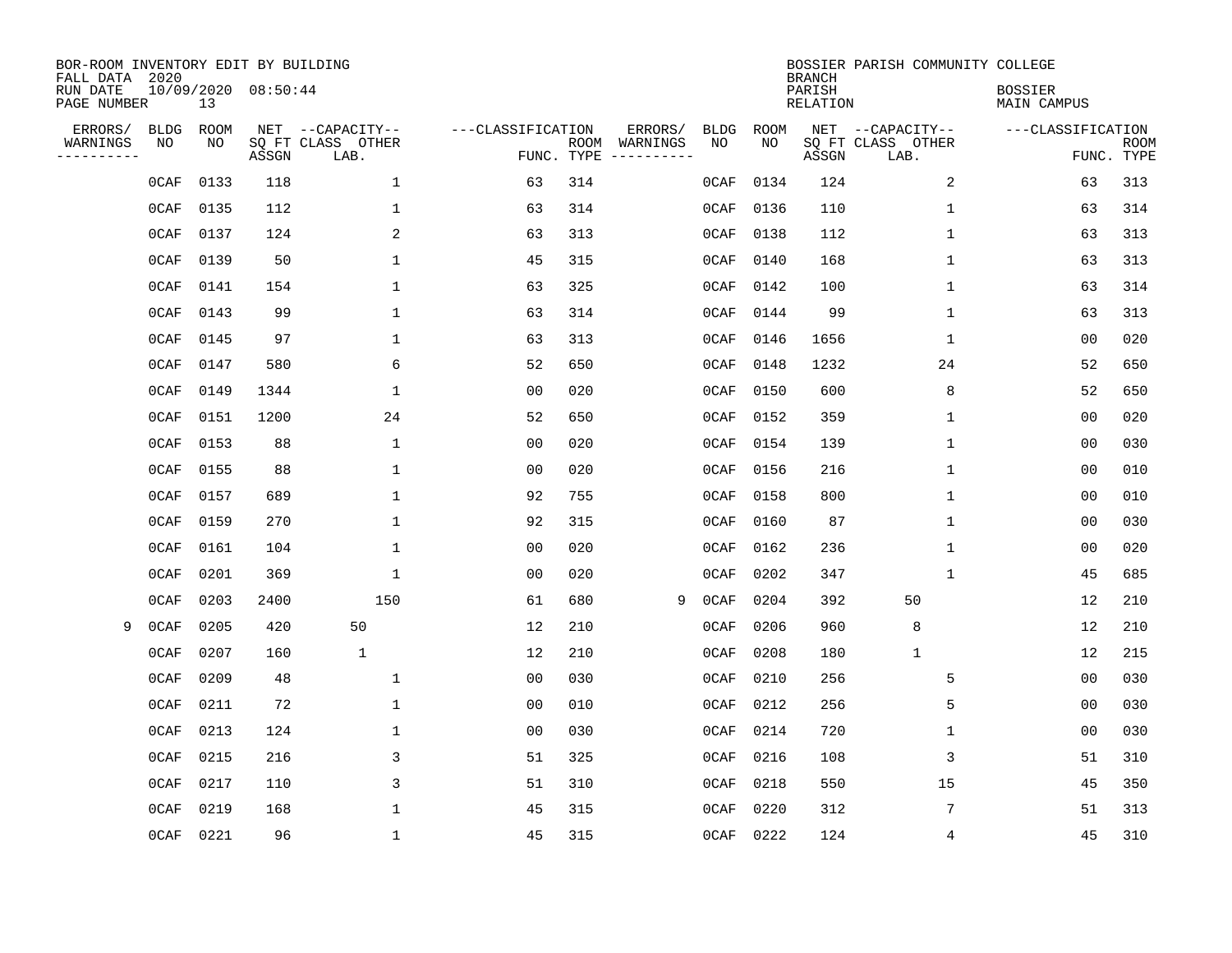| BOR-ROOM INVENTORY EDIT BY BUILDING<br>FALL DATA 2020 |             |           |                     |                           |                   |     |                                      |         |                                                  | <b>BRANCH</b>      | BOSSIER PARISH COMMUNITY COLLEGE                                                                                                                    |                                         |                           |
|-------------------------------------------------------|-------------|-----------|---------------------|---------------------------|-------------------|-----|--------------------------------------|---------|--------------------------------------------------|--------------------|-----------------------------------------------------------------------------------------------------------------------------------------------------|-----------------------------------------|---------------------------|
| RUN DATE<br>PAGE NUMBER                               |             | 14        | 10/09/2020 08:50:44 |                           |                   |     |                                      |         |                                                  | PARISH<br>RELATION |                                                                                                                                                     | <b>BOSSIER</b><br>MAIN CAMPUS           |                           |
| ERRORS/                                               | <b>BLDG</b> | ROOM      |                     | NET --CAPACITY--          | ---CLASSIFICATION |     | ERRORS/                              | BLDG    | ROOM                                             |                    | NET --CAPACITY--                                                                                                                                    | ---CLASSIFICATION                       |                           |
| WARNINGS<br>----------                                | NO          | NO.       | ASSGN               | SO FT CLASS OTHER<br>LAB. |                   |     | ROOM WARNINGS<br>FUNC. TYPE $------$ | NO      | NO.                                              | ASSGN              | SQ FT CLASS OTHER<br>LAB.                                                                                                                           |                                         | <b>ROOM</b><br>FUNC. TYPE |
|                                                       | 0CAF        | 0223      | 125                 | 4                         | 45                | 310 |                                      | 0CAF    | 0224                                             | 420                | $\mathbf{1}$                                                                                                                                        | 00                                      | 020                       |
|                                                       | 0CAF        | 0225      | 540                 | 25                        | 11                | 110 |                                      | 0CAF    | 0226                                             | 158                | 5                                                                                                                                                   | 45                                      | 315                       |
|                                                       | 0CAF        | 0227      | 390                 | 2                         | 45                | 555 |                                      | $0$ CAF | 0228                                             | 150                | 2                                                                                                                                                   | 45                                      | 215                       |
|                                                       | 0CAF        | 0229      | 150                 | 2                         | 45                | 215 |                                      | 0CAF    | 0230                                             | 488                | $\mathbf 1$                                                                                                                                         | 00                                      | 020                       |
|                                                       | 0CAF        | 0231      | 144                 | 2                         | 45                | 555 |                                      | 0CAF    | 0232                                             | 369                | $\mathbf{1}$                                                                                                                                        | 00                                      | 020                       |
|                                                       | 0CAF        | 0233      | 272                 | 6                         | 45                | 315 |                                      | $0$ CAF | 0234                                             | 130                | 2                                                                                                                                                   | 54                                      | 310                       |
|                                                       | 0CAF        | 0235      | 170                 | 5                         | 54                | 310 |                                      | 0CAF    | 0236                                             | 126                | 2                                                                                                                                                   | 54                                      | 310                       |
|                                                       | 0CAF        | 0237      | 124                 | $\mathbf{1}$              | 54                | 310 |                                      | 0CAF    | 0238                                             | 202                | $\mathbf{1}$                                                                                                                                        | 54                                      | 310                       |
|                                                       | 0CAF        | 0239      | 138                 | $\mathbf{1}$              | 54                | 310 |                                      | $0$ CAF | 0240                                             | 101                | $\mathbf 1$                                                                                                                                         | 54                                      | 310                       |
|                                                       | 0CAF        | 0241      | 124                 | $\mathbf{1}$              | 63                | 310 |                                      | 0CAF    | 0242                                             | 128                | $\mathbf{1}$                                                                                                                                        | 63                                      | 310                       |
|                                                       | 0CAF        | 0243      | 144                 | $\mathbf 1$               | 63                | 315 |                                      | 0CAF    | 0244                                             | 224                | $\mathbf 1$                                                                                                                                         | 63                                      | 325                       |
|                                                       | 0CAF        | 0245      | 300                 | $\mathbf 1$               | 63                | 310 |                                      | 0CAF    | 0246                                             | 145                | $\mathbf 1$                                                                                                                                         | 63                                      | 310                       |
|                                                       | 0CAF        | 0247      | 138                 | $\mathbf 1$               | 63                | 325 |                                      | $0$ CAF | 0248                                             | 312                | $\mathbf 1$                                                                                                                                         | 0 <sub>0</sub>                          | 020                       |
|                                                       | 0CAF        | 0249      | 94                  | 2                         | 63                | 315 |                                      | $0$ CAF | 0250                                             | 140                | 1                                                                                                                                                   | 63                                      | 310                       |
|                                                       | $0$ CAF     | 0251      | 134                 | 1                         | 63                | 315 |                                      | 0CAF    | 0252                                             | 54                 | 1                                                                                                                                                   | 45                                      | 313                       |
|                                                       | 0CAF        | 0253      | 104                 | $\mathbf{1}$              | 63                | 313 |                                      | 0CAF    | 0254                                             | 117                | 1                                                                                                                                                   | 63                                      | 310                       |
|                                                       | 0CAF        | 0255      | 324                 | 5                         | 45                | 315 |                                      | 0CAF    | 0256                                             | 225                | 10                                                                                                                                                  | 45                                      | 350                       |
|                                                       | 0CAF        | 0257      | 92                  | $\mathbf{1}$              | 63                | 310 |                                      | 0CAF    | 0258                                             | 89                 | $\mathbf 1$                                                                                                                                         | 63                                      | 310                       |
|                                                       | 0CAF        | 0259      | 88                  | 1                         | 00                | 020 |                                      | 0CAF    | 0260                                             | 88                 | 1                                                                                                                                                   | 00                                      | 020                       |
|                                                       | 0CAF        | 0261      | 3290                | $\mathbf 1$               | 0 <sub>0</sub>    | 020 |                                      | 0CAF    | 0263                                             | 110                | $\mathbf 1$                                                                                                                                         | 0 <sub>0</sub>                          | 020                       |
|                                                       | 0CAF        | 0264      | 110                 | $\mathbf{1}$              | 0 <sub>0</sub>    | 020 |                                      |         | TOTAL NUMBER CLASSROOMS<br>TOTAL NUMBER LABS 210 |                    | TOTAL ASSIGNABLE & UNASSIGNABLE SQFT:<br>TOTAL NET ASSIGN SQ. FT. IN ROOM FILE<br>TOTAL NUMBER COMPUTER CLASSROOMS<br>TOTAL NUMBER SPECIAL LABS 220 | 38,472<br>23,339<br>1<br>$\overline{4}$ |                           |
|                                                       | 0CAG        | 0102      | 1986                | $\mathbf{1}$              | 0 <sub>0</sub>    | 020 |                                      |         | 0CAG 0103                                        | 496                | $\mathbf{1}$                                                                                                                                        | 00                                      | 020                       |
|                                                       |             | 0CAG 0104 | 761                 | $\mathbf{1}$              | 00                | 020 |                                      |         | 0CAG 0105                                        | 104                | $\mathbf{1}$                                                                                                                                        | 45                                      | 315                       |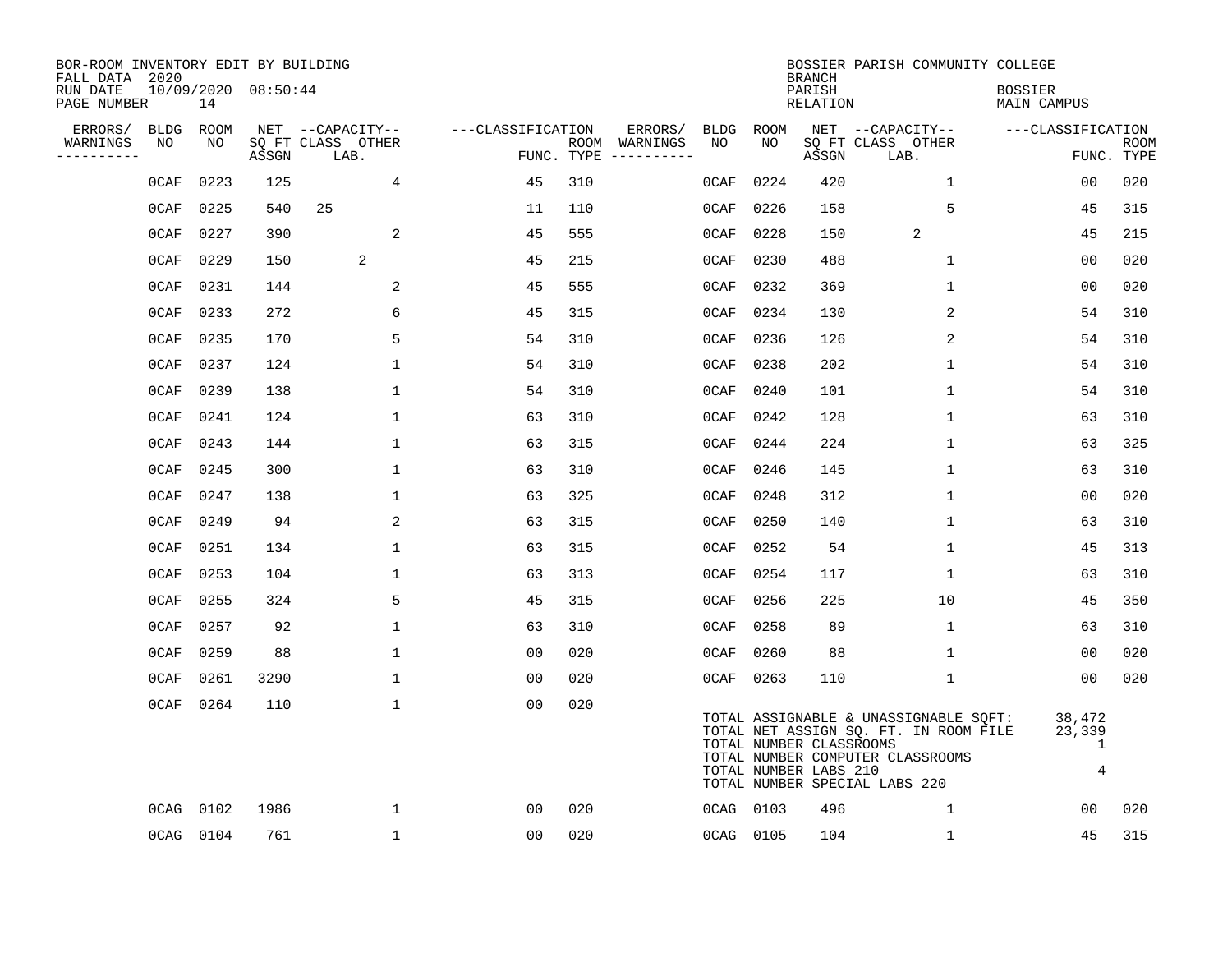| BOR-ROOM INVENTORY EDIT BY BUILDING<br>FALL DATA 2020 |      |           |                     |                           |                   |                    |          |             |             | <b>BRANCH</b>             | BOSSIER PARISH COMMUNITY COLLEGE |                               |                           |
|-------------------------------------------------------|------|-----------|---------------------|---------------------------|-------------------|--------------------|----------|-------------|-------------|---------------------------|----------------------------------|-------------------------------|---------------------------|
| RUN DATE<br>PAGE NUMBER                               |      | 15        | 10/09/2020 08:50:44 |                           |                   |                    |          |             |             | PARISH<br><b>RELATION</b> |                                  | <b>BOSSIER</b><br>MAIN CAMPUS |                           |
| ERRORS/                                               | BLDG | ROOM      |                     | NET --CAPACITY--          | ---CLASSIFICATION |                    | ERRORS/  | <b>BLDG</b> | <b>ROOM</b> |                           | NET --CAPACITY--                 | ---CLASSIFICATION             |                           |
| WARNINGS<br>----------                                | ΝO   | NO        | ASSGN               | SQ FT CLASS OTHER<br>LAB. |                   | ROOM<br>FUNC. TYPE | WARNINGS | NO          | NO          | ASSGN                     | SQ FT CLASS OTHER<br>LAB.        |                               | <b>ROOM</b><br>FUNC. TYPE |
|                                                       | 0CAG | 0106      | 55                  | 1                         | 45                | 315                |          | 0CAG        | 0107        | 126                       | 2                                | 46                            | 310                       |
|                                                       | 0CAG | 0108      | 126                 | 1                         | 46                | 314                |          | 0CAG        | 0109        | 200                       | 1                                | 46                            | 325                       |
|                                                       | 0CAG | 0110      | 148                 | 2                         | 46                | 310                |          | 0CAG        | 0111        | 126                       | 1                                | 46                            | 310                       |
|                                                       | 0CAG | 0112      | 98                  | 1                         | 46                | 310                |          | 0CAG        | 0113        | 511                       | 4                                | 63                            | 315                       |
|                                                       | 0CAG | 0114      | 137                 | 1                         | 46                | 310                |          | 0CAG        | 0115        | 156                       | 2                                | 46                            | 310                       |
|                                                       | 0CAG | 0116      | 156                 | 2                         | 46                | 310                |          | 0CAG        | 0117        | 151                       | 2                                | 46                            | 310                       |
|                                                       | 0CAG | 0118      | 151                 | 2                         | 46                | 310                |          | 0CAG        | 0119        | 154                       | 2                                | 46                            | 310                       |
|                                                       | 0CAG | 0120      | 153                 | $\overline{a}$            | 46                | 310                |          | 0CAG        | 0121        | 155                       | 2                                | 46                            | 310                       |
|                                                       | 0CAG | 0122      | 151                 | 2                         | 46                | 310                |          | 0CAG        | 0123        | 151                       | 2                                | 46                            | 310                       |
|                                                       | 0CAG | 0124      | 158                 | 2                         | 46                | 310                |          | 0CAG        | 0125        | 217                       | 1                                | 46                            | 325                       |
|                                                       | 0CAG | 0126      | 644                 | 1                         | 00                | 020                |          | 0CAG        | 0127        | 120                       | 2                                | 46                            | 310                       |
|                                                       | 0CAG | 0128      | 140                 | 2                         | 46                | 310                |          | 0CAG        | 0130        | 261                       | $\mathbf 1$                      | 45                            | 315                       |
|                                                       | 0CAG | 0131      | 160                 | 2                         | 46                | 310                |          | 0CAG        | 0132        | 55                        | 2                                | 46                            | 310                       |
|                                                       | 0CAG | 0133      | 198                 | 1                         | 0 <sub>0</sub>    | 030                |          | 0CAG        | 0134        | 36                        | 1                                | 0 <sub>0</sub>                | 030                       |
|                                                       | 0CAG | 0135      | 47                  | 1                         | 0 <sub>0</sub>    | 030                |          | 0CAG        | 0136        | 68                        | $\mathbf 1$                      | 0 <sub>0</sub>                | 010                       |
|                                                       | 0CAG | 0137      | 49                  | $\mathbf{1}$              | 0 <sub>0</sub>    | 030                |          | 0CAG        | 0138        | 198                       | $\mathbf 1$                      | 0 <sub>0</sub>                | 030                       |
|                                                       | 0CAG | 0139      | 36                  | 1                         | 0 <sub>0</sub>    | 030                |          | 0CAG        | 0140        | 320                       | 10                               | 63                            | 650                       |
|                                                       | 0CAG | 0141      | 100                 | 1                         | 45                | 710                |          | 0CAG        | 0142        | 355                       | 9                                | 46                            | 310                       |
|                                                       | 0CAG | 0143      | 102                 | 1                         | 45                | 315                |          | 0CAG        | 0144        | 124                       | 2                                | 46                            | 313                       |
|                                                       | 0CAG | 0145      | 125                 | 1                         | 46                | 310                |          | 0CAG        | 0146        | 57                        | 1                                | 45                            | 731                       |
|                                                       | 0CAG | 0147      | 296                 | 1                         | 0 <sub>0</sub>    | 020                |          | 0CAG        | 0148        | 241                       | 4                                | 45                            | 315                       |
|                                                       | 0CAG | 0149      | 96                  | 1                         | 63                | 313                |          | 0CAG        | 0150        | 208                       | $\mathbf 1$                      | 63                            | 325                       |
|                                                       | 0CAG | 0151      | 134                 | $\mathbf{1}$              | 64                | 310                |          | 0CAG        | 0152        | 141                       | $\mathbf 1$                      | 63                            | 310                       |
|                                                       | 0CAG | 0153      | 119                 | $\mathbf{1}$              | 63                | 310                |          | 0CAG        | 0154        | 170                       | $\mathbf 1$                      | 63                            | 731                       |
|                                                       | 0CAG | 0155      | 80                  | $\mathbf{1}$              | 0 <sub>0</sub>    | 020                |          | 0CAG        | 0156        | 97                        | $\mathbf 1$                      | 63                            | 310                       |
|                                                       |      | 0CAG 0157 | 64                  | $\mathbf{1}$              | 0 <sub>0</sub>    | 030                |          |             | 0CAG 0158   | 60                        | $\mathbf 1$                      | 0 <sub>0</sub>                | 020                       |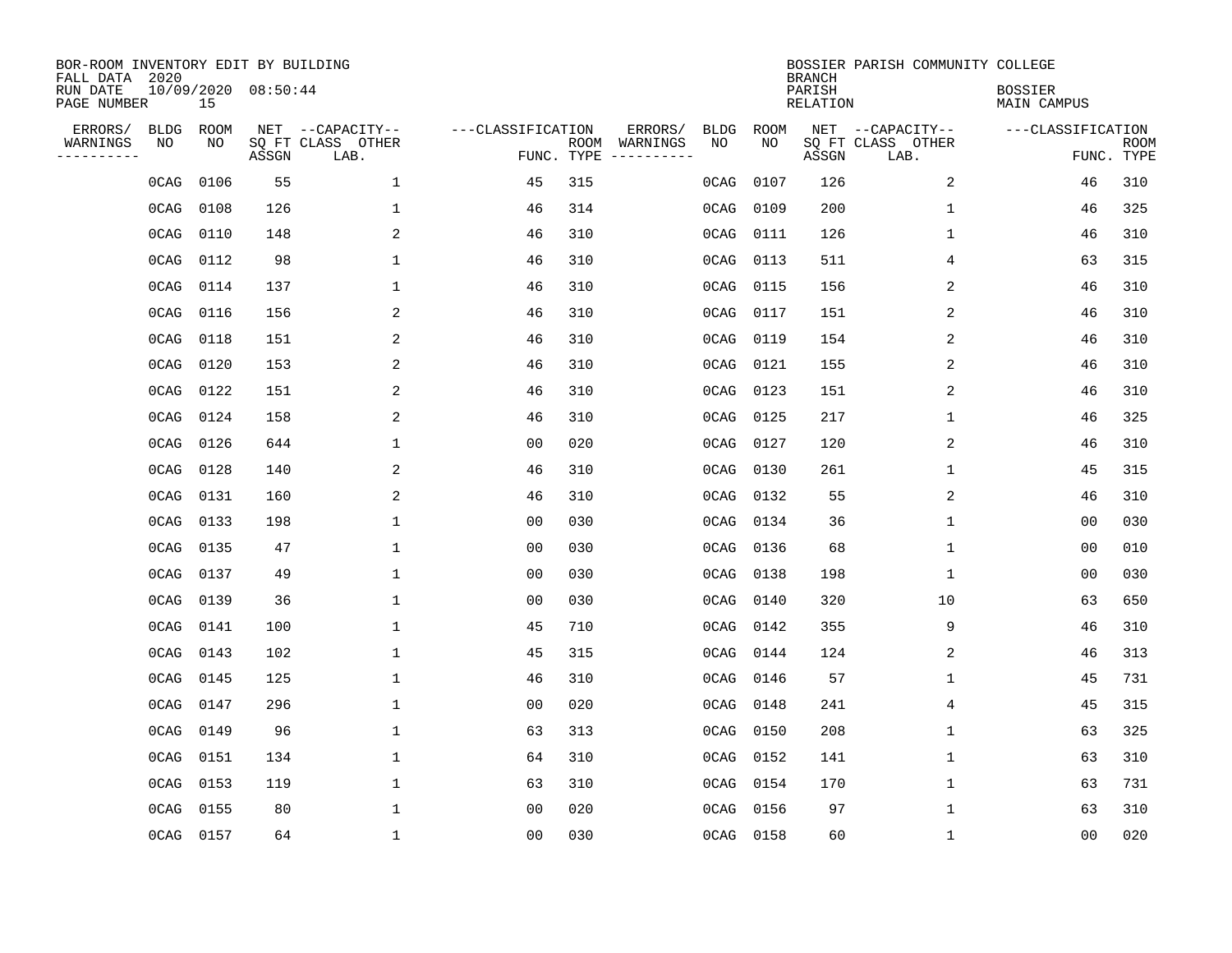| BOR-ROOM INVENTORY EDIT BY BUILDING<br>FALL DATA 2020 |             |      |                     |                           |                   |                    |                        |             |             | <b>BRANCH</b>             |    |                           | BOSSIER PARISH COMMUNITY COLLEGE |                               |                           |
|-------------------------------------------------------|-------------|------|---------------------|---------------------------|-------------------|--------------------|------------------------|-------------|-------------|---------------------------|----|---------------------------|----------------------------------|-------------------------------|---------------------------|
| RUN DATE<br>PAGE NUMBER                               |             | 16   | 10/09/2020 08:50:44 |                           |                   |                    |                        |             |             | PARISH<br><b>RELATION</b> |    |                           |                                  | <b>BOSSIER</b><br>MAIN CAMPUS |                           |
| ERRORS/                                               | <b>BLDG</b> | ROOM |                     | NET --CAPACITY--          | ---CLASSIFICATION |                    | ERRORS/                | <b>BLDG</b> | <b>ROOM</b> |                           |    | NET --CAPACITY--          |                                  | ---CLASSIFICATION             |                           |
| WARNINGS<br>-----------                               | NO          | NO   | ASSGN               | SQ FT CLASS OTHER<br>LAB. |                   | ROOM<br>FUNC. TYPE | WARNINGS<br>---------- | NO          | NO          | ASSGN                     |    | SQ FT CLASS OTHER<br>LAB. |                                  |                               | <b>ROOM</b><br>FUNC. TYPE |
|                                                       | 0CAG        | 0159 | 132                 | $\mathbf 1$               | 63                | 310                |                        | 0CAG        | 0160        | 141                       |    | $\mathbf 1$               |                                  | 63                            | 310                       |
|                                                       | 0CAG        | 0161 | 111                 | 1                         | 63                | 710                |                        | 0CAG        | 0162        | 60                        |    | 1                         |                                  | 45                            | 731                       |
|                                                       | 0CAG        | 0163 | 203                 | $\mathbf{1}$              | 63                | 715                |                        | 0CAG        | 0164        | 333                       |    | 1                         |                                  | 00                            | 020                       |
|                                                       | 0CAG        | 0165 | 114                 | 2                         | 63                | 310                |                        | 0CAG        | 0166        | 148                       |    | 1                         |                                  | 63                            | 310                       |
|                                                       | 0CAG        | 0167 | 243                 | $\mathbf 1$               | 45                | 350                |                        | 0CAG        | 0168        | 114                       |    | $\mathbf{1}$              |                                  | 63                            | 310                       |
|                                                       | 0CAG        | 0169 | 900                 | $\mathbf{1}$              | 0 <sub>0</sub>    | 020                |                        | 0CAG        | 0170        | 266                       |    | 3                         |                                  | 63                            | 715                       |
|                                                       | 0CAG        | 0171 | 600                 | $\mathbf{1}$              | 0 <sub>0</sub>    | 020                |                        | 0CAG        | 0201        | 296                       |    | 30                        |                                  | 11                            | 240                       |
|                                                       | 0CAG        | 0202 | 2625                | $\mathbf{1}$              | 0 <sub>0</sub>    | 020                |                        | 0CAG        | 0203        | 952                       | 30 |                           |                                  | 11                            | 140                       |
|                                                       | 0CAG        | 0204 | 831                 | 35                        | 11                | 110                |                        | 0CAG        | 0205        | 620                       | 27 |                           |                                  | 11                            | 110                       |
|                                                       | 0CAG        | 0206 | 1188                | 35                        | 11                | 140                |                        | 0CAG        | 0207        | 724                       | 35 |                           |                                  | 11                            | 110                       |
|                                                       | 0CAG        | 0208 | 198                 | 1                         | 0 <sub>0</sub>    | 030                |                        | 0CAG        | 0209        | 36                        |    | $\mathbf 1$               |                                  | 0 <sub>0</sub>                | 030                       |
|                                                       | 0CAG        | 0210 | 47                  | $\mathbf{1}$              | 0 <sub>0</sub>    | 030                |                        | 0CAG        | 0211        | 68                        |    | 1                         |                                  | 0 <sub>0</sub>                | 010                       |
|                                                       | 0CAG        | 0212 | 198                 | $\mathbf{1}$              | 00                | 030                |                        | 0CAG        | 0213        | 36                        |    | 1                         |                                  | 0 <sub>0</sub>                | 030                       |
|                                                       | 0CAG        | 0214 | 715                 | 20                        | 11                | 140                |                        | 0CAG        | 0215        | 527                       | 35 |                           |                                  | 11                            | 110                       |
|                                                       | 0CAG        | 0216 | 900                 | 24                        | 11                | 140                |                        | 0CAG        | 0217        | 296                       |    | 1                         |                                  | 00                            | 020                       |
|                                                       | 0CAG        | 0218 | 890                 | 26                        | 11                | 140                |                        | 0CAG        | 0219        | 865                       | 26 |                           |                                  | 11                            | 140                       |
|                                                       | 0CAG        | 0220 | 64                  | 1                         | 0 <sub>0</sub>    | 030                |                        | 0CAG        | 0221        | 645                       | 35 |                           |                                  | 11                            | 110                       |
|                                                       | 0CAG        | 0222 | 60                  | 1                         | 0 <sub>0</sub>    | 020                |                        | 0CAG        | 0223        | 820                       | 35 |                           |                                  | 11                            | 110                       |
|                                                       | 0CAG        | 0224 | 900                 | 1                         | 0 <sub>0</sub>    | 020                |                        | 0CAG        | 0225        | 320                       |    | 9                         |                                  | 63                            | 310                       |
|                                                       | 0CAG        | 0226 | 465                 | $\mathbf{1}$              | 0 <sub>0</sub>    | 030                |                        | 0CAG        | 0301        | 296                       |    | 1                         |                                  | 0 <sub>0</sub>                | 020                       |
|                                                       | 0CAG        | 0302 | 2625                | $\mathbf{1}$              | 0 <sub>0</sub>    | 020                |                        | 0CAG        | 0303        | 966                       | 35 |                           |                                  | 11                            | 110                       |
|                                                       | 0CAG        | 0304 | 1180                | 35                        | 11                | 110                |                        | 0CAG        | 0305        | 141                       |    | 1                         |                                  | 45                            | 731                       |
|                                                       | 0CAG        | 0306 | 120                 | $\mathbf{1}$              | 45                | 731                |                        | 0CAG        | 0307        | 590                       | 20 |                           |                                  | 11                            | 140                       |
|                                                       | 0CAG        | 0308 | 710                 | 35                        | 11                | 110                |                        | 0CAG        | 0309        | 198                       |    | 1                         |                                  | 00                            | 030                       |
|                                                       | 0CAG        | 0310 | 36                  | 11                        | 0 <sub>0</sub>    | 030                |                        | 0CAG        | 0311        | 47                        |    | 1                         |                                  | 00                            | 030                       |
|                                                       | 0CAG 0312   |      | 68                  | $\mathbf 1$               | 0 <sub>0</sub>    | 010                |                        |             | 0CAG 0313   | 198                       |    | 1                         |                                  | 00                            | 030                       |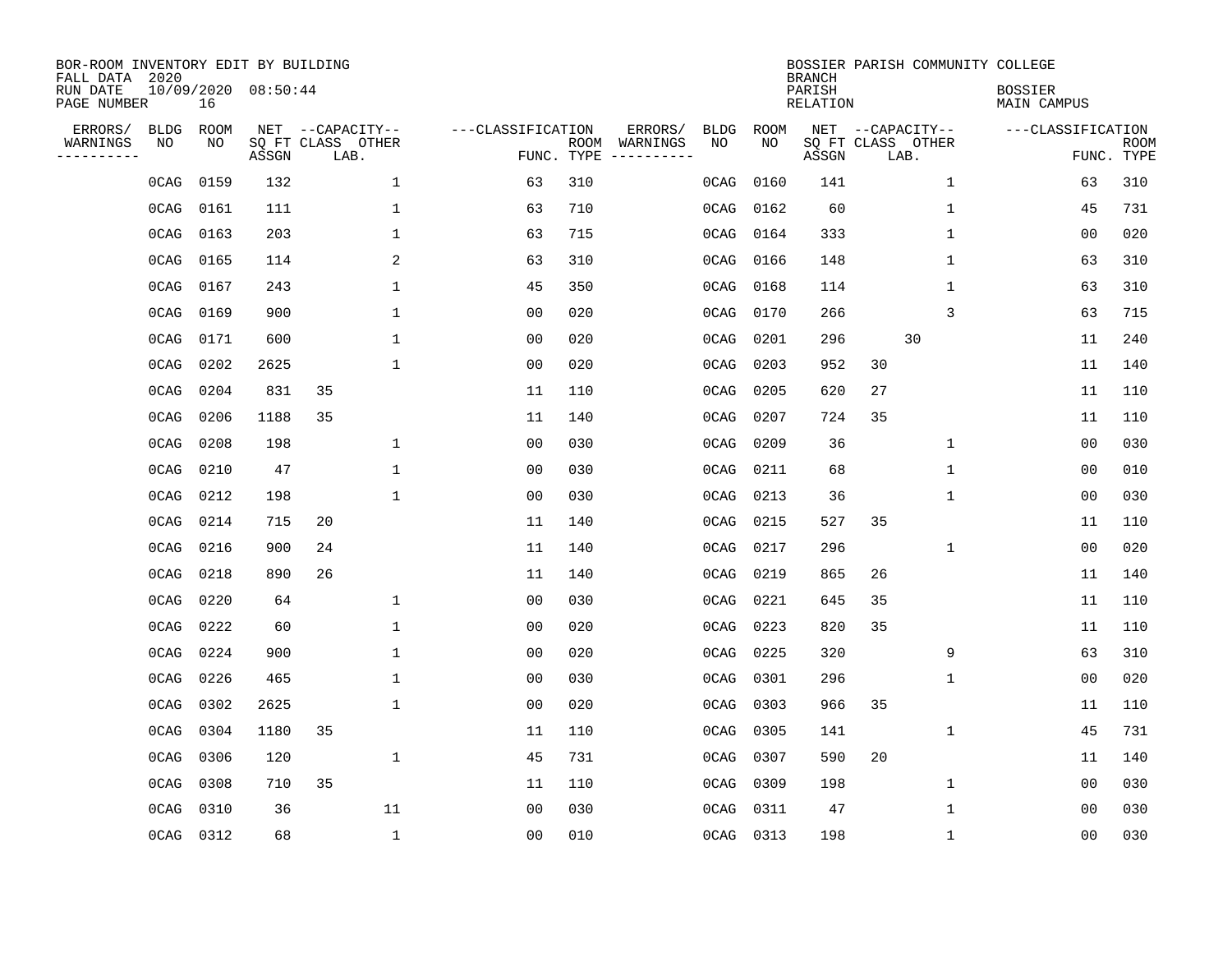| BOR-ROOM INVENTORY EDIT BY BUILDING<br>FALL DATA 2020 |             |      |                     |                           |              |                   |     |                                      |             |             | <b>BRANCH</b>                                                                     |      | BOSSIER PARISH COMMUNITY COLLEGE                                                                                   |                                      |                      |                           |
|-------------------------------------------------------|-------------|------|---------------------|---------------------------|--------------|-------------------|-----|--------------------------------------|-------------|-------------|-----------------------------------------------------------------------------------|------|--------------------------------------------------------------------------------------------------------------------|--------------------------------------|----------------------|---------------------------|
| RUN DATE<br>PAGE NUMBER                               |             | 17   | 10/09/2020 08:50:44 |                           |              |                   |     |                                      |             |             | PARISH<br>RELATION                                                                |      |                                                                                                                    | <b>BOSSIER</b><br><b>MAIN CAMPUS</b> |                      |                           |
| ERRORS/                                               | <b>BLDG</b> | ROOM |                     | NET --CAPACITY--          |              | ---CLASSIFICATION |     | ERRORS/                              | <b>BLDG</b> | <b>ROOM</b> |                                                                                   |      | NET --CAPACITY--                                                                                                   | ---CLASSIFICATION                    |                      |                           |
| WARNINGS<br>----------                                | NO          | NO   | ASSGN               | SQ FT CLASS OTHER<br>LAB. |              |                   |     | ROOM WARNINGS<br>FUNC. TYPE $------$ | NO          | NO          | ASSGN                                                                             | LAB. | SQ FT CLASS OTHER                                                                                                  |                                      |                      | <b>ROOM</b><br>FUNC. TYPE |
|                                                       | 0CAG        | 0314 | 36                  |                           | $\mathbf{1}$ | 00                | 030 |                                      | 0CAG        | 0315        | 760                                                                               | 24   |                                                                                                                    | 11                                   |                      | 110                       |
|                                                       | 0CAG        | 0316 | 527                 | 35                        |              | 11                | 110 |                                      | 0CAG        | 0317        | 925                                                                               |      | 24                                                                                                                 | 11                                   |                      | 240                       |
|                                                       | 0CAG        | 0318 | 296                 |                           | $\mathbf{1}$ | 0 <sub>0</sub>    | 020 |                                      | 0CAG        | 0319        | 882                                                                               |      | 26                                                                                                                 | 11                                   |                      | 240                       |
|                                                       | 0CAG        | 0320 | 905                 | 27                        |              | 11                | 240 |                                      | 0CAG        | 0321        | 651                                                                               | 35   |                                                                                                                    | 11                                   |                      | 110                       |
|                                                       | 0CAG        | 0322 | 64                  |                           | $\mathbf 1$  | 0 <sub>0</sub>    | 030 |                                      | 0CAG        | 0323        | 60                                                                                |      | $\mathbf 1$                                                                                                        | 00                                   |                      | 020                       |
|                                                       | 0CAG        | 0324 | 827                 | 35                        |              | 11                | 110 |                                      | 0CAG        | 0325        | 920                                                                               | 35   |                                                                                                                    | 11                                   |                      | 110                       |
|                                                       | 0CAG        | 0326 | 465                 |                           | $\mathbf 1$  | 0 <sub>0</sub>    | 030 |                                      | 0CAG        | 0327        | 320                                                                               |      | 2                                                                                                                  | 63                                   |                      | 314                       |
|                                                       | 0CAG        | 0328 | 691                 | 35                        |              | 11                | 110 |                                      | 0CAG        | 0401        | 107                                                                               |      | $\mathbf 1$                                                                                                        | 00                                   |                      | 030                       |
|                                                       | 0CAG        | 0402 | 1140                |                           | $\mathbf 1$  | 00                | 030 |                                      |             |             | TOTAL NUMBER CLASSROOMS<br>TOTAL NUMBER LABS 210<br>TOTAL NUMBER SPECIAL LABS 220 |      | TOTAL ASSIGNABLE & UNASSIGNABLE SQFT:<br>TOTAL NET ASSIGN SQ. FT. IN ROOM FILE<br>TOTAL NUMBER COMPUTER CLASSROOMS | 46,930<br>29,449                     | 15<br>$\overline{7}$ |                           |
|                                                       | OCAH H316   |      | 946                 | 20                        |              | 12                | 210 |                                      |             | OCAH H321   | 919                                                                               |      | 50                                                                                                                 | 12                                   |                      | 210                       |
|                                                       | 0CAH 0108   |      | 69                  |                           | $\mathbf{1}$ | 00                | 030 |                                      |             | 0CAH 0110   | 104                                                                               |      | 1                                                                                                                  |                                      | 0 <sub>0</sub>       | 030                       |
|                                                       | 0CAH 0112   |      | 332                 | 16                        |              | 11                | 350 |                                      |             | 0CAH 0113   | 483                                                                               |      | 18                                                                                                                 |                                      | 52                   | 650                       |
|                                                       | 0CAH 0114   |      | 260                 |                           | 5            | 63                | 315 |                                      |             | 0CAH 0115   | 102                                                                               |      | $\mathbf{1}$                                                                                                       |                                      | 45                   | 315                       |
|                                                       | 0CAH 0116   |      | 174                 |                           | 3            | 63                | 310 |                                      | $0$ CAH     | 0118        | 75                                                                                |      | 1                                                                                                                  |                                      | 63                   | 310                       |
|                                                       | 0CAH 0119   |      | 74                  |                           | $\mathbf{1}$ | 63                | 310 |                                      | 0CAH 0120   |             | 157                                                                               |      | 2                                                                                                                  |                                      | 63                   | 310                       |
|                                                       | 0CAH 0121   |      | 152                 |                           | 2            | 63                | 310 |                                      |             | 0CAH 0122   | 158                                                                               |      | 2                                                                                                                  |                                      | 63                   | 310                       |
|                                                       | 0CAH 0123   |      | 159                 |                           | 2            | 63                | 310 |                                      |             | 0CAH 0126   | 101                                                                               |      | $\mathbf 1$                                                                                                        |                                      | 63                   | 440                       |
|                                                       | 0CAH 0138   |      | 87                  |                           | $\mathbf 1$  | 63                | 310 |                                      |             | 0CAH 0139   | 77                                                                                |      | 1                                                                                                                  |                                      | 63                   | 310                       |
|                                                       | 0CAH 0140   |      | 77                  |                           | $\mathbf{1}$ | 63                | 310 |                                      | $0$ CAH     | 0141        | 154                                                                               |      | 2                                                                                                                  |                                      | 63                   | 310                       |
|                                                       | 0CAH 0142   |      | 159                 |                           | 2            | 63                | 310 |                                      |             | 0CAH 0143   | 157                                                                               |      | 2                                                                                                                  |                                      | 63                   | 310                       |
|                                                       | $0$ CAH     | 0144 | 155                 |                           | 2            | 63                | 310 |                                      |             | 0CAH 0145   | 63                                                                                |      | 5                                                                                                                  | 0 <sub>0</sub>                       |                      | 030                       |
|                                                       | $0$ CAH     | 0146 | 53                  |                           | 5            | 0 <sub>0</sub>    | 030 |                                      | 0CAH 0148   |             | 39                                                                                |      | $\mathbf{1}$                                                                                                       | 0 <sub>0</sub>                       |                      | 010                       |
|                                                       | 0CAH 0201   |      | 502                 |                           | $\mathbf{1}$ | 0 <sub>0</sub>    | 030 |                                      | 0CAH 0207   |             | 53                                                                                |      | $\mathbf 1$                                                                                                        | 00                                   |                      | 030                       |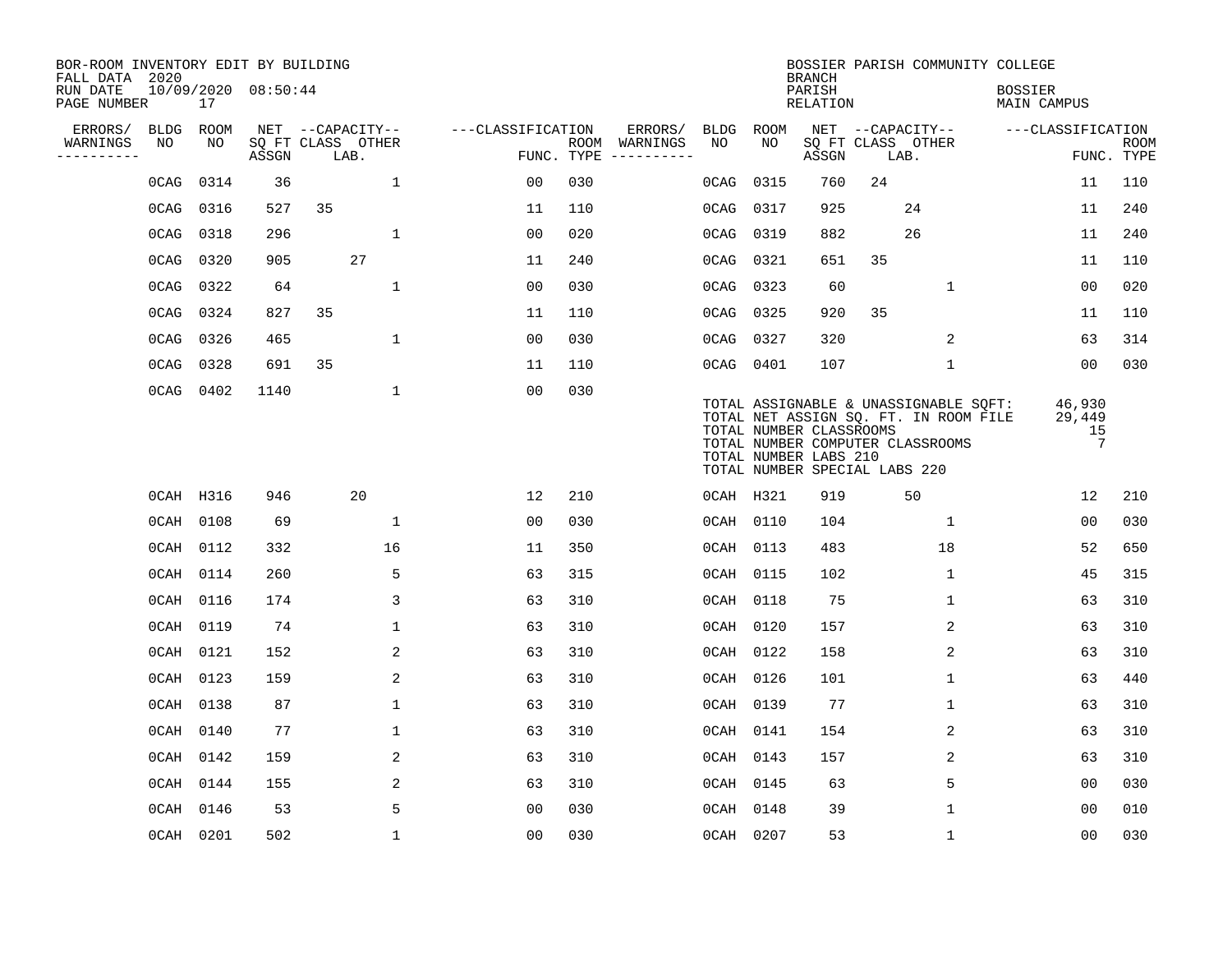| BOR-ROOM INVENTORY EDIT BY BUILDING<br>FALL DATA 2020 |             |                   |                     |                           |              |                   |     |                                      |             |                   | <b>BRANCH</b>                   |                           | BOSSIER PARISH COMMUNITY COLLEGE                                               |                               |                           |
|-------------------------------------------------------|-------------|-------------------|---------------------|---------------------------|--------------|-------------------|-----|--------------------------------------|-------------|-------------------|---------------------------------|---------------------------|--------------------------------------------------------------------------------|-------------------------------|---------------------------|
| RUN DATE<br>PAGE NUMBER                               |             | 18                | 10/09/2020 08:50:44 |                           |              |                   |     |                                      |             |                   | PARISH<br>RELATION              |                           |                                                                                | <b>BOSSIER</b><br>MAIN CAMPUS |                           |
| ERRORS/                                               | <b>BLDG</b> | ROOM              |                     | NET --CAPACITY--          |              | ---CLASSIFICATION |     | ERRORS/                              | <b>BLDG</b> | ROOM              |                                 | NET --CAPACITY--          |                                                                                | ---CLASSIFICATION             |                           |
| WARNINGS<br>---------                                 | NO          | NO                | ASSGN               | SQ FT CLASS OTHER<br>LAB. |              |                   |     | ROOM WARNINGS<br>FUNC. TYPE $------$ | NO          | NO                | ASSGN                           | SQ FT CLASS OTHER<br>LAB. |                                                                                |                               | <b>ROOM</b><br>FUNC. TYPE |
|                                                       | 0CAH        | 0210              | 89                  |                           | $\mathbf 1$  | 00                | 030 |                                      | 0CAH        | 0224              | 193                             |                           | $\mathbf{1}$                                                                   | 45                            | 215                       |
|                                                       | $0$ CAH     | 0227              | 375                 |                           | $\mathbf{1}$ | 45                | 215 |                                      | $0$ CAH     | 0229              | 499                             |                           | $\mathbf{1}$                                                                   | 45                            | 215                       |
|                                                       | $0$ CAH     | 0301              | 492                 |                           | $\mathbf{1}$ | 0 <sub>0</sub>    | 030 |                                      |             | 0CAH 0307         | 53                              |                           | $\mathbf 1$                                                                    | 0 <sub>0</sub>                | 010                       |
|                                                       | $0$ CAH     | 0308              | 67                  |                           | $\mathbf{1}$ | 0 <sub>0</sub>    | 030 |                                      | $0$ CAH     | 0309              | 36                              |                           | $\mathbf{1}$                                                                   | 0 <sub>0</sub>                | 020                       |
|                                                       | $0$ CAH     | 0310              | 93                  |                           | $\mathbf{1}$ | 0 <sub>0</sub>    | 030 |                                      |             | 0CAH 0312         | 307                             |                           | $\mathbf{1}$                                                                   | 45                            | 215                       |
|                                                       | $0$ CAH     | 0314              | 111                 |                           | $\mathbf{1}$ | 12                | 210 |                                      |             | 0CAH 0315         | 111                             |                           | $\mathbf{1}$                                                                   | 12                            | 210                       |
|                                                       | $0$ CAH     | 0317              | 21                  |                           | $\mathbf 1$  | 45                | 215 |                                      |             | 0CAH 0318         | 344                             |                           | $\mathbf{1}$                                                                   | 12                            | 215                       |
|                                                       | 0CAH        | 0326              | 73                  |                           | $\mathbf 1$  | 45                | 215 |                                      |             | 0CAH 0327         | 711                             |                           | 15                                                                             | 45                            | 545                       |
|                                                       | 0CAH        | 0328              | 1042                |                           | 1            | 12                | 545 |                                      |             | 0CAH 0329         | 184                             |                           | 1                                                                              | 12                            | 545                       |
|                                                       | $0$ CAH     | 0330              | 216                 |                           | $\mathbf 1$  | 12                | 545 |                                      |             | 0CAH 0331         | 215                             |                           | $\mathbf 1$                                                                    | 12                            | 545                       |
|                                                       | $0$ CAH     | 0332              | 210                 |                           | $\mathbf{1}$ | 12                | 545 |                                      |             | 0CAH 0334         | 731                             |                           | $\mathbf{1}$                                                                   | 45                            | 215                       |
| 9                                                     |             | 0CAH 0335         | 850                 |                           | $\mathbf{1}$ | 12                | 210 | 9                                    |             | 0CAH 0336         | 868                             |                           | $\mathbf{1}$                                                                   | 12                            | 210                       |
|                                                       |             | <b>OCAH H0130</b> | 1095                | 40                        |              | 11                | 110 |                                      |             | <b>OCAH H0131</b> | 1458                            |                           | 60                                                                             | 12                            | 610                       |
|                                                       |             | <b>OCAH H0133</b> | 307                 |                           | $\mathbf{1}$ | 63                | 310 |                                      |             | <b>OCAH H0134</b> | 162                             |                           | 1                                                                              | 63                            | 310                       |
|                                                       |             | <b>OCAH H0135</b> | 33                  |                           | 2            | 45                | 215 |                                      |             | <b>OCAH H0211</b> | 1496                            |                           | 24                                                                             | 12                            | 210                       |
|                                                       |             | <b>OCAH H0213</b> | 680                 | 24                        |              | 11                | 110 |                                      |             | OCAH H0214        | 632                             |                           | 12                                                                             | 12                            | 210                       |
|                                                       |             | <b>OCAH H0215</b> | 1010                |                           | 40           | 12                | 210 |                                      |             | <b>OCAH H0216</b> | 904                             |                           | 40                                                                             | 12                            | 210                       |
|                                                       |             | <b>OCAH H0217</b> | 904                 |                           | 40           | 12                | 210 |                                      |             | OCAH H0219        | 975                             |                           | 28                                                                             | 12                            | 210                       |
|                                                       |             | <b>OCAH H0220</b> | 909                 |                           | 28           | 12                | 210 |                                      |             | <b>OCAH H0221</b> | 987                             | 24                        |                                                                                | 12                            | 110                       |
|                                                       |             | <b>OCAH H0223</b> | 1245                |                           | 28           | 12                | 210 |                                      |             | OCAH H0226        | 898                             |                           | 28                                                                             | 12                            | 210                       |
|                                                       |             | <b>OCAH H0230</b> | 959                 |                           | 30           | 12                | 210 |                                      |             | <b>OCAH H0231</b> | 1015                            |                           | 28                                                                             | 12                            | 210                       |
|                                                       |             | <b>OCAH H0311</b> | 898                 |                           | 20           | 12                | 210 |                                      |             | OCAH H0322        | 902                             | 40                        |                                                                                | 11                            | 110                       |
|                                                       |             | <b>OCAH H0323</b> | 901                 | 40                        |              | 11                | 110 |                                      |             | OCAH H0325        | 1077                            | 40                        |                                                                                | 11                            | 110                       |
|                                                       |             | <b>OCAH H0337</b> | 839                 | 40                        |              | 11                | 110 |                                      |             | OCAH H0339        | 1046<br>TOTAL NUMBER CLASSROOMS | 40                        | TOTAL ASSIGNABLE & UNASSIGNABLE SQFT:<br>TOTAL NET ASSIGN SQ. FT. IN ROOM FILE | 11<br>35,064<br>33,351<br>8   | 110                       |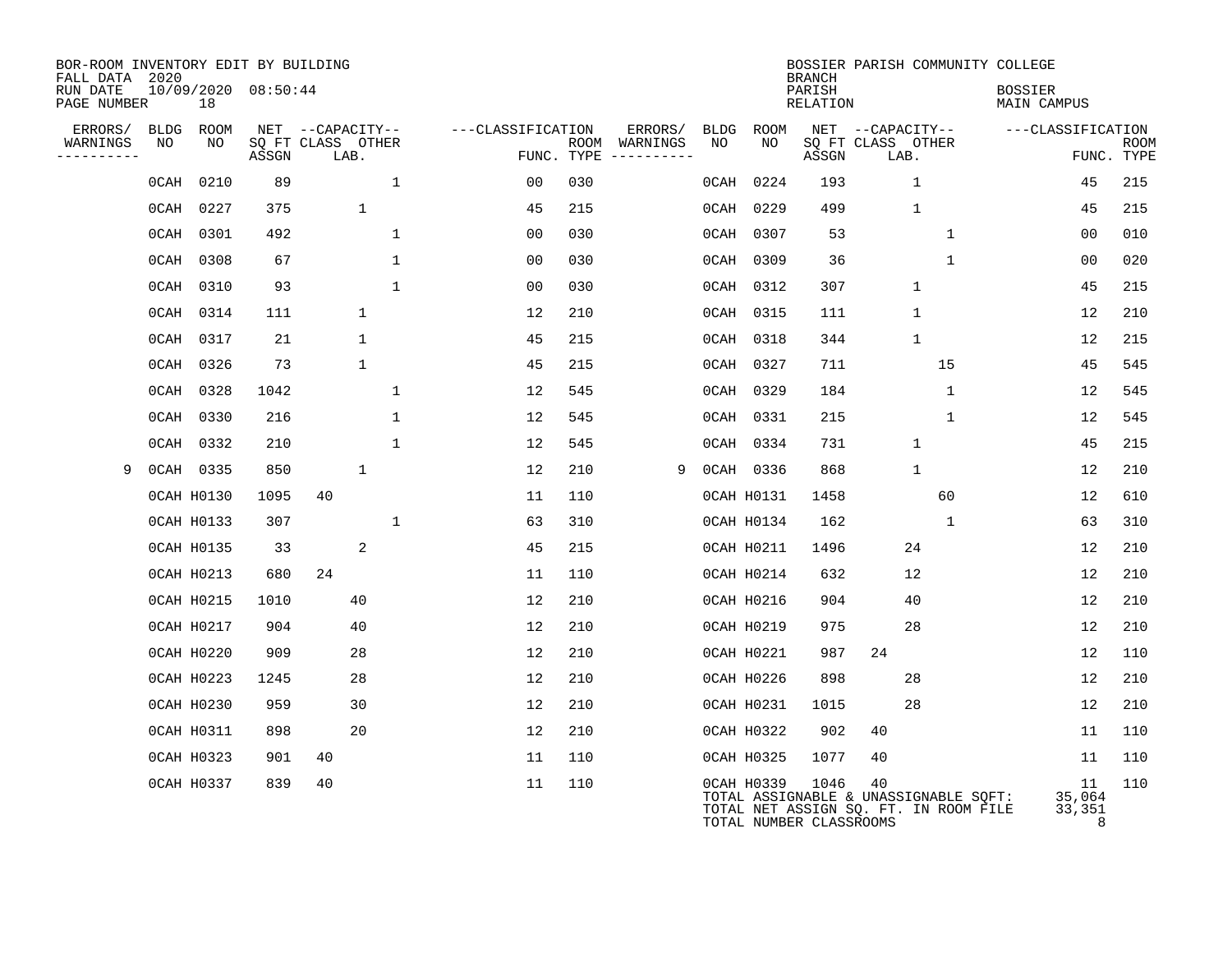| BOR-ROOM INVENTORY EDIT BY BUILDING<br>FALL DATA 2020<br>RUN DATE<br>PAGE NUMBER |         | 19              | 10/09/2020 08:50:44 |                                               |                   |     |                                                 |         |                       | <b>BRANCH</b><br>PARISH<br>RELATION | BOSSIER PARISH COMMUNITY COLLEGE                                  | <b>BOSSIER</b><br>MAIN CAMPUS |                           |
|----------------------------------------------------------------------------------|---------|-----------------|---------------------|-----------------------------------------------|-------------------|-----|-------------------------------------------------|---------|-----------------------|-------------------------------------|-------------------------------------------------------------------|-------------------------------|---------------------------|
| ERRORS/<br>WARNINGS<br>----------                                                | NO      | BLDG ROOM<br>NO | ASSGN               | NET --CAPACITY--<br>SQ FT CLASS OTHER<br>LAB. | ---CLASSIFICATION |     | ERRORS/<br>ROOM WARNINGS<br>FUNC. TYPE $------$ | NO      | BLDG ROOM<br>NO       | ASSGN                               | NET --CAPACITY--<br>SQ FT CLASS OTHER<br>LAB.                     | ---CLASSIFICATION             | <b>ROOM</b><br>FUNC. TYPE |
|                                                                                  |         |                 |                     |                                               |                   |     |                                                 |         | TOTAL NUMBER LABS 210 |                                     | TOTAL NUMBER COMPUTER CLASSROOMS<br>TOTAL NUMBER SPECIAL LABS 220 | 18                            |                           |
|                                                                                  | OCAI    | 0101            | 2620                | 20                                            | 00                | 020 |                                                 |         | 0CAI 0102             | 303                                 | $\mathbf 1$                                                       | 0 <sub>0</sub>                | 020                       |
|                                                                                  | OCAI    | 0103            | 15187               | 1064                                          | 93                | 520 |                                                 |         | 0CAI 0104             | 420                                 | $\mathbf 1$                                                       | 0 <sub>0</sub>                | 020                       |
|                                                                                  | OCAI    | 0105            | 1540                | $\mathbf{1}$                                  | 0 <sub>0</sub>    | 020 |                                                 | OCAI    | 0106                  | 179                                 | $\mathbf 1$                                                       | 0 <sub>0</sub>                | 020                       |
|                                                                                  |         | 0CAI 0107       | 467                 | $\mathbf 1$                                   | 0 <sub>0</sub>    | 020 |                                                 |         | 0CAI 0108             | 1420                                | $\mathbf 1$                                                       | 0 <sub>0</sub>                | 020                       |
|                                                                                  | OCAI    | 0109            | 1540                | 1                                             | 00                | 020 |                                                 | $0$ CAI | 0110                  | 157                                 | 1                                                                 | 00                            | 020                       |
|                                                                                  | OCAI    | 0111            | 169                 | 1                                             | 00                | 020 |                                                 |         | 0CAI 0112             | 420                                 | 1                                                                 | 0 <sub>0</sub>                | 020                       |
|                                                                                  | OCAI    | 0113            | 112                 | 1                                             | 0 <sub>0</sub>    | 020 |                                                 |         | 0CAI 0114             | 52                                  | 1                                                                 | 0 <sub>0</sub>                | 020                       |
|                                                                                  | OCAI    | 0115            | 680                 | 50                                            | 93                | 520 |                                                 |         | 0CAI 0116             | 1152                                | 1                                                                 | 0 <sub>0</sub>                | 020                       |
|                                                                                  | 0CAI    | 0117            | 320                 | $\mathbf{1}$                                  | 0 <sub>0</sub>    | 020 |                                                 |         | 0CAI 0118             | 63                                  | 1                                                                 | 0 <sub>0</sub>                | 020                       |
|                                                                                  | OCAI    | 0120            | 63                  | 1                                             | 00                | 020 |                                                 |         | 0CAI 0121             | 304                                 | 1                                                                 | 00                            | 030                       |
|                                                                                  | OCAI    | 0122            | 360                 | 1                                             | 93                | 525 |                                                 |         | 0CAI 0123             | 288                                 | 6                                                                 | 93                            | 525                       |
|                                                                                  | OCAI    | 0124            | 400                 | $\mathbf 1$                                   | 93                | 525 |                                                 |         | 0CAI 0125             | 50                                  | 1                                                                 | 0 <sub>0</sub>                | 020                       |
|                                                                                  | $0$ CAI | 0126            | 520                 | 50                                            | 11                | 110 |                                                 |         | 0CAI 0127             | 50                                  | 1                                                                 | 0 <sub>0</sub>                | 020                       |
|                                                                                  |         | 0CAI 0128       | 364                 | $\mathbf 1$                                   | 0 <sub>0</sub>    | 030 |                                                 |         | 0CAI 0129             | 360                                 | $\mathbf 1$                                                       | 93                            | 525                       |
|                                                                                  | OCAI    | 0130            | 288                 | 6                                             | 93                | 525 |                                                 |         | 0CAI 0131             | 360                                 | 1                                                                 | 93                            | 525                       |
|                                                                                  | OCAI    | 0132            | 380                 | $\mathbf{1}$                                  | 00                | 030 |                                                 |         | OCAI 0133             | 75                                  | $\mathbf{1}$                                                      | 45                            | 525                       |
|                                                                                  | OCAI    | 0134            | 55                  | 1                                             | 45                | 525 |                                                 |         | 0CAI 0135             | 105                                 | $\mathbf 1$                                                       | 00                            | 030                       |
|                                                                                  | OCAI    | 0136            | 105                 | $\mathbf 1$                                   | 45                | 525 |                                                 |         | 0CAI 0137             | 55                                  | $\mathbf{1}$                                                      | 45                            | 525                       |
|                                                                                  | OCAI    | 0138            | 65                  | $\mathbf 1$                                   | 45                | 525 |                                                 |         | 0CAI 0139             | 384                                 | $\mathbf{1}$                                                      | 0 <sub>0</sub>                | 030                       |
|                                                                                  | OCAI    | 0140            | 1008                | $\mathbf{1}$                                  | 0 <sub>0</sub>    | 030 |                                                 |         | 0CAI 0141             | 139                                 | $\mathbf{1}$                                                      | 00                            | 030                       |
|                                                                                  | OCAI    | 0142            | 120                 | 3                                             | 93                | 525 |                                                 |         | OCAI 0143             | 300                                 | $\mathbf 1$                                                       | 93                            | 525                       |
|                                                                                  | $0$ CAI | 0144            | 50                  | 1                                             | 00                | 020 |                                                 |         | 0CAI 0145             | 468                                 | 30                                                                | 11                            | 110                       |
|                                                                                  | OCAI    | 0146            | 50                  | 1                                             | 0 <sub>0</sub>    | 020 |                                                 |         | 0CAI 0147             | 300                                 | 1                                                                 | 93                            | 525                       |
|                                                                                  |         | 0CAI 0148       | 180                 | 3                                             | 93                | 525 |                                                 |         | 0CAI 0149             | 140                                 | $\mathbf 1$                                                       | 0 <sub>0</sub>                | 030                       |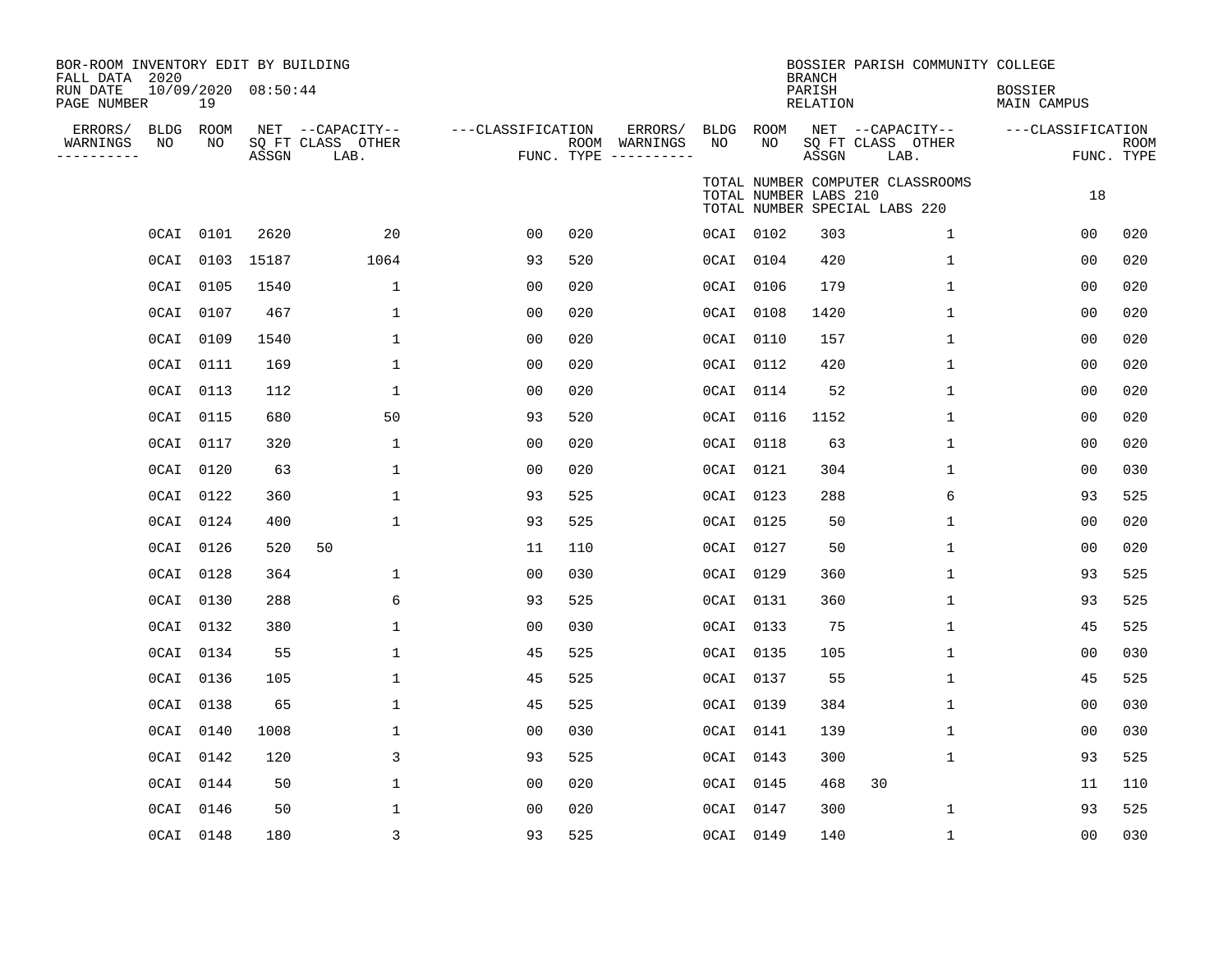| BOR-ROOM INVENTORY EDIT BY BUILDING<br>FALL DATA 2020 |           |      |                     |                           |                   |                    |          |             |                                                  | <b>BRANCH</b>      | BOSSIER PARISH COMMUNITY COLLEGE                                                                                                                    |                               |                           |
|-------------------------------------------------------|-----------|------|---------------------|---------------------------|-------------------|--------------------|----------|-------------|--------------------------------------------------|--------------------|-----------------------------------------------------------------------------------------------------------------------------------------------------|-------------------------------|---------------------------|
| RUN DATE<br>PAGE NUMBER                               |           | 20   | 10/09/2020 08:50:44 |                           |                   |                    |          |             |                                                  | PARISH<br>RELATION |                                                                                                                                                     | <b>BOSSIER</b><br>MAIN CAMPUS |                           |
| ERRORS/                                               | BLDG      | ROOM |                     | NET --CAPACITY--          | ---CLASSIFICATION |                    | ERRORS/  | <b>BLDG</b> | ROOM                                             |                    | NET --CAPACITY--                                                                                                                                    | ---CLASSIFICATION             |                           |
| WARNINGS<br>----------                                | NO        | NO   | ASSGN               | SQ FT CLASS OTHER<br>LAB. |                   | ROOM<br>FUNC. TYPE | WARNINGS | NO          | NO                                               | ASSGN              | SQ FT CLASS OTHER<br>LAB.                                                                                                                           |                               | <b>ROOM</b><br>FUNC. TYPE |
|                                                       | OCAI      | 0150 | 44                  | $\mathbf{1}$              | 00                | 030                |          | OCAI 0151   |                                                  | 32                 | 2                                                                                                                                                   | 93                            | 525                       |
|                                                       | 0CAI 0152 |      | 97                  | 1                         | 93                | 525                |          | 0CAI 0153   |                                                  | 216                | $\mathbf 1$                                                                                                                                         | 93                            | 525                       |
|                                                       | 0CAI 0154 |      | 390                 | 6                         | 93                | 525                |          | 0CAI 0155   |                                                  | 246                | $\mathbf{1}$                                                                                                                                        | 63                            | 313                       |
|                                                       | 0CAI 0156 |      | 175                 | 1                         | 63                | 310                |          | 0CAI 0157   |                                                  | 288                | 1                                                                                                                                                   | 63                            | 325                       |
|                                                       | 0CAI 0158 |      | 154                 | $\mathbf{1}$              | 45                | 315                |          | 0CAI 0159   |                                                  | 180                | 2                                                                                                                                                   | 63                            | 310                       |
|                                                       | 0CAI 0160 |      | 245                 | 1                         | 00                | 020                |          | OCAI 0161   |                                                  | 178                | 15                                                                                                                                                  | 63                            | 310                       |
|                                                       | 0CAI 0162 |      | 254                 | $\mathbf 1$               | 93                | 355                |          | 0CAI 0163   |                                                  | 64                 | 2                                                                                                                                                   | 45                            | 525                       |
|                                                       | 0CAI 0164 |      | 169                 | 3                         | 63                | 310                |          | 0CAI 0165   |                                                  | 81                 | $\mathbf 1$                                                                                                                                         | 00                            | 030                       |
|                                                       | 0CAI 0166 |      | 133                 | 1                         | 93                | 525                |          | 0CAI 0167   |                                                  | 410                | $\mathbf{1}$                                                                                                                                        | 91                            | 525                       |
|                                                       | 0CAI 0168 |      | 89                  | $\mathbf 1$               | 93                | 525                |          | 0CAI 0169   |                                                  | 82                 | $\mathbf 1$                                                                                                                                         | 93                            | 525                       |
|                                                       | 0CAI 0170 |      | 89                  | $\mathbf{1}$              | 93                | 525                |          | 0CAI 0171   |                                                  | 89                 | 1                                                                                                                                                   | 93                            | 525                       |
|                                                       | 0CAI 0172 |      | 82                  | 1                         | 93                | 525                |          | 0CAI 0173   |                                                  | 89                 | 1                                                                                                                                                   | 93                            | 525                       |
|                                                       | 0CAI 0174 |      | 46                  | $\mathbf{1}$              | 0 <sub>0</sub>    | 020                |          | 0CAI 0175   |                                                  | 45                 | 1                                                                                                                                                   | 0 <sub>0</sub>                | 020                       |
|                                                       | 0CAI 0176 |      | 318                 | 4                         | 0 <sub>0</sub>    | 030                |          | 0CAI 0177   |                                                  | 45                 | $\mathbf{1}$                                                                                                                                        | 00                            | 020                       |
|                                                       | OCAI 0178 |      | 192                 | 4                         | 0 <sub>0</sub>    | 030                |          |             | TOTAL NUMBER CLASSROOMS<br>TOTAL NUMBER LABS 210 |                    | TOTAL ASSIGNABLE & UNASSIGNABLE SQFT:<br>TOTAL NET ASSIGN SQ. FT. IN ROOM FILE<br>TOTAL NUMBER COMPUTER CLASSROOMS<br>TOTAL NUMBER SPECIAL LABS 220 | 38,709<br>23,672<br>2         |                           |
|                                                       | 0CAJ      | 0101 | 1802                | 30                        | 11                | 210                |          | 0CAJ 0102   |                                                  | 126                | $\mathbf{1}$                                                                                                                                        | 0 <sub>0</sub>                | 010                       |
|                                                       | 0CAJ      | 0103 | 126                 | 1                         | 00                | 010                |          | 0CAJ        | 0104                                             | 1822               | 35                                                                                                                                                  | 00                            | 010                       |
|                                                       | 0CAJ      | 0105 | 43                  | 1                         | 0 <sub>0</sub>    | 030                |          | 0CAJ        | 0106                                             | 37                 | $\mathbf 1$                                                                                                                                         | 0 <sub>0</sub>                | 030                       |
|                                                       | 0CAJ      | 0107 | 230                 | $\mathbf 1$               | 45                | 650                |          | 0CAJ        | 0108                                             | 111                | $\mathbf 1$                                                                                                                                         | 63                            | 314                       |
|                                                       | 0CAJ      | 0109 | 113                 | 1                         | 63                | 325                |          | 0CAJ        | 0110                                             | 112                | 2                                                                                                                                                   | 63                            | 314                       |
|                                                       | 0CAJ      | 0111 | 112                 | 1                         | 63                | 314                |          | 0CAJ        | 0112                                             | 1134               | 1                                                                                                                                                   | 0 <sub>0</sub>                | 010                       |
|                                                       | 0CAJ      | 0113 | 176                 | $\mathbf{1}$              | 63                | 313                |          | 0CAJ        | 0114                                             | 171                | $\mathbf 1$                                                                                                                                         | 71                            | 325                       |
|                                                       | 0CAJ      | 0115 | 170                 | 1                         | 63                | 325                |          | 0CAJ 0116   |                                                  | 169                | 1                                                                                                                                                   | 63                            | 313                       |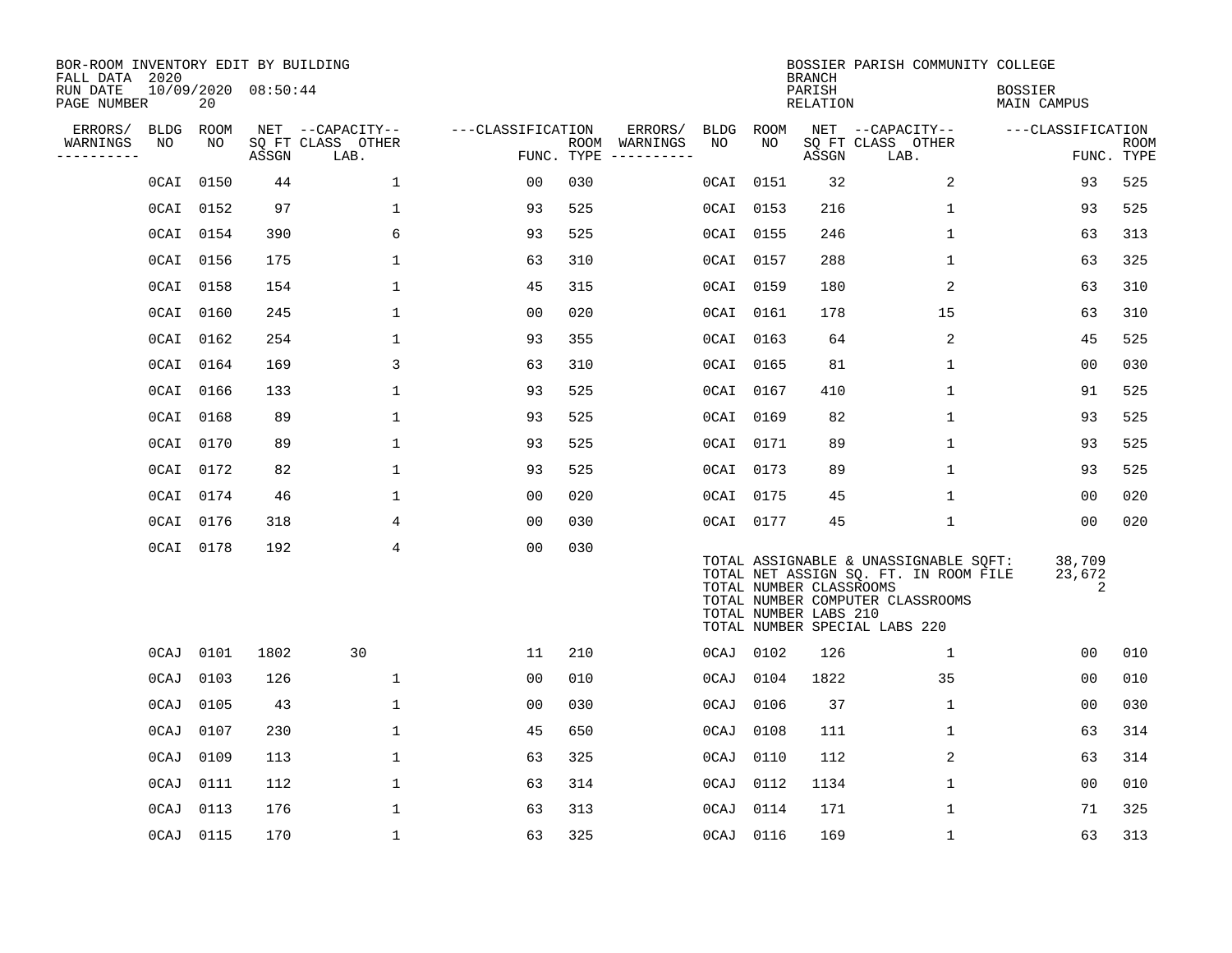| BOR-ROOM INVENTORY EDIT BY BUILDING<br>FALL DATA 2020 |           |                 |                     |                                       |                   |     |                          |            |            | <b>BRANCH</b>                                           | BOSSIER PARISH COMMUNITY COLLEGE                                                                                                                                    |                                         |             |
|-------------------------------------------------------|-----------|-----------------|---------------------|---------------------------------------|-------------------|-----|--------------------------|------------|------------|---------------------------------------------------------|---------------------------------------------------------------------------------------------------------------------------------------------------------------------|-----------------------------------------|-------------|
| RUN DATE<br>PAGE NUMBER                               |           | 21              | 10/09/2020 08:50:44 |                                       |                   |     |                          |            |            | PARISH<br>RELATION                                      |                                                                                                                                                                     | <b>BOSSIER</b><br><b>MAIN CAMPUS</b>    |             |
| ERRORS/<br>WARNINGS                                   | NO        | BLDG ROOM<br>NO |                     | NET --CAPACITY--<br>SO FT CLASS OTHER | ---CLASSIFICATION |     | ERRORS/<br>ROOM WARNINGS | BLDG<br>NO | ROOM<br>NO |                                                         | NET --CAPACITY--<br>SQ FT CLASS OTHER                                                                                                                               | ---CLASSIFICATION                       | <b>ROOM</b> |
| ----------                                            |           |                 | ASSGN               | LAB.                                  |                   |     | FUNC. TYPE $------$      |            |            | ASSGN                                                   | LAB.                                                                                                                                                                |                                         | FUNC. TYPE  |
|                                                       | 0CAJ      | 0117            | 110                 | $\mathbf 1$                           | 63                | 314 |                          | 0CAJ       | 0118       | 115                                                     | $\mathbf 1$                                                                                                                                                         | 63                                      | 314         |
|                                                       | $0$ CAJ   | 0119            | 619                 | 15                                    | 11                | 210 |                          | 0CAJ       | 0120       | 119                                                     | $\mathbf{1}$                                                                                                                                                        | 63                                      | 314         |
|                                                       | 0CAJ      | 0121            | 120                 | 1                                     | 63                | 314 |                          |            | OCAJ 0122  | 72                                                      | 1                                                                                                                                                                   | 00                                      | 020         |
|                                                       | 0CAJ      | 0123            | 44                  | $\mathbf 1$                           | 00                | 030 |                          |            | 0CAJ 0124  | 44                                                      | $\mathbf 1$                                                                                                                                                         | 00                                      | 030         |
|                                                       | $0$ CAJ   | 0125            | 3336                | $\mathbf{1}$                          | 45                | 730 |                          |            | 0CAJ 0126  | 44<br>TOTAL NUMBER CLASSROOMS<br>TOTAL NUMBER LABS 210  | $\mathbf{1}$<br>TOTAL ASSIGNABLE & UNASSIGNABLE SQFT:<br>TOTAL NET ASSIGN SQ. FT. IN ROOM FILE<br>TOTAL NUMBER COMPUTER CLASSROOMS<br>TOTAL NUMBER SPECIAL LABS 220 | 00 <sub>o</sub><br>11,077<br>7,585<br>2 | 030         |
|                                                       |           | 0CAK 0101       | 3616                | $\mathbf{1}$                          | 00                | 030 |                          |            | 0CAK 0102  | 432<br>TOTAL NUMBER CLASSROOMS<br>TOTAL NUMBER LABS 210 | $\mathbf{1}$<br>TOTAL ASSIGNABLE & UNASSIGNABLE SOFT:<br>TOTAL NET ASSIGN SQ. FT. IN ROOM FILE<br>TOTAL NUMBER COMPUTER CLASSROOMS<br>TOTAL NUMBER SPECIAL LABS 220 | 00<br>4,048                             | 030         |
|                                                       |           | OCAL 0100       | 180                 | 1                                     | 46                | 310 |                          |            | OCAL 0101  | 130                                                     | $\mathbf{1}$                                                                                                                                                        | 46                                      | 310         |
|                                                       | OCAL      | 0102            | 117                 | $\mathbf 1$                           | 46                | 310 |                          |            | OCAL 0103  | 65                                                      | 1                                                                                                                                                                   | 45                                      | 315         |
|                                                       |           | OCAL 0104       | 155                 | $\mathbf{1}$                          | 46                | 310 |                          |            | OCAL 0105  | 208                                                     | 1                                                                                                                                                                   | 45                                      | 315         |
|                                                       |           | OCAL 0106       | 336                 | $\mathbf{1}$                          | 0 <sub>0</sub>    | 020 |                          |            | OCAL 0107  | 40                                                      | $\mathbf 1$                                                                                                                                                         | 00                                      | 030         |
|                                                       | $0$ CAL   | 0108            | 1530                | 40                                    | 11                | 110 |                          |            | OCAL 0109  | 312                                                     | 15                                                                                                                                                                  | 45                                      | 350         |
|                                                       | $0$ CAL   | 0110            | 182                 | $\mathbf 1$                           | 11                | 315 |                          |            | OCAL 0111  | 240                                                     | $\mathbf 1$                                                                                                                                                         | 00                                      | 020         |
|                                                       |           | OCAL 0113       | 480                 | 20                                    | 45                | 350 |                          |            | OCAL 0114  | 720                                                     | 1                                                                                                                                                                   | 45                                      | 315         |
|                                                       |           | OCAL 0115       | 1309                | 30                                    | 11                | 110 |                          |            | OCAL 0116  | 130                                                     | $\mathbf{1}$                                                                                                                                                        | 45                                      | 310         |
|                                                       | OCAL 0117 |                 | 2400                | $\mathbf 1$                           | 0 <sub>0</sub>    | 020 |                          |            | OCAL 0118  | 130                                                     | $\mathbf 1$                                                                                                                                                         | 46                                      | 310         |
|                                                       | OCAL 0119 |                 | 1064                | $\mathbf{1}$                          | 00                | 020 |                          |            | OCAL 0120  | 624                                                     | $\mathbf{1}$                                                                                                                                                        | 46                                      | 310         |
|                                                       | OCAL 0121 |                 | 1015                | 24                                    | 11                | 110 |                          |            | OCAL 0122  | 280                                                     | 1                                                                                                                                                                   | 00                                      | 030         |
|                                                       |           | OCAL 0123       | 90                  | $\mathbf 1$                           | 0 <sub>0</sub>    | 030 |                          |            | OCAL 0124  | 90                                                      | $\mathbf 1$                                                                                                                                                         | 0 <sub>0</sub>                          | 030         |
|                                                       | OCAL 0125 |                 | 100                 | $\mathbf{1}$                          | 45                | 315 |                          |            | OCAL 0126  | 100                                                     | $\mathbf 1$                                                                                                                                                         | 11                                      | 310         |
|                                                       |           | OCAL 0127       | 390                 | $\mathbf{1}$                          | 45                | 315 |                          |            | OCAL 0128  | 80                                                      | $\mathbf{1}$                                                                                                                                                        | 0 <sub>0</sub>                          | 030         |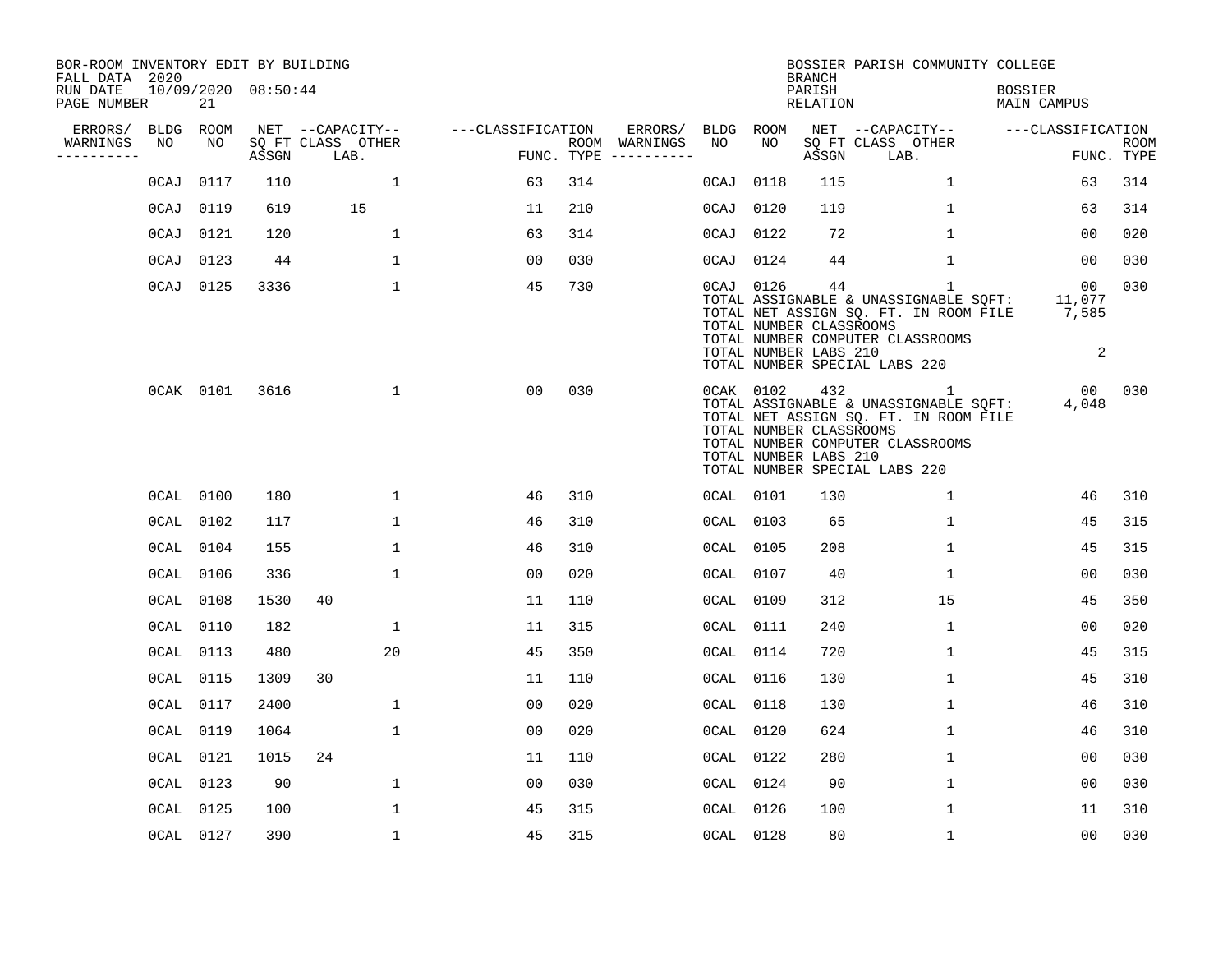| BOR-ROOM INVENTORY EDIT BY BUILDING<br>FALL DATA 2020 |             |           |                     |                           |                   |                    |                        |             |             | <b>BRANCH</b>             |      |                   | BOSSIER PARISH COMMUNITY COLLEGE     |                |                           |
|-------------------------------------------------------|-------------|-----------|---------------------|---------------------------|-------------------|--------------------|------------------------|-------------|-------------|---------------------------|------|-------------------|--------------------------------------|----------------|---------------------------|
| RUN DATE<br>PAGE NUMBER                               |             | 22        | 10/09/2020 08:50:44 |                           |                   |                    |                        |             |             | PARISH<br><b>RELATION</b> |      |                   | <b>BOSSIER</b><br><b>MAIN CAMPUS</b> |                |                           |
| ERRORS/                                               | <b>BLDG</b> | ROOM      |                     | NET --CAPACITY--          | ---CLASSIFICATION |                    | ERRORS/                | <b>BLDG</b> | <b>ROOM</b> |                           |      | NET --CAPACITY--  | ---CLASSIFICATION                    |                |                           |
| WARNINGS<br>-----------                               | NO          | NO        | ASSGN               | SQ FT CLASS OTHER<br>LAB. |                   | ROOM<br>FUNC. TYPE | WARNINGS<br>---------- | NO          | NO          | ASSGN                     | LAB. | SQ FT CLASS OTHER |                                      |                | <b>ROOM</b><br>FUNC. TYPE |
|                                                       | 0CAL        | 0129      | 80                  | $\mathbf{1}$              | 00                | 030                |                        | 0CAL        | 0130        | 280                       |      | 1                 |                                      | 00             | 030                       |
|                                                       | 0CAL        | 0131      | 63                  | 1                         | 00                | 010                |                        | 0CAL        | 0132        | 1500                      |      | 50                |                                      | 11             | 210                       |
|                                                       | OCAL        | 0133      | 648                 | 1                         | 00                | 030                |                        | OCAL        | 0134        | 930                       | 50   |                   |                                      | 11             | 110                       |
|                                                       | 0CAL        | 0135      | 96                  | 1                         | 45                | 315                |                        | 0CAL        | 0136        | 96                        |      | 1                 |                                      | 11             | 310                       |
|                                                       | $0$ CAL     | 0137      | 272                 | $\mathbf{1}$              | 45                | 315                |                        | $0$ CAL     | 0138        | 1395                      |      | 50                |                                      | 11             | 210                       |
| 9                                                     | $0$ CAL     | 0139      | 12180               | 60                        | 11                | 110                | 9                      | 0CAL        | 0140        | 5500                      | 20   |                   |                                      | 11             | 110                       |
|                                                       | $0$ CAL     | 0141      | 400                 | $\mathbf{1}$              | 45                | 315                |                        | 0CAL        | 0142        | 240                       |      | $\mathbf{1}$      |                                      | 0 <sub>0</sub> | 030                       |
|                                                       | $0$ CAL     | 0143      | 240                 | $\mathbf{1}$              | 0 <sub>0</sub>    | 030                |                        | $0$ CAL     | 0144        | 264                       |      | $\mathbf{1}$      |                                      | 45             | 215                       |
|                                                       | $0$ CAL     | 0145      | 720                 | 50                        | 11                | 110                |                        | 0CAL        | 0146        | 720                       | 50   |                   |                                      | 11             | 110                       |
|                                                       | OCAL        | 0147      | 720                 | 50                        | 11                | 110                |                        | OCAL        | 0148        | 480                       |      | 50                |                                      | 11             | 210                       |
|                                                       | OCAL        | 0149      | 480                 | 50                        | 11                | 210                |                        | OCAL        | 0150        | 480                       |      | 50                |                                      | 11             | 210                       |
|                                                       | $0$ CAL     | 0151      | 1800                | 16                        | 11                | 210                |                        | $0$ CAL     | 0200        | 180                       |      | 3                 |                                      | 11             | 310                       |
|                                                       | $0$ CAL     | 0201      | 130                 | 1                         | 11                | 310                |                        | $0$ CAL     | 0202        | 117                       |      | 1                 |                                      | 11             | 310                       |
|                                                       | 0CAL        | 0203      | 60                  | 1                         | 45                | 315                |                        | 0CAL        | 0204        | 150                       |      | 1                 |                                      | 11             | 310                       |
|                                                       | $0$ CAL     | 0205      | 216                 | 1                         | 45                | 315                |                        | $0$ CAL     | 0206        | 390                       |      | 1                 |                                      | 0 <sub>0</sub> | 020                       |
|                                                       | $0$ CAL     | 0207      | 40                  | $\mathbf{1}$              | 0 <sub>0</sub>    | 030                |                        | 0CAL        | 0208        | 1000                      | 50   |                   |                                      | 11             | 110                       |
|                                                       | 0CAL        | 0209      | 270                 | 15                        | 45                | 350                |                        | 0CAL        | 0210        | 182                       |      | 50                |                                      | 45             | 650                       |
|                                                       | 0CAL        | 0211      | 320                 | $\overline{c}$            | 11                | 310                |                        | 0CAL        | 0212        | 1406                      |      | 50                |                                      | 45             | 410                       |
|                                                       | $0$ CAL     | 0213      | 1940                | 50                        | 11                | 210                |                        | OCAL        | 0214        | 1440                      |      | 50                |                                      | 11             | 210                       |
|                                                       | $0$ CAL     | 0215      | 1200                | 50                        | 11                | 210                |                        | $0$ CAL     | 0216        | 900                       |      | 50                |                                      | 11             | 210                       |
|                                                       | $0$ CAL     | 0217      | 336                 | $\mathbf{1}$              | 0 <sub>0</sub>    | 030                |                        | 0CAL        | 0218        | 72                        |      | 1                 |                                      | 00             | 010                       |
|                                                       | $0$ CAL     | 0219      | 80                  | 1                         | 0 <sub>0</sub>    | 020                |                        | $0$ CAL     | 0220        | 80                        |      | 1                 |                                      | 00             | 030                       |
|                                                       | $0$ CAL     | 0221      | 92                  | 1                         | 0 <sub>0</sub>    | 030                |                        | 0CAL        | 0222        | 336                       |      | 1                 |                                      | 0 <sub>0</sub> | 030                       |
|                                                       | $0$ CAL     | 0223      | 84                  | 1                         | 45                | 315                |                        | $0$ CAL     | 0224        | 84                        |      | $\mathbf 1$       |                                      | 11             | 310                       |
|                                                       | $0$ CAL     | 0225      | 255                 | 1                         | 45                | 315                |                        | 0CAL        | 0226        | 990                       |      | $\mathbf{1}$      |                                      | 0 <sub>0</sub> | 030                       |
|                                                       |             | OCAL 0227 | 325                 | $\mathbf{1}$              | 0 <sub>0</sub>    | 020                |                        |             | OCAL 0228   | 1100                      | 50   |                   |                                      | 11             | 110                       |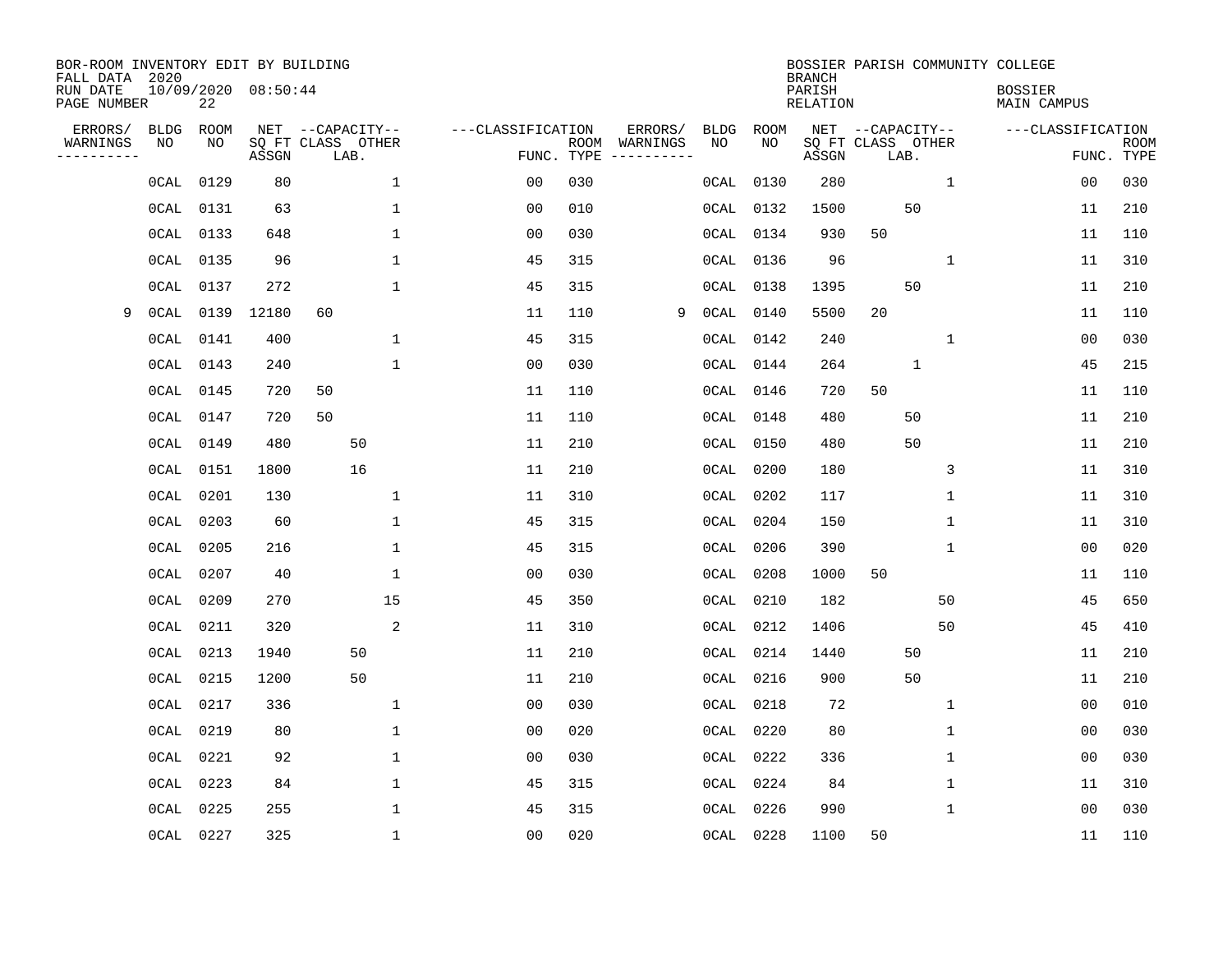| BOR-ROOM INVENTORY EDIT BY BUILDING<br>FALL DATA | 2020       |            |                     |                                       |                   |      |                     |            |            | <b>BRANCH</b>                                    | BOSSIER PARISH COMMUNITY COLLEGE                                                                                                                    |                               |                              |             |
|--------------------------------------------------|------------|------------|---------------------|---------------------------------------|-------------------|------|---------------------|------------|------------|--------------------------------------------------|-----------------------------------------------------------------------------------------------------------------------------------------------------|-------------------------------|------------------------------|-------------|
| RUN DATE<br>PAGE NUMBER                          |            | 23         | 10/09/2020 08:50:44 |                                       |                   |      |                     |            |            | PARISH<br>RELATION                               |                                                                                                                                                     | BOSSIER<br><b>MAIN CAMPUS</b> |                              |             |
| ERRORS/<br>WARNINGS                              | BLDG<br>NO | ROOM<br>NO |                     | NET --CAPACITY--<br>SQ FT CLASS OTHER | ---CLASSIFICATION | ROOM | ERRORS/<br>WARNINGS | BLDG<br>NO | ROOM<br>NO |                                                  | NET --CAPACITY--<br>SQ FT CLASS OTHER                                                                                                               | ---CLASSIFICATION             |                              | <b>ROOM</b> |
|                                                  |            |            | ASSGN               | LAB.                                  | FUNC. TYPE        |      | ----------          |            |            | ASSGN                                            | LAB.                                                                                                                                                |                               | FUNC. TYPE                   |             |
|                                                  | OCAL       | 0229       | 1000                |                                       | 45                | 315  |                     | OCAL 0230  |            | 1320                                             | 50                                                                                                                                                  |                               | 11                           | 210         |
|                                                  | OCAL 0231  |            | 84                  |                                       | 11                | 310  |                     | 0CAL 0232  |            | 84                                               |                                                                                                                                                     |                               | 45                           | 215         |
|                                                  | OCAL       | 0233       | 255                 |                                       | 45                | 215  |                     | OCAL 0234  |            | 1280                                             | 50                                                                                                                                                  |                               | 11                           | 210         |
|                                                  |            | OCAL 0235  | 100                 |                                       | 11                | 310  |                     |            |            | TOTAL NUMBER CLASSROOMS<br>TOTAL NUMBER LABS 210 | TOTAL ASSIGNABLE & UNASSIGNABLE SOFT:<br>TOTAL NET ASSIGN SQ. FT. IN ROOM FILE<br>TOTAL NUMBER COMPUTER CLASSROOMS<br>TOTAL NUMBER SPECIAL LABS 220 |                               | 59,979<br>51,067<br>11<br>12 |             |